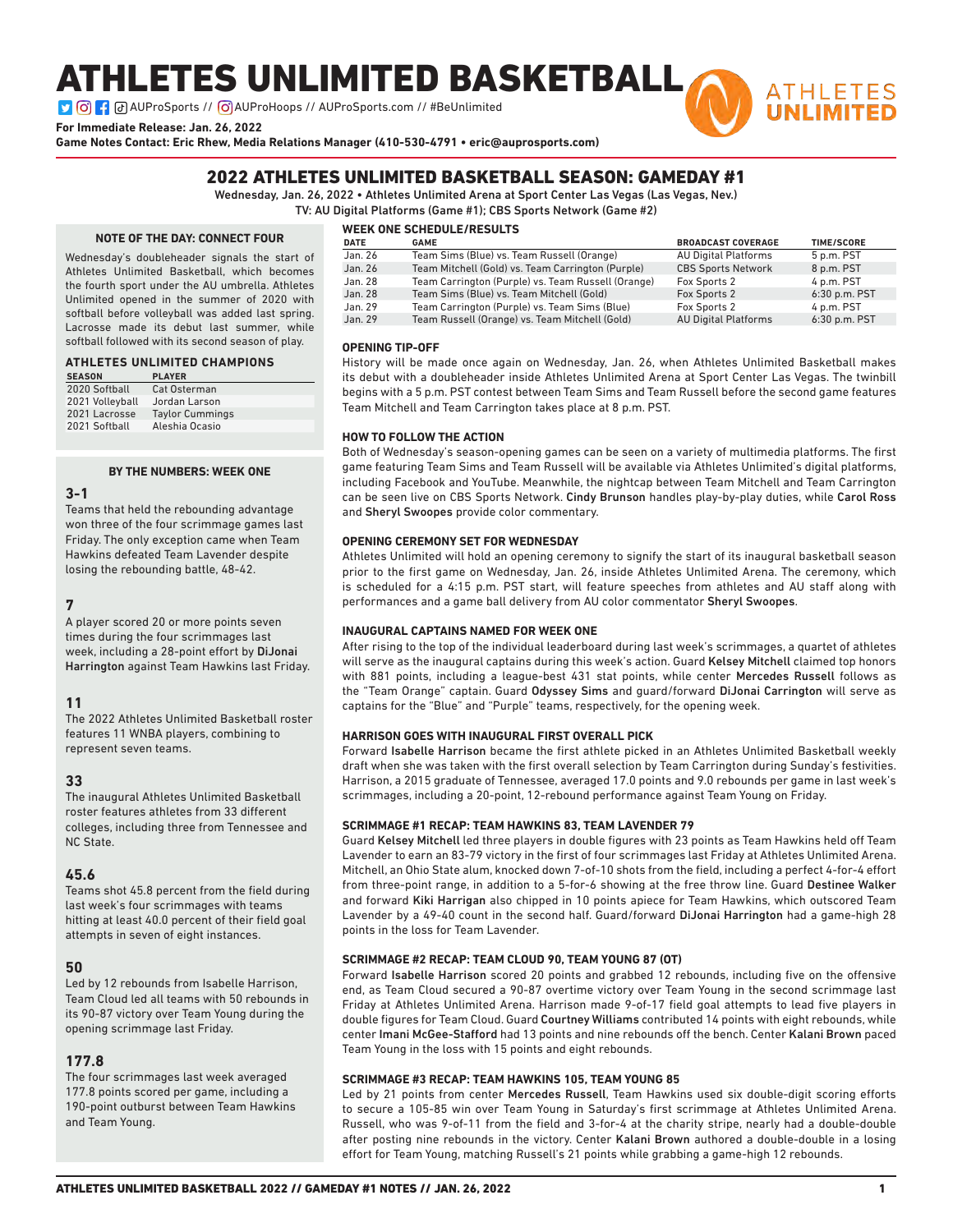### **CAUSE AND EFFECT**

The Athletes Causes program, powered by Give Lively, will provide funding to charities of the players' choosing equal to 50% of their season bonus and players will have the opportunity to create their own fundraising pages to support the organizations of their choice.

| Athlete                     | Cause                                       |
|-----------------------------|---------------------------------------------|
| <b>CC Andrews</b>           | One Love Foundation                         |
| <b>Antoinette Bannister</b> | Mamba and Mambacita Sports Foundation       |
| Kalani Brown                | Kay Yow Cancer Fund                         |
| Lexie Brown                 | <b>Girl Rising</b>                          |
| Kirby Burkholder            | Mamba and Mambacita Sports Foundation       |
| Marjorie Butler             | <b>Athletes for Justice</b>                 |
| DiJonai Carrington          | <b>Planned Parenthood of Greater Texas</b>  |
| <b>Essence Carson</b>       | American Foundation for Suicide Prevention  |
| <b>Brittany Carter</b>      | <b>One Love Foundation</b>                  |
| Natasha Cloud               | <b>Planned Parenthood of Greater Texas</b>  |
| Taj Cole                    | <b>Shining Stars Sports Academy</b>         |
| <b>Sydney Colson</b>        | The Guthy-Jackson Charitable Foundation     |
| Drew Edelman                | End 68 Hours of Hunger                      |
| Nikki Greene                | Viola's House                               |
| Kiki Harrigan               | Planned Parenthood of Greater Texas         |
| Rebecca Harris              | Play Like a Girl!                           |
| <b>Isabelle Harrison</b>    | Lupus Foundation of America                 |
| <b>Tianna Hawkins</b>       | <b>Kay Yow Cancer Fund</b>                  |
| Air Hearn                   | <b>NAACP Legal Defense Fund</b>             |
| <b>Grace Hunter</b>         | Trauma Institute and Child Trauma Institute |
| Briahanna Jackson           | Safe Horizon Organization                   |
| Meme Jackson                | The Shaquille O'Neal Foundation             |
| Jessica Kuster              | <b>MERCY Worldwide</b>                      |
| Takoia Larry                | <b>One Love Foundation</b>                  |
| Jantel Lavender             | <b>Together Rising</b>                      |
| Akela Maize                 | Trauma Institute and Child Trauma Institute |
| Lauren Manis                | Lone Survivor Foundation                    |
| <b>Shannon McCallum</b>     | Mamba and Mambacita Sports Foundation       |
| Danielle L. McCray          | <b>InterAction</b>                          |
| Danni McCray                | <b>Bridge of Light</b>                      |
| Imani McGee-Stafford        | Hoops and Hope Foundation                   |
| Laurin Mincy                | The L-Train Memorial Foundation Corporation |
| <b>Kelsey Mitchell</b>      | One Love Foundation                         |
| <b>Chelsea Phillips</b>     | Mamba and Mambacita Sports Foundation       |
| <b>Toccara Ross</b>         | <b>NAACP Legal Defense Fund</b>             |
| <b>Tina Roy</b>             | <b>NAACP Legal Defense Fund</b>             |
| Mercedes Russell            | Mamba and Mambacita Sports Foundation       |
| <b>Odyssey Sims</b>         | GiGi's Playhouse - Annapolis                |
| Antoinette Thompson         | American Foundation for Suicide Prevention  |
| <b>Destinee Walker</b>      | Play Like a Girl!                           |
| Becca Wann-Taylor           | Kay Yow Cancer Fund                         |
| <b>Courtney Williams</b>    | GiGi's Playhouse - Annapolis                |
| Dominique Wilson            | <b>One Love Foundation</b>                  |
| <b>Ty Young</b>             | PanCAN                                      |

### **SCRIMMAGE #4 RECAP: TEAM LAVENDER 103, TEAM CLOUD 79**

Guard Odyssey Sims led six players in double figures with 25 points as Team Lavender cruised to a 103-79 victory over Team Cloud in the final scrimmage on Saturday afternoon at Athletes Unlimited Arena. Sims, who made 8-of-11 shots from the field with a 9-for-11 showing at the free throw line, also chipped in seven rebounds and five assists in the victory. Guard Briahanna Jackson came off the bench to add 21 points on 9-of-11 shooting as Team Lavender shot 59.2 percent from the field. Forward Isabelle Harrison paced Team Cloud in the loss with 14 points and six rebounds.

### **SEEING DOUBLE**

Forward Isabelle Harrison and center Kalani Brown each registered a doubledouble during last week's four scrimmages. Harrison, the No. 1 overall pick in this week's draft, scored 20 points and grabbed 12 rebounds in Team Cloud's 90-87 victory over Team Young. Brown, meanwhile, netted 21 points with 12 caroms in Team Young's 105-85 loss to Team Hawkins on Saturday.

### **THE MEDALS**

The top four players on the final leaderboard in addition to the Defensive Player of the Year will receive a medal designed and fabricated for Athletes Unlimited by Lisa Issenberg, founder of Kiitellä, inc. The front face of the media represents the identity of Athletes Unlimited, while the back face of the medal leans into the specific sport, the year, location and words about Athletes Unlimited's vision, mission and values on and off the field - Excellence in Community and Leadership.

Kiitelä has produced awards for environmental conservation, literature, activism, film festivals, mountaineering organizations, the ESPN X-Games, Visa, The North Face, The American Alpine Club, US Ski & Snowboard Championships, AUDI Birds of Prey World Cup Skiing, Colorado Classic Pro Cycling and many more.

Kiitellä utilizes local industrial processes and sources locally distributed materials, including recycled and scrap metal, wherever possible. Every project is drawn in CAD, so that exact material dimensions are calculated, and waste is minimized. Leftover materials are either reused or recycled.

### **THE BOOK OF UNLIMITED**

The Book of Unlimited was designed, handmade and bound for Athletes Unlimited. The book weighs nearly 25 pounds, measures approximately 12" by 18" and contains nearly 500 pages. The champion, along with all who competed, are inscribed into the book. In addition, The Book of Unlimited also contains a history of achievements in Athletes Unlimited, including stories, highlights and events.

The book is opened during the Opening Ceremony for each season and is closed after the champion is named and her name is inscribed into the book. The tradition began during Athletes Unlimited Softball's 2020 season.

### **TOGETHER AGAIN**

Athletes Unlimited Basketball's inaugural roster includes five sets of former college teammates, including two sets of teammates from NC State and the University of Tennessee.

### **FORMER COLLEGE TEAMMATES IN ATHLETES UNLIMITED**

| <b>SCHOOL</b>   | <b>ATHLETE</b>        | <b>ATHLETE</b>      | <b>SEASON</b> |
|-----------------|-----------------------|---------------------|---------------|
| Maryland        | <b>Tianna Hawkins</b> | <b>Laurin Mincy</b> | 2012-13       |
| <b>NC State</b> | Dominique Wilson      | Akela Maize         | 2016-17       |
| <b>NC State</b> | Akela Maize           | Grace Hunter        | 2017-18       |
| Saint Joseph's  | Natasha Cloud         | <b>CC Andrews</b>   | 2014-15       |
| Tennessee       | Isabelle Harrison     | Mercedes Russell    | 2014-15       |
| Tennessee       | Mercedes Russell      | Meme Jackson        | 2017-18       |

### **BEST OF THE BUCKEYE STATE**

Guard Kelsey Mitchell and forward Jantel Lavender finished their respective careers at Ohio State as two of the top players in program history, ranking at the top of numerous statistical categories.

### **MITCHELL VS. LAVENDER AT OHIO STATE**

| <b>MITCHELL RANK</b> | <b>LAVENDER RANK</b> |  |  |  |
|----------------------|----------------------|--|--|--|
| 1st (3.402)          | 2nd (2.818)          |  |  |  |
| 1st (139)            | 3rd (136)            |  |  |  |
| 2nd (1.140)          | 1st (1.142)          |  |  |  |
| 1st(2.560)           | 2nd (2.156)          |  |  |  |
| 2nd (665)            | 5th (531)            |  |  |  |
| 2nd (796)            | 4th (702)            |  |  |  |
|                      |                      |  |  |  |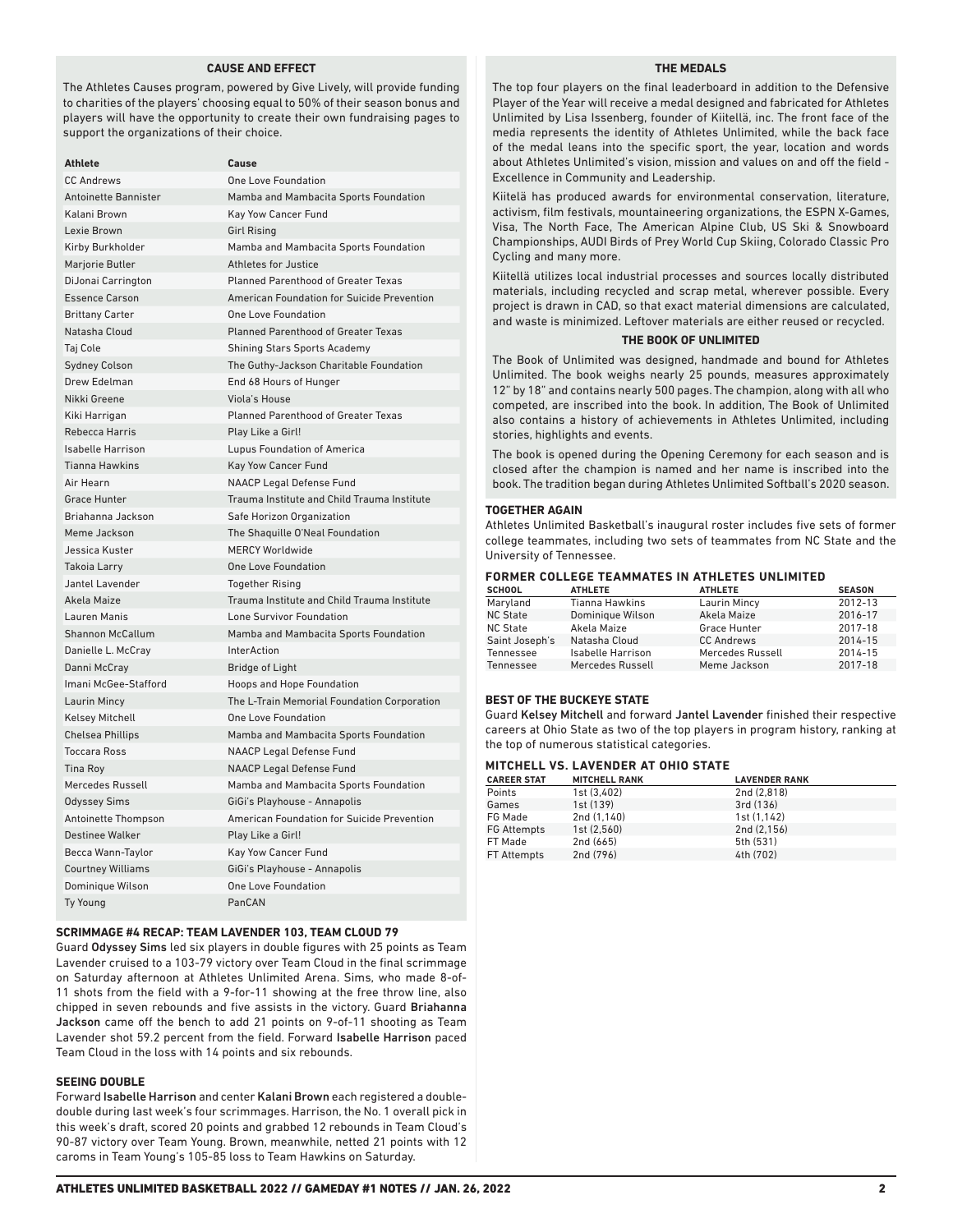# ATHLETES UNLIMITED BASKETBALL 101

### **WHO WE ARE**

Athletes Unlimited is a new model of pro sports where athletes are decision makers and individual players are champions of team sports. We literally change the game with faster play and fluid teams, delivering next-level competition and engagement in which every moment counts. Beginning in 2020 with women's softball and following with women's volleyball (2021), women's lacrosse (2021) and women's basketball (2022), Athletes Unlimited will build the next generation of both athletes and fans.

Our athletes are in charge of their team and league decisions, and of their individual success. We reboot timetables, rosters, and gameplay to create fast, exciting competition that speaks to contemporary sports fans, bringing them close to the action - and to the athletes - in games where every moment counts. We incorporate the player-centric model that fans love about fantasy sports. We use digital media platforms and cutting-edge technology to connect fans deeply to athletes at the top of their game on and off the field, and to the game itself.

### **HOW THE TEAMS ARE SELECTED**

A draft will be held prior to each week's games with the top four players in the individual leaderboard serving as the team captains. The captains will then fill their rosters by selecting 10 other players. Each draft will be held on the Sunday before the week's games and can be seen via the Athletes Unlimited YouTube channel.

Uniform colors will be assigned based on the team captain's rank on the leaderboard. The top-scoring captain's team will wear gold, while the secondhighest point scorer's team dons orange jerseys. The third-place team will wear blue jerseys and the fourth-place team will wear purple jerseys.

Each team will consist of 11 players and there are no limits on the number of players at a specific position (guard, forward, center, guard/forward etc.).

### **RULES OF INTEREST**

**Timing:** Four 10-minute (10:00) stopped time quarters will be played during a regulation game with a 24-second shot clock in play. Halftime will be 15 minutes in length.

**Overtime:** All overtime periods will be five (5) minutes in length.

**Timeouts:** Each team is permitted three (3) 30-second timeouts and one (1) 60-second timeout during regulation play and all timeouts carry over from the first half to the second half. In addition, each team will be given one (1) additional 30-second timeout at the start of each overtime period in addition to any timeouts remaining prior to the period.

**Media Timeouts:** One (1) media timeout will be called at the first dead ball at or below the five-minute (5:00) mark of each quarter unless a team-called timeout or Captain's Challenge occurs before that time frame. In addition, the first team-called timeout or Captain's Challenge of the second half becomes a media timeout.

**Captain's Challenges:** A captain may initiate replay review of certain events subject to the provisions of the rule as set out below. Replay reviews triggered under this rule shall be referred to as a 'Captain's Challenge', or 'Challenge' for short.

Each team is entitled to one (1) challenge in the first 38 minutes of the game, and one (1) Challenge in the last two minutes of the fourth quarter or overtime.

A team may use a Challenge to initiate replay review of the following events: (1) a called personal foul charged to its' own team, and (2) a called out-ofbounds violation.

Any called foul, violation, or other decision by the game officials not listed above, or any non-call, is not a challengeable event.

Replay review of the following events, among others, may not be initiated by a Challenge: (1) a called personal foul charged to the opposing team, (2) continuation – i.e., whether a defensive foul occurred prior to the offensive player beginning her shooting motion, (3) a technical or flagrant foul, and (4) violations – i.e., traveling, carrying, double dribble, offensive or defensive three seconds, etc.

### **INDIVIDUAL LEADERBOARD**

While traditional basketball statistics are kept during each Athletes Unlimited game, players earn individual points by accumulating those statistics. Points accumulated by statistics, quarter and/or game wins and MVP selections are used to create an individual leaderboard, which determines captains for each week and the individual champion at the end of the season.

Points are awarded at the following increments during the game:

| Made 3-Point Field Goal        | 30 Points  |
|--------------------------------|------------|
| Made 2-Point Field Goal        | 20 Points  |
| Made Free Throw                | 10 Points  |
| Offensive Rebound              | 10 Points  |
| Assist                         | 10 Points  |
| Steal                          | 10 Points  |
| <b>Blocked Shot</b>            | 10 Points  |
| Offensive Foul Drawn           | 8 Points   |
| Defensive Rebound              | 5 Points   |
| <b>Shooting Foul Drawn</b>     | 4 Points   |
| Personal Foul Drawn            | 4 Points   |
| <b>Shooting Foul Committed</b> | -8 Points  |
| <b>Personal Foul Committed</b> | -8 Points  |
| Other Foul Committed           | -8 Points  |
| Turnover                       | -10 Points |
| <b>Missed Free Throw</b>       | -10 Points |
| Missed 2-Point Field Goal      | -10 Points |
| Missed 3-Point Field Goal      | -10 Points |
| Offensive Foul Committed       | -16 Points |

If a game goes into overtime, the stats accumulated during the extra period do not earn any individual points for the athletes on the leaderboard. In addition, there are no additional team quarter win points for the overtime period.

In addition, athletes will be awarded 50 individual points if their team wins a single quarter. If the teams score the same number of points in a quarter, the points carry over to the next quarter.

Athletes on the winning team in each game will be awarded 100 individual points toward the individual leaderboard.

A total of three MVPs will be selected following each game by the athletes with the top player earning 90 points. The second MVP will receive 60 points, while the third MVP claims 30 points.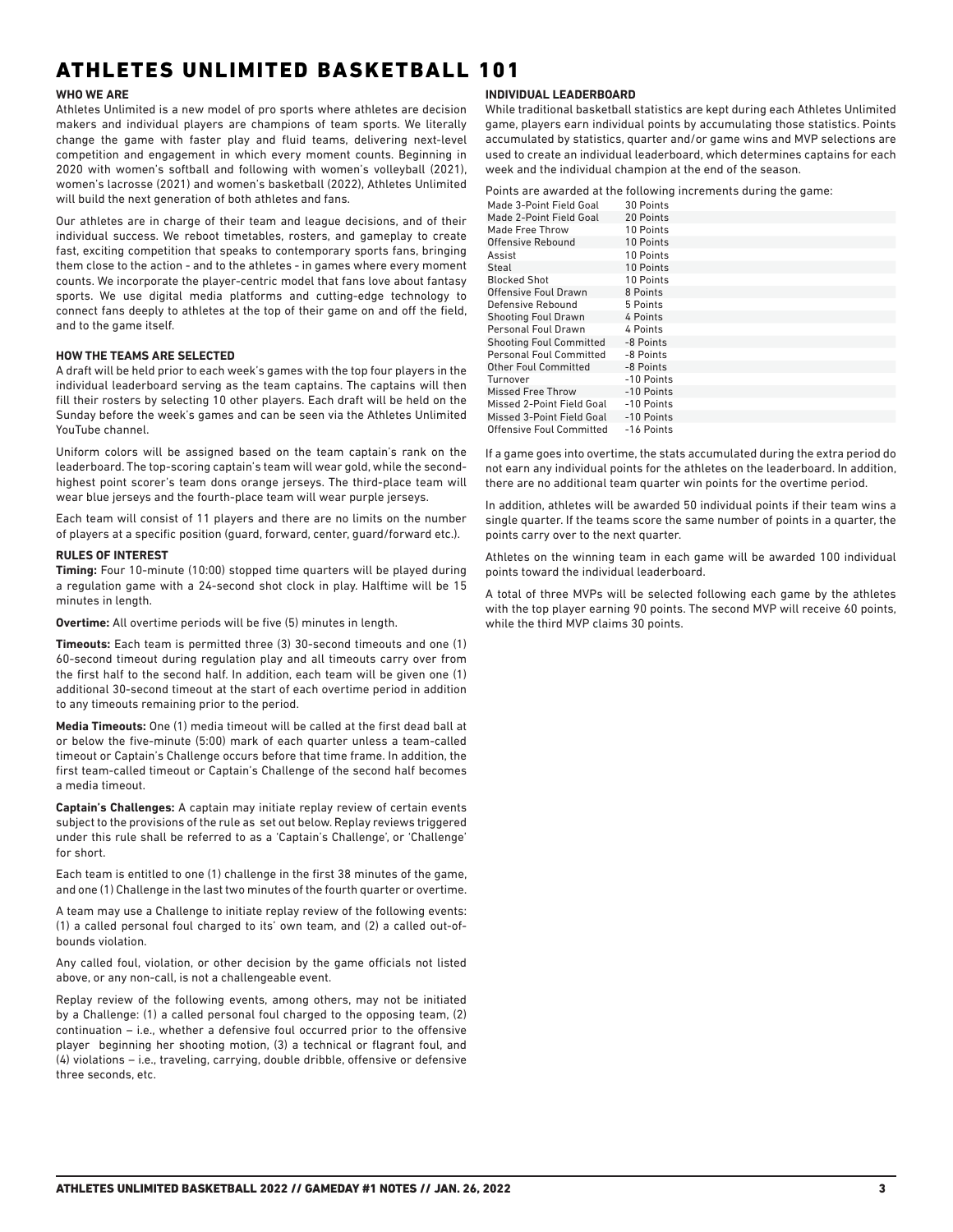# 2022 SEASON IN REVIEW | WEEK-BY-WEEK DRAFT RESULTS

| <b>DRAFT PICK</b> | WEEK <sub>1</sub>          | WEEK <sub>2</sub> | WEEK 3 | WEEK 4 | WEEK 5 |
|-------------------|----------------------------|-------------------|--------|--------|--------|
| Captain           | Kelsey Mitchell (G)        |                   |        |        |        |
| Captain           | Mercedes Russell (C)       |                   |        |        |        |
| Captain           | Odyssey Sims (G)           |                   |        |        |        |
| Captain           | DiJonai Carrington (G/F)   |                   |        |        |        |
| $\mathbf{1}$      | Isabelle Harrison (F)      |                   |        |        |        |
| $\overline{2}$    | Kalani Brown (C)           |                   |        |        |        |
| 3                 | Taj Cole (G)               |                   |        |        |        |
| 4                 | Tianna Hawkins (F)         |                   |        |        |        |
| 5                 | Courtney Williams (G)      |                   |        |        |        |
| 6                 | Laurin Mincy (G)           |                   |        |        |        |
| 7                 | Kiki Harrigan (F)          |                   |        |        |        |
| 8                 | Natasha Cloud (G)          |                   |        |        |        |
| 9                 | Jantel Lavender (F)        |                   |        |        |        |
| 10                | Briahanna Jackson (G)      |                   |        |        |        |
| 11                | Danielle M. McCray (F)     |                   |        |        |        |
| 12                | Sydney Colson (G)          |                   |        |        |        |
| 13                | Imani McGee-Stafford (C)   |                   |        |        |        |
| 14                | Lexie Brown (G)            |                   |        |        |        |
| 15                | Kirby Burkholder (G)       |                   |        |        |        |
| 16                | Destinee Walker (G)        |                   |        |        |        |
| 17                | Meme Jackson (G/F)         |                   |        |        |        |
| 18                | Essence Carson (G)         |                   |        |        |        |
| 19                | Nikki Greene (C)           |                   |        |        |        |
| 20                | Danielle L. McCray (G/F)   |                   |        |        |        |
| 21                | Jessica Kuster (F)         |                   |        |        |        |
| 22                | Lauren Manis (F)           |                   |        |        |        |
| 23                | Drew Edelman (C)           |                   |        |        |        |
| 24                | Dominique Wilson (G)       |                   |        |        |        |
| 25                | Toccara Ross (F)           |                   |        |        |        |
| 26                | Becca Wann-Taylor (G/F)    |                   |        |        |        |
| 27                | Antoinette Bannister (G/F) |                   |        |        |        |
| 28                | Akela Maize (C)            |                   |        |        |        |
| 29                | Air Hearn (G)              |                   |        |        |        |
| 30                | Chelsea Phillips (F)       |                   |        |        |        |
| 31                | Grace Hunter (G)           |                   |        |        |        |
| 32                | Brittany Carter (G/F)      |                   |        |        |        |
| 33                | Marjorie Butler (G)        |                   |        |        |        |
| 34                | Shannon McCallum (G)       |                   |        |        |        |
| 35                | CC Andrews (G)             |                   |        |        |        |
| 36                | Antoinette Thompson (G)    |                   |        |        |        |
| 37                | Rebecca Harris (G)         |                   |        |        |        |
| 38                | Takoia Larry (F)           |                   |        |        |        |
| 39                | Tina Roy (G)               |                   |        |        |        |
| 40                | Ty Young (G/F)             |                   |        |        |        |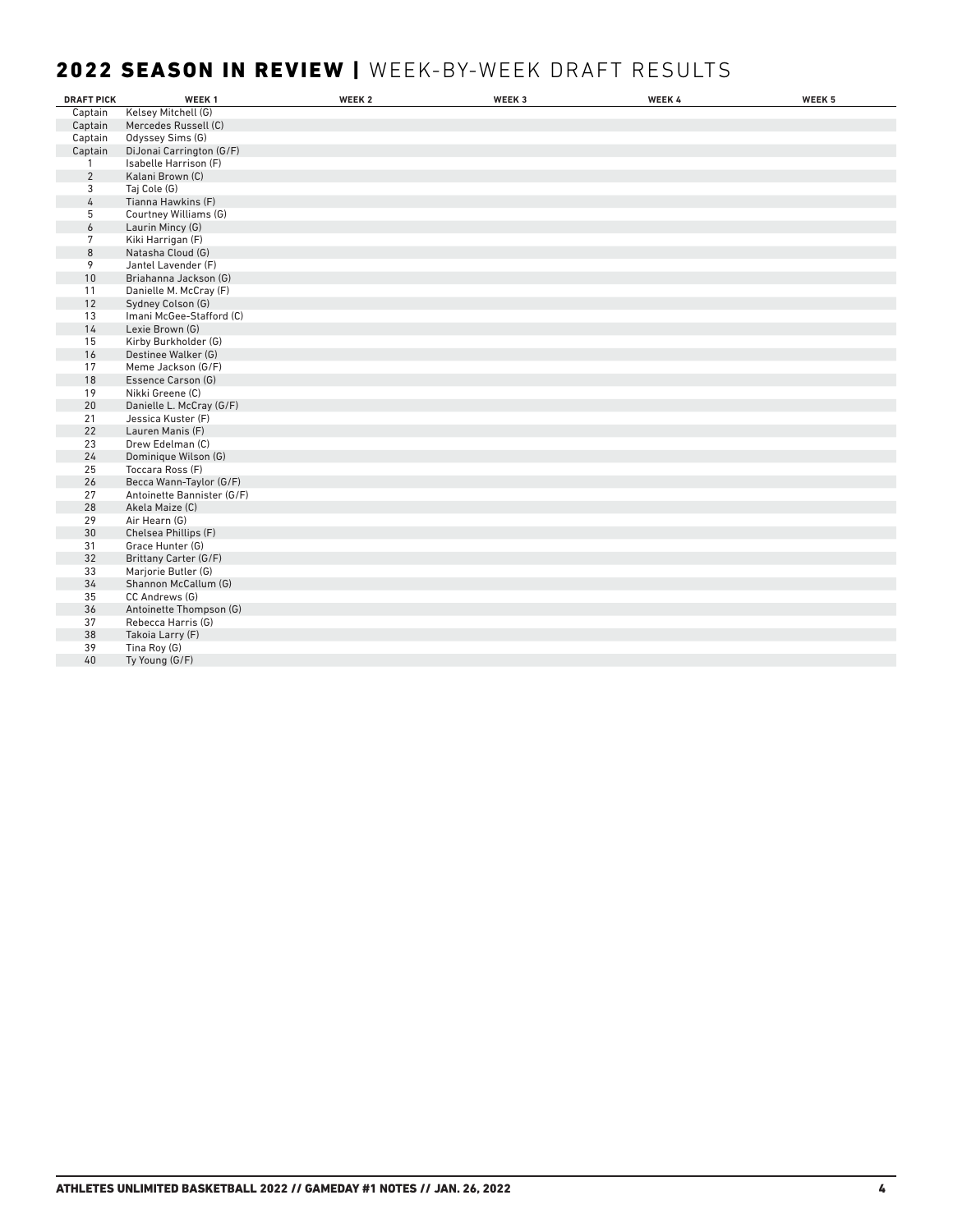# 2022 SEASON IN REVIEW | WEEK-BY-WEEK DRAFT RESULTS

### WEEK ONE: JAN. 26-29

| <b>ROUND</b> | TEAM MITCHELL (GOLD)     | <b>TEAM RUSSELL (ORANGE)</b> | <b>TEAM SIMS (BLUE)</b> | <b>TEAM CARRINGTON (PURPLE)</b> |
|--------------|--------------------------|------------------------------|-------------------------|---------------------------------|
| Captain      | Kelsey Mitchell (G)      | Mercedes Russell (C)         | Odyssey Sims (G)        | DiJonai Carrington (G/F)        |
|              | Tianna Hawkins (F)       | Taj Cole (G)                 | Kalani Brown (C)        | Isabelle Harrison (F)           |
|              | Courtney Williams (G)    | Laurin Mincy (G)             | Kiki Harrigan (F)       | Natasha Cloud (G)               |
|              | Sydney Colson (G)        | Danielle M. McCray (F)       | Briahanna Jackson (G)   | Jantel Lavender (F)             |
|              | Imani McGee-Stafford (C) | Lexie Brown (G)              | Kirby Burkholder (G)    | Destinee Walker (G)             |
|              | Danielle L. McCray (G/F) | Nikki Greene (C)             | Essence Carson (G)      | Meme Jackson (G/F)              |
|              | Jessica Kuster (F)       | Lauren Manis (F)             | Drew Edelman (C)        | Dominique Wilson (G)            |
|              | Akela Maize (C)          | Antoinette Bannister (G/F)   | Becca Wann-Taylor (G/F) | Toccara Ross (F)                |
|              | Air Hearn (G)            | Chelsea Phillips (F)         | Grace Hunter (G)        | Brittany Carter (G/F)           |
|              | Antoinette Thompson (G)  | CC Andrews (G)               | Shannon McCallum (G)    | Marjorie Butler (G)             |
| 10           | Rebecca Harris (G)       | Takoia Larry (F)             | Tina Roy (G)            | Ty Young (G/F)                  |

### WEEK TWO: FEB. 2-5

| ROUND   | <b>TEAM TBA (GOLD)</b> | <b>TEAM TBA (ORANGE)</b> | <b>TEAM TBA (BLUE)</b> | <b>TEAM TBA (PURPLE)</b> |
|---------|------------------------|--------------------------|------------------------|--------------------------|
| Captain |                        |                          |                        |                          |
|         |                        |                          |                        |                          |
|         |                        |                          |                        |                          |
|         |                        |                          |                        |                          |
|         |                        |                          |                        |                          |
|         |                        |                          |                        |                          |
|         |                        |                          |                        |                          |
|         |                        |                          |                        |                          |
|         |                        |                          |                        |                          |
|         |                        |                          |                        |                          |
| 10      |                        |                          |                        |                          |

### WEEK THREE: FEB. 9-12

| ROUND          | <b>TEAM TBA (GOLD)</b> | <b>TEAM TBA (ORANGE)</b> | <b>TEAM TBA (BLUE)</b> | <b>TEAM TBA (PURPLE)</b> |
|----------------|------------------------|--------------------------|------------------------|--------------------------|
| Captain        |                        |                          |                        |                          |
|                |                        |                          |                        |                          |
|                |                        |                          |                        |                          |
| $\Omega$       |                        |                          |                        |                          |
|                |                        |                          |                        |                          |
| 5              |                        |                          |                        |                          |
|                |                        |                          |                        |                          |
| $\overline{ }$ |                        |                          |                        |                          |
| я              |                        |                          |                        |                          |
| $\Omega$       |                        |                          |                        |                          |
| 10             |                        |                          |                        |                          |

### WEEK FOUR: FEB. 16-19

| ROUND    | <b>TEAM TBA (GOLD)</b> | <b>TEAM TBA (ORANGE)</b> | <b>TEAM TBA (BLUE)</b> | <b>TEAM TBA (PURPLE)</b> |  |
|----------|------------------------|--------------------------|------------------------|--------------------------|--|
| Captain  |                        |                          |                        |                          |  |
|          |                        |                          |                        |                          |  |
|          |                        |                          |                        |                          |  |
| $\Omega$ |                        |                          |                        |                          |  |
|          |                        |                          |                        |                          |  |
| h        |                        |                          |                        |                          |  |
|          |                        |                          |                        |                          |  |
|          |                        |                          |                        |                          |  |
|          |                        |                          |                        |                          |  |
|          |                        |                          |                        |                          |  |
| 10       |                        |                          |                        |                          |  |

### WEEK FIVE: FEB. 23-26

| ROUND   | <b>TEAM TBA (GOLD)</b> | <b>TEAM TBA (ORANGE)</b> | <b>TEAM TBA (BLUE)</b> | <b>TEAM TBA (PURPLE)</b> |  |
|---------|------------------------|--------------------------|------------------------|--------------------------|--|
| Captain |                        |                          |                        |                          |  |
|         |                        |                          |                        |                          |  |
|         |                        |                          |                        |                          |  |
|         |                        |                          |                        |                          |  |
|         |                        |                          |                        |                          |  |
|         |                        |                          |                        |                          |  |
|         |                        |                          |                        |                          |  |
|         |                        |                          |                        |                          |  |
|         |                        |                          |                        |                          |  |
|         |                        |                          |                        |                          |  |
| 10      |                        |                          |                        |                          |  |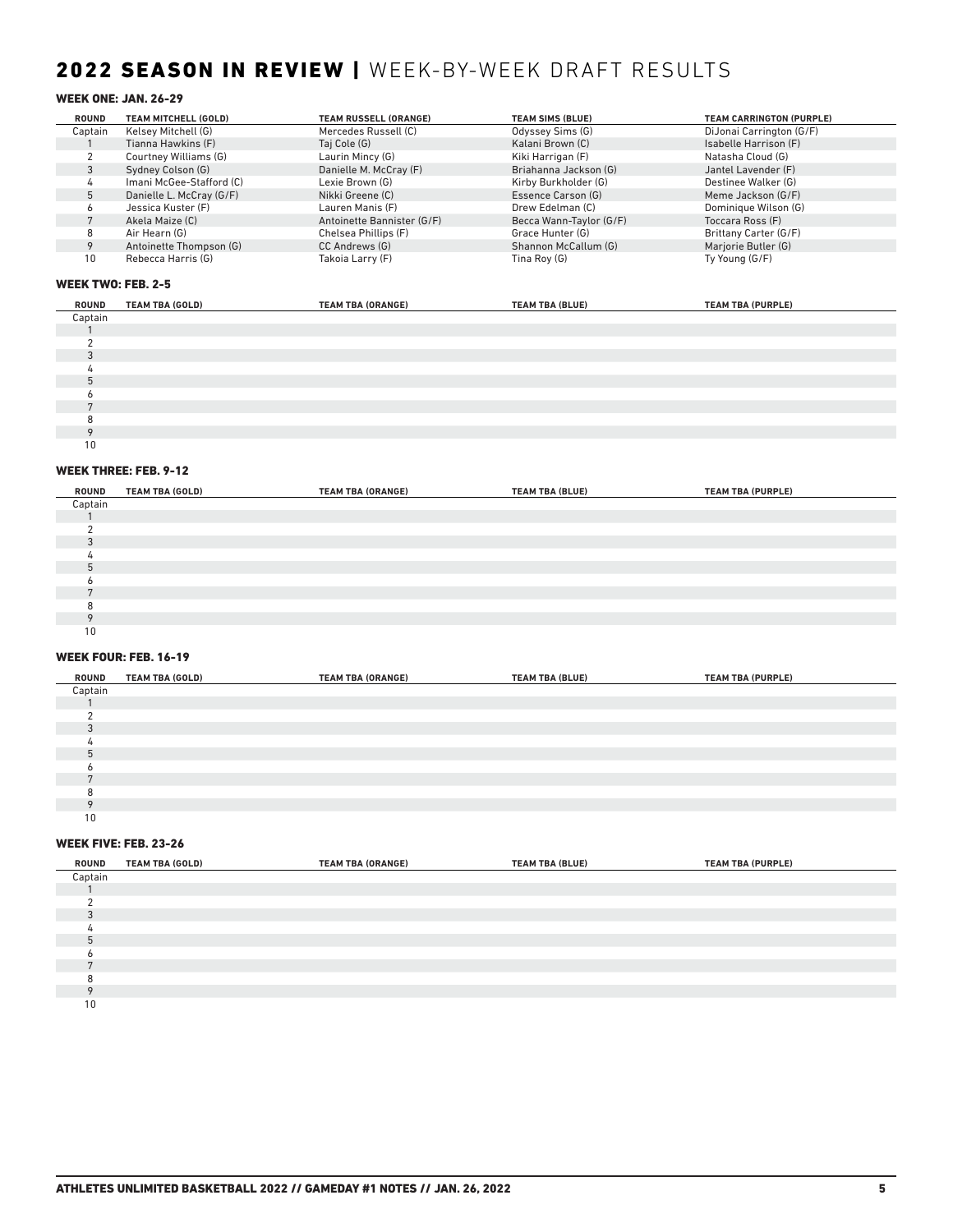# 2022 ATHLETES UNLIMITED BASKETBALL ROSTER | COMPLETE

|                | NO. NAME                 | POS.        | HT.      | <b>HOMETOWN</b>       | <b>COLLEGE</b>      | <b>PRONUNCIATION</b>               | <b>INSTAGRAM</b>                            | <b>TWITTER</b>   |
|----------------|--------------------------|-------------|----------|-----------------------|---------------------|------------------------------------|---------------------------------------------|------------------|
| $\mathbf{1}$   | <b>Ty Young</b>          | G/F         | $6 - 2$  | Wilmington, N.C.      | James Madison. '08  | tie • young                        | @tyyoung11                                  | @tyoung11        |
| $\overline{2}$ | <b>Isabelle Harrison</b> | F           | $6 - 3$  | Nashville, Tenn.      | Tennessee. '15      | is-uh-belle • hair-uh-sin          | @omg_itsizzyb                               | @omg itsizzyb    |
| 4              | Lexie Brown              | G           | $5 - 9$  | Suwanee, Ga.          | Duke, '18           | lex-ee · brown                     | @Lexiebrown                                 | @Lexiebrown      |
| 5              | <b>Essence Carson</b>    | G           | $6 - 1$  | Paterson, N.J.        | Rutgers, '08        | ess-ince • car-sin                 | @PR3PE                                      | @PR3PE           |
| 6              | <b>Kelsey Mitchell</b>   | G           | $5 - 8$  | Cincinnati, Ohio      | Ohio State, '18     | kell-see · mitchell                | @kelz_hoop                                  | @kelz_hoop       |
| 7              | Jantel Lavender          | F           | $6 - 4$  | Cleveland, Ohio       | Ohio State. '11     | ian-tell • lav-in-der              | @jantellav                                  | @jlav42          |
| 8              | Drew Edelman             | F           | $6 - 4$  | Sunnyvale, Calif.     | <b>USC. '16</b>     | drew • ed-uhl-man                  | @drewbedelman13                             | @drewbedelman13  |
| 9              | Natasha Cloud            | G           | $6 - 0$  | Broomall, Pa.         | Saint Joseph's, '15 | Nuh-tah-shuh • cloud               | @t cloud9                                   | @t cloud4        |
| 10             | <b>Courtney Williams</b> | G           | $5 - 8$  | Folkston, Ga.         | <b>USF, '16</b>     | court-nee • will-yums              | @Courtneywilliams10                         | @Courtmwilliams  |
| 12             | Kiki Harrigan            | F           | $6 - 2$  | Pembroke Pines, Fla.  | South Carolina, '20 | key-key • hair-uh-gan              | @Kiki_2121                                  | @2121mikiah      |
| 13             | Mercedes Russell         | $\mathsf C$ | $6 - 5$  | Springfield, Ore.     | Tennessee, '18      | mer-say-deez • russ-uhl            | @MerSladezz                                 | @MerSladezz      |
| 14             | Taj Cole                 | G           | $5 - 9$  | Richmond, Va.         | Georgia, '19        | taj • cole                         | @Teamcole5                                  | @TCOLE 0         |
| 15             | Rebecca Harris           | G           | $5 - 7$  | Belleville, Ill.      | Illinois, '08       | ruh-beck-ah • hair-is              | @rebecca30h                                 | @Rebecca30H      |
| 17             | Becca Wann-Taylor        | G/F         | $5 - 10$ | Chesterfield, Va.     | Richmond, '14       | beck-uh • wahn-tay-lur             | @obwann                                     | @obwann          |
| 20             | Kirby Burkholder         | G           | $5 - 11$ | Bridgewater, Va.      | James Madison, '14  | cur-bee • burk-hol-durr            | @Kirby_Skye                                 | @Kirby_Skye      |
| 21             | <b>Tianna Hawkins</b>    | F           | $6 - 3$  | Washington, D.C.      | Maryland, '13       | tee-ah-nuh • haw-kins              | @t hawk21                                   | @t_hawk21        |
| 22             | <b>Takoia Larry</b>      | F           | $5 - 11$ | South Bend, Ind.      | Texas Wesleyan, '14 | ta-kow-yah • lair-ee               | @Midwestmade3                               | @ThejuiceGOD3    |
| 23             | Laurin Mincy             | G           | $6-0$    | Newark, N.J.          | Maryland, '15       | lor-rehn • min-see                 | @Laurinmincy                                | @Laurinmincy     |
| 24             | Kalani Brown             | $\mathsf C$ | $6 - 7$  | Slidell, La.          | Baylor, '19         | kay-lah-nee • brown                | @kalanibrown.21                             | @kalanibrown21   |
| 25             | <b>Lauren Manis</b>      | F           | $6 - 2$  | Franklin, Mass.       | Holy Cross, '20     | $lor$ -rehn $\cdot$ man-iss        | @ laurenmanis                               | @themanislauren  |
| 26             | Danielle L. McCray       | G/F         | $5 - 11$ | Olathe, Kan.          | Kansas, '10         | dan-yell • mick-ray                | @mccray4                                    | @mccray4         |
| 30             | Jessica Kuster           | F           | $6 - 2$  | San Antonio, Texas    | <b>Rice, '14</b>    | jess-ah-kuh • cuss-ter             | @kustakusta                                 | @kustakusta      |
| 32             | Akela Maize              | $\mathsf C$ | $6 - 5$  | Greensboro, N.C.      | NC State, '18       | uh-kee-lah • maze                  | @akela.maize                                | @akelamaize      |
| 33             | Antoinette Bannister     | G/F         | $5 - 10$ | Jacksonville, Fla.    | East Carolina, '17  | an-twuh-net • ban-uh-stur          | @lowlifebree15                              | @lowlifebree15   |
| 34             | Imani McGee-Stafford     | $\mathsf C$ | $6 - 7$  | Los Angeles, Calif.   | Texas, '16          | ih-mah-knee • mick-gee • staff-urd | @imanitrishawn                              | @imanitrishawn   |
| 35             | Tina Roy                 | G           | $5 - 11$ | Kaplan, La.           | South Carolina, '16 | tee-nuh • roy                      | @iamtinaroyy                                | @iamtinaroy23    |
| 36             | <b>Grace Hunter</b>      | G           | $5 - 10$ | Raleigh, N.C.         | NC State, '20       | grace . hun-turr                   | @amazinggraceee_xoxo @amazinggrace_x        |                  |
| 37             | <b>Chelsea Phillips</b>  | F           | $6 - 2$  | Long Beach, Calif.    | Park                | chel-see . phil-ups                | @baldbarbie_                                | @baldbarbie_     |
| 38             | Dominique Wilson         | G           | $5 - 8$  | Powder Springs, Ga.   | NC State, '17       | dom-uh-nique • will-sin            | @nique_w12                                  | @niquew_12       |
| 40             | <b>Toccara Ross</b>      | F           | $6 - 1$  | Davenport, Iowa       | lowa State. '09     | toe-car-ruh • ross                 | @ToccaraRenee                               | @ToccaraRenee    |
| 41             | DiJonai Carrington       | G/F         | $6-0$    | San Diego, Calif.     | Stanford, '20       | dijon-nay • care-ing-tin           | @dijonai                                    | @DijonaiVictoria |
| 42             | <b>Shannon McCallum</b>  | G           | $5 - 10$ | Whiteville, N.C.      | Charlotte, '11      | shan-in • mick-call-uhm            |                                             |                  |
| 43             | Marjorie Butler          | G           | $5 - 8$  | Knoxville, Tenn.      | Georgia, '16        | mar-ju-ree • but-lur               | @Dr_Butler24 & @Poundgame24 @DaButler_Didlt |                  |
| 51             | <b>Sydney Colson</b>     | G           | $5 - 8$  | Houston, Texas        | Texas A&M, '11      | sid-nee • cohl-sin                 |                                             | @sydjcolson      |
| 52             | <b>Brittany Carter</b>   | G/F         | $5 - 11$ | St. Louis, Mo.        | Ball State, '14     | brit-nee • car-tur                 | @Bncarter_6                                 | @Bncarter_6      |
| 54             | Nikki Greene             | $\mathsf C$ | $6 - 4$  | Diboll, Texas         | Penn State, '13     | nick-ee • green                    | @Xnikk nakkx                                | @Xxnik nakxx     |
| 63             | <b>CC Andrews</b>        | G           | $5 - 9$  | Glenside, Pa.         | Saint Joseph's, '16 | c-c • ann-drews                    | @c andrews21                                | @c_andrews21     |
| 69             | Antoinette Thompson      | G           | $5 - 7$  | Fort Worth, Texas     | <b>TCU, '12</b>     | an-twuh-net • tom-sin              | @Queen_boricua_                             | @Queen_Boricua_  |
| 73             | Danni McCray             | F           | $6 - 1$  | West Palm Beach, Fla. | Ole Miss, '16       | dan-yell • mick-ray                | @daniellexmccray                            | @daniellexmccray |
| 75             | Air Hearn                | G           | $5 - 8$  | Memphis, Tenn.        | Memphis, '16        | air • hurn                         |                                             | @that_HEARN_kidd |
| 88             | Briahanna Jackson        | G           | $5 - 5$  | Tampa, Fla.           | Louisville, '17     | bree-aw-nuh • jack-sin             | @BriahannaJackson                           | @Boymarae        |
| 90             | Meme Jackson             | G/F         | $5 - 11$ | Murfreesboro. Tenn.   | Tennessee. '19      | me-me • jack-sin                   | @mj.ten                                     | @hoopinmi        |
| 92             | <b>Destinee Walker</b>   | G           | $5 - 9$  | Orlando, Fla.         | North Carolina, '19 | des-tuh-nee • wall-kur             | @Destinii24                                 | @Destinee24      |
| 99             | <b>Odyssey Sims</b>      | G           | $5 - 8$  | Irving, Texas         | Baylor, '14         | odd-uh-see • sims                  | @one_luckylefty                             | @Lucky_Lefty0    |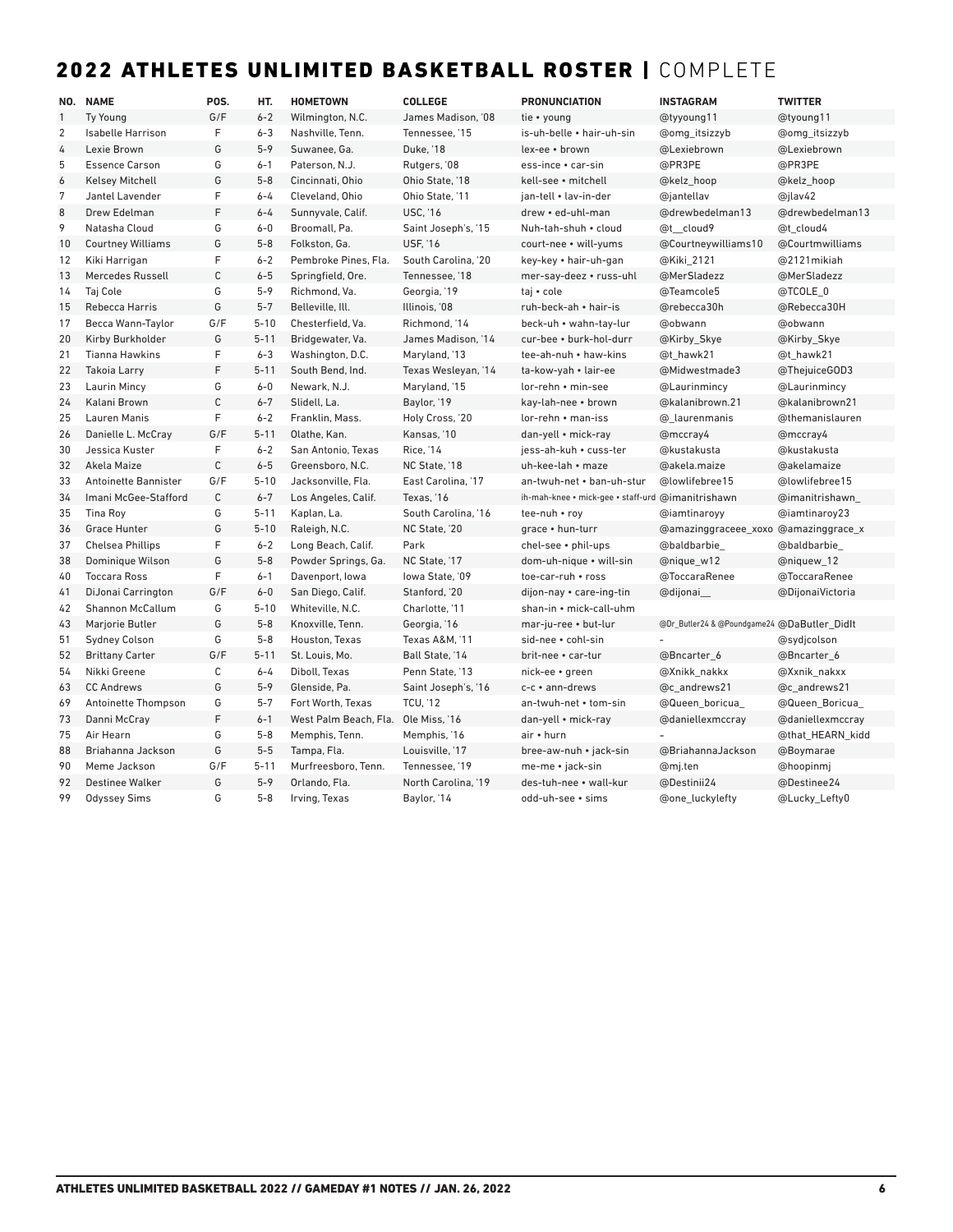# 2022 ATHLETES UNLIMITED BASKETBALL ROSTER | BY TEAM

### TEAM MITCHELL (GOLD)

| NO. | <b>NAME</b>              | POS. | HT.      | <b>HOMETOWN</b>     | <b>COLLEGE</b>  | <b>PRONUNCIATION</b>                              | <b>INSTAGRAM</b>         | <b>TWITTER</b>   |
|-----|--------------------------|------|----------|---------------------|-----------------|---------------------------------------------------|--------------------------|------------------|
| 6   | <b>Kelsey Mitchell</b>   | G    | $5 - 8$  | Cincinnati, Ohio    | Ohio State, '18 | kell-see • mitchell                               | @kelz hoop               | @kelz hoop       |
| 10  | <b>Courtney Williams</b> | G    | $5 - 8$  | Folkston, Ga.       | <b>USF. '16</b> | court-nee • will-yums                             | @Courtneywilliams10      | @Courtmwilliams  |
| 15  | Rebecca Harris           | G    | $5 - 7$  | Belleville, Ill.    | Illinois, '08   | ruh-beck-ah • hair-is                             | @rebecca30h              | @Rebecca30H      |
| 21  | <b>Tianna Hawkins</b>    | F    | $6 - 3$  | Washington, D.C.    | Maryland, '13   | tee-ah-nuh • haw-kins                             | @t hawk21                | @t hawk21        |
| 26  | Danielle L. McCray       | G/F  | $5 - 11$ | Olathe, Kan.        | Kansas, '10     | dan-yell • mick-ray                               | @mccray4                 | @mccray4         |
| 30  | Jessica Kuster           | F    | $6 - 2$  | San Antonio. Texas  | Rice, '14       | iess-ah-kuh • cuss-ter                            | @kustakusta              | @kustakusta      |
| 32  | Akela Maize              | C    | $6 - 5$  | Greensboro, N.C.    | NC State, '18   | uh-kee-lah • maze                                 | @akela.maize             | @akelamaize      |
| 34  | Imani McGee-Stafford     | C    | $6 - 7$  | Los Angeles, Calif. | Texas. '16      | ih-mah-knee • mick-gee • staff-urd @imanitrishawn |                          | @imanitrishawn   |
| 51  | <b>Sydney Colson</b>     | G    | $5 - 8$  | Houston, Texas      | Texas A&M. '11  | sid-nee • cohl-sin                                | $\overline{\phantom{a}}$ | @sydicolson      |
| 69  | Antoinette Thompson      | G    | $5 - 7$  | Fort Worth, Texas   | <b>TCU. '12</b> | an-twuh-net • tom-sin                             | @Queen boricua           | @Queen Boricua   |
| 75  | Air Hearn                | G    | $5 - 8$  | Memphis, Tenn.      | Memphis, '16    | air • hurn                                        | $\overline{\phantom{a}}$ | @that HEARN kidd |

### TEAM RUSSELL (ORANGE)

| NO. | <b>NAME</b>          | POS. | HT.      | <b>HOMETOWN</b>       | <b>COLLEGE</b>      | <b>PRONUNCIATION</b>        | <b>INSTAGRAM</b> | <b>TWITTER</b>   |
|-----|----------------------|------|----------|-----------------------|---------------------|-----------------------------|------------------|------------------|
| 4   | Lexie Brown          | G    | $5 - 9$  | Suwanee, Ga.          | Duke, '18           | lex-ee • brown              | @Lexiebrown      | @Lexiebrown      |
| 13  | Mercedes Russell     | C    | $6 - 5$  | Springfield, Ore.     | Tennessee. '18      | mer-say-deez • russ-uhl     | @MerSladezz      | @MerSladezz      |
| 14  | Taj Cole             | G    | $5 - 9$  | Richmond, Va.         | Georgia, '19        | taj • cole                  | @Teamcole5       | @TCOLE 0         |
| 22  | Takoia Larry         | F.   | $5 - 11$ | South Bend, Ind.      | Texas Wesleyan, '14 | ta-kow-yah • lair-ee        | @Midwestmade3    | @ThejuiceGOD3    |
| 23  | Laurin Mincy         | G    | $6 - 0$  | Newark, N.J.          | Maryland, '15       | lor-rehn • min-see          | @Laurinmincy     | @Laurinmincy     |
| 25  | Lauren Manis         | F.   | $6 - 2$  | Franklin, Mass.       | Holy Cross, '20     | $lor$ -rehn $\cdot$ man-iss | @ laurenmanis    | @themanislauren  |
| 33  | Antoinette Bannister | G/F  | $5 - 10$ | Jacksonville, Fla.    | East Carolina. '17  | an-twuh-net • ban-uh-stur   | @lowlifebree15   | @lowlifebree15   |
| 37  | Chelsea Phillips     | F.   | $6 - 2$  | Long Beach, Calif.    | Park                | chel-see • phil-ups         | @baldbarbie      | @baldbarbie      |
| 54  | Nikki Greene         | C    | $6 - 4$  | Diboll, Texas         | Penn State, '13     | nick-ee • green             | @Xnikk nakkx     | @Xxnik nakxx     |
| 63  | CC Andrews           | G    | $5 - 9$  | Glenside, Pa.         | Saint Joseph's, '16 | c-c • ann-drews             | @c andrews21     | @c andrews21     |
| 73  | Danni McCray         | F.   | $6 - 1$  | West Palm Beach, Fla. | Ole Miss. '16       | dan-yell • mick-ray         | @daniellexmccrav | @daniellexmccray |

### TEAM SIMS (BLUE)

| NO.               | <b>NAME</b>         | POS. | HT.      | <b>HOMETOWN</b>      | <b>COLLEGE</b>      | <b>PRONUNCIATION</b>    | <b>INSTAGRAM</b>                     | <b>TWITTER</b>  |
|-------------------|---------------------|------|----------|----------------------|---------------------|-------------------------|--------------------------------------|-----------------|
| 5                 | Essence Carson      | G    | $6 - 1$  | Paterson, N.J.       | Rutgers, '08        | ess-ince • car-sin      | @PR3PE                               | @PR3PE          |
| 8                 | Drew Edelman        | F    | $6 - 4$  | Sunnyvale, Calif.    | <b>USC. '16</b>     | drew • ed-uhl-man       | @drewbedelman13                      | @drewbedelman13 |
| $12 \overline{ }$ | Kiki Harrigan       | F.   | $6 - 2$  | Pembroke Pines, Fla. | South Carolina. '20 | key-key • hair-uh-gan   | @Kiki 2121                           | @2121 mikiah    |
| 17                | Becca Wann-Taylor   | G/F  | $5 - 10$ | Chesterfield. Va.    | Richmond, '14       | beck-uh • wahn-tay-lur  | @obwann                              | @obwann         |
| 20                | Kirby Burkholder    | G    | $5 - 11$ | Bridgewater, Va.     | James Madison, '14  | cur-bee • burk-hol-durr | @Kirby Skye                          | @Kirby Skye     |
| 24                | Kalani Brown        | С    | $6 - 7$  | Slidell, La.         | Baylor, '19         | kay-lah-nee • brown     | @kalanibrown.21                      | @kalanibrown21  |
| 35                | Tina Rov            | G    | $5 - 11$ | Kaplan, La.          | South Carolina. '16 | tee-nuh • rov           | @iamtinarovy                         | @iamtinaroy23   |
| 36                | Grace Hunter        | G    | $5 - 10$ | Raleigh, N.C.        | NC State, '20       | grace • hun-turr        | @amazinggraceee_xoxo @amazinggrace_x |                 |
| 42                | Shannon McCallum    | G    | $5 - 10$ | Whiteville, N.C.     | Charlotte. '11      | shan-in • mick-call-uhm |                                      |                 |
| 88                | Briahanna Jackson   | G    | $5 - 5$  | Tampa, Fla.          | Louisville. '17     | bree-aw-nuh • jack-sin  | @BriahannaJackson                    | @Boymarae       |
| 99                | <b>Odyssey Sims</b> | G    | $5 - 8$  | Irving, Texas        | Baylor, '14         | odd-uh-see • sims       | <b>@one luckylefty</b>               | @Lucky Lefty0   |

### TEAM CARRINGTON (PURPLE)

| NO. | <b>NAME</b>            | POS. | HT.      | <b>HOMETOWN</b>     | <b>COLLEGE</b>      | <b>PRONUNCIATION</b>      | <b>INSTAGRAM</b>                            | <b>TWITTER</b>   |
|-----|------------------------|------|----------|---------------------|---------------------|---------------------------|---------------------------------------------|------------------|
|     | Ty Young               | G/F  | $6 - 2$  | Wilmington, N.C.    | James Madison, '08  | tie • young               | @tyyoung11                                  | @tyoung11        |
| 2   | Isabelle Harrison      | F.   | $6 - 3$  | Nashville, Tenn.    | Tennessee, '15      | is-uh-belle • hair-uh-sin | @omg itsizzyb                               | @omg itsizzyb    |
|     | Jantel Lavender        | F.   | $6 - 4$  | Cleveland, Ohio     | Ohio State. '11     | ian-tell • lav-in-der     | @iantellav                                  | @jlav42          |
| 9   | Natasha Cloud          | G    | $6-0$    | Broomall. Pa.       | Saint Joseph's, '15 | Nuh-tah-shuh • cloud      | @t cloud9                                   | @t cloud4        |
| 38  | Dominique Wilson       | G    | $5 - 8$  | Powder Springs, Ga. | NC State. '17       | dom-uh-nique • will-sin   | @nique w12                                  | @niguew 12       |
| 40  | Toccara Ross           | F.   | $6 - 1$  | Davenport, lowa     | lowa State, '09     | toe-car-ruh • ross        | @ToccaraRenee                               | @ToccaraRenee    |
| 41  | DiJonai Carrington     | G/F  | $6 - 0$  | San Diego, Calif.   | Stanford, '20       | dijon-nay • care-ing-tin  | @dijonai                                    | @DijonaiVictoria |
| 43  | <b>Mariorie Butler</b> | G    | $5 - 8$  | Knoxville, Tenn.    | Georgia, '16        | mar-ju-ree • but-lur      | @Dr_Butler24 & @Poundgame24 @DaButler Didlt |                  |
| 52  | <b>Brittany Carter</b> | G/F  | $5 - 11$ | St. Louis, Mo.      | Ball State, '14     | brit-nee • car-tur        | @Bncarter 6                                 | @Bncarter 6      |
| 90  | Meme Jackson           | G/F  | $5 - 1$  | Murfreesboro. Tenn. | Tennessee. '19      | me-me • jack-sin          | @mj.ten                                     | @hoopinmi        |
| 92  | Destinee Walker        | G    | $5 - 9$  | Orlando, Fla.       | North Carolina. '19 | des-tuh-nee • wall-kur    | @Destinii24                                 | @Destinee24      |
|     |                        |      |          |                     |                     |                           |                                             |                  |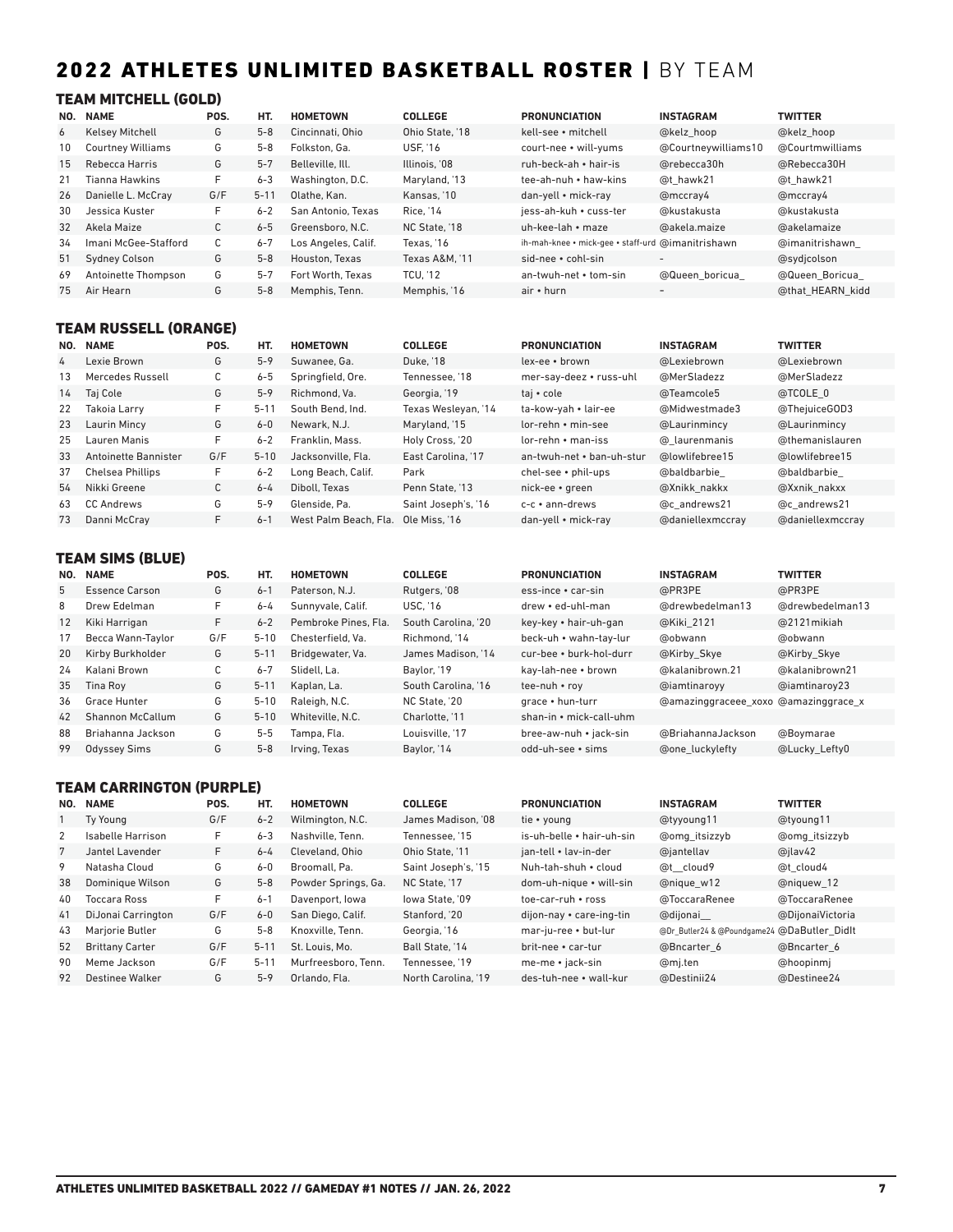| #1 • TY YOUNG   | Guard/Forward • 6-2<br>Wilmington, N.C. • James Madison, '08                                                                                                                                                                                                                                                                                                                                                                                                                 |
|-----------------|------------------------------------------------------------------------------------------------------------------------------------------------------------------------------------------------------------------------------------------------------------------------------------------------------------------------------------------------------------------------------------------------------------------------------------------------------------------------------|
| 2022 HIGHLIGHTS | <b>PROFESSIONAL CAREER NOTES:</b> Retired from the WNBA after 12-year career<br>selected by Atlanta Dream with No. 8 overall pick in 2008 WNBA Draft  played in 372<br>games with 208 starts  spent time with three different teams (Chicago, Atlanta, Las<br>Vegas)  averaged 7.1 points and 3.9 rebounds in WNBA career  played in 24 career<br>playoff games with 18 starts  enjoyed best season with Las Vegas in 2018 when she<br>averaged 9.9 points and 5.1 rebounds. |
|                 | <b>COLLEGE NOTES:</b> First player in JMU history to play in the WNBA  one of three players<br>in program history to earn Associated Press All-America distinction  three-time<br>All-Colonial Athletic Association selection  third-leading scorer in JMU history with<br>2.121 points from 2004-08 systemed 16.7 points per game during 125-game sareer                                                                                                                    |

 $s$  from 2004-08 ... averaged 16.7 points per game during 12 $\overline{\phantom{a}}$ ranks second in program history with 1,127 career rebounds ... owns JMU career record with 275 steals ... enjoyed best season as a senior when she earned Honorable Mention Associated Press All-America honors along with being named CAA Player of the Year ... averaged 20.4 points and 10.4 rebounds in 2007-08.

**PERSONAL NOTES:** One of four children in family ... cousin, Willie Williams, played in NFL for 13 years ... has appeared on TV show "Love and Hip Hop Atlanta" ... attended same high school (Laney High School) as Michael Jordan.

|                 |            |  | <b>FIELD GOALS</b> |  |  | <b>3-POINTERS</b> |  | <b>FREE THROWS</b>                        |  | <b>REBOUNDS</b> |  |                                               |  |  | <b>SCORING</b> |  |  |
|-----------------|------------|--|--------------------|--|--|-------------------|--|-------------------------------------------|--|-----------------|--|-----------------------------------------------|--|--|----------------|--|--|
| <b>OPPONENT</b> | DATE GS MP |  |                    |  |  |                   |  | FG FGA PCT. 3FG 3FGA PCT. FT FTA PCT. OFF |  |                 |  | DEF TOT AVG. FC FD A TO BLK STL PTS AVG. LPTS |  |  |                |  |  |
|                 | Jan. 26    |  |                    |  |  |                   |  |                                           |  |                 |  |                                               |  |  |                |  |  |
|                 | Jan. 28    |  |                    |  |  |                   |  |                                           |  |                 |  |                                               |  |  |                |  |  |
|                 | Jan. 29    |  |                    |  |  |                   |  |                                           |  |                 |  |                                               |  |  |                |  |  |
|                 | Feb. 2     |  |                    |  |  |                   |  |                                           |  |                 |  |                                               |  |  |                |  |  |
|                 | Feb. 4     |  |                    |  |  |                   |  |                                           |  |                 |  |                                               |  |  |                |  |  |
|                 | Feb. 5     |  |                    |  |  |                   |  |                                           |  |                 |  |                                               |  |  |                |  |  |
|                 | Feb. 9     |  |                    |  |  |                   |  |                                           |  |                 |  |                                               |  |  |                |  |  |
|                 | Feb. 11    |  |                    |  |  |                   |  |                                           |  |                 |  |                                               |  |  |                |  |  |
|                 | Feb. 12    |  |                    |  |  |                   |  |                                           |  |                 |  |                                               |  |  |                |  |  |
|                 | Feb. 16    |  |                    |  |  |                   |  |                                           |  |                 |  |                                               |  |  |                |  |  |
|                 | Feb. 18    |  |                    |  |  |                   |  |                                           |  |                 |  |                                               |  |  |                |  |  |
|                 | Feb. 19    |  |                    |  |  |                   |  |                                           |  |                 |  |                                               |  |  |                |  |  |
|                 | Feb. 23    |  |                    |  |  |                   |  |                                           |  |                 |  |                                               |  |  |                |  |  |
|                 | Feb. 25    |  |                    |  |  |                   |  |                                           |  |                 |  |                                               |  |  |                |  |  |
|                 | Feb. 26    |  |                    |  |  |                   |  |                                           |  |                 |  |                                               |  |  |                |  |  |
| <b>TOTALS</b>   |            |  |                    |  |  |                   |  |                                           |  |                 |  |                                               |  |  |                |  |  |

# #2 • ISABELLE HARRISON **Forward • 6-3**

### **2022 HIGHLIGHTS**

» Taken by Team Carrington with No. 1 overall selection in inaugural weekly draft

# **Nashville, Tenn. • Tennessee, '15**

**PROFESSIONAL CAREER NOTES:** Five-year WNBA veteran who has started 79-of-132 games in her career ... selected with No. 12 overall pick by the Phoenix Mercury in 2015 WNBA Draft ... appeared in 26 games with the Mercury during her rookie season and averaged 8.5 points and 5.1 rebounds per contest ... started 33-of-34 games with San Antonio in 2016 and averaged career-high 11.4 points per game ... has spent last three seasons with Dallas, opening 45-of-72 appearances ... grabbed career-high 10 rebounds against Chicago on Sept. 23, 2021 ... named 2019 Associated Press WNBA Comeback Player of the Year.

**COLLEGE NOTES:** Two-time Honorable Mention All-America selection at Tennessee who averaged 9.6 points and 6.9 rebounds per game during 112-game career ... four-time All-Southeastern Conference performer ... led Lady Vols to three NCAA Elite Eight berths ... member of two SEC Tournament championship teams ... also led Lady Vols to two SEC regular season crowns ... ranks 43rd in Tennessee history with 1,071 career points ... named 2014 SEC Tournament MVP ... earned Academic All-SEC distinction four times ... led Lady Vols in scoring as a senior with 12.2 average.

**PERSONAL NOTES:** Studied communications at Tennessee ... also earned a master's degree in agricultural leadership ... has 11 siblings.

|                 |         |    | <b>FIELD GOALS</b> |                                           |  | <b>3-POINTERS</b> |  | <b>FREE THROWS</b> |  | <b>REBOUNDS</b> |                    |  |   |    |                       |  | <b>SCORING</b> |  |
|-----------------|---------|----|--------------------|-------------------------------------------|--|-------------------|--|--------------------|--|-----------------|--------------------|--|---|----|-----------------------|--|----------------|--|
| <b>OPPONENT</b> | DATE GS | MP |                    | FG FGA PCT. 3FG 3FGA PCT. FT FTA PCT. OFF |  |                   |  |                    |  |                 | DEF TOT AVG. FC FD |  | A | TO | BLK STL PTS AVG. LPTS |  |                |  |
|                 | Jan. 26 |    |                    |                                           |  |                   |  |                    |  |                 |                    |  |   |    |                       |  |                |  |
|                 | Jan. 28 |    |                    |                                           |  |                   |  |                    |  |                 |                    |  |   |    |                       |  |                |  |
|                 | Jan. 29 |    |                    |                                           |  |                   |  |                    |  |                 |                    |  |   |    |                       |  |                |  |
|                 | Feb. 2  |    |                    |                                           |  |                   |  |                    |  |                 |                    |  |   |    |                       |  |                |  |
|                 | Feb. 4  |    |                    |                                           |  |                   |  |                    |  |                 |                    |  |   |    |                       |  |                |  |
|                 | Feb. 5  |    |                    |                                           |  |                   |  |                    |  |                 |                    |  |   |    |                       |  |                |  |
|                 | Feb. 9  |    |                    |                                           |  |                   |  |                    |  |                 |                    |  |   |    |                       |  |                |  |
|                 | Feb. 11 |    |                    |                                           |  |                   |  |                    |  |                 |                    |  |   |    |                       |  |                |  |
|                 | Feb. 12 |    |                    |                                           |  |                   |  |                    |  |                 |                    |  |   |    |                       |  |                |  |
|                 | Feb. 16 |    |                    |                                           |  |                   |  |                    |  |                 |                    |  |   |    |                       |  |                |  |
|                 | Feb. 18 |    |                    |                                           |  |                   |  |                    |  |                 |                    |  |   |    |                       |  |                |  |
|                 | Feb. 19 |    |                    |                                           |  |                   |  |                    |  |                 |                    |  |   |    |                       |  |                |  |
|                 | Feb. 23 |    |                    |                                           |  |                   |  |                    |  |                 |                    |  |   |    |                       |  |                |  |
|                 | Feb. 25 |    |                    |                                           |  |                   |  |                    |  |                 |                    |  |   |    |                       |  |                |  |
|                 | Feb. 26 |    |                    |                                           |  |                   |  |                    |  |                 |                    |  |   |    |                       |  |                |  |
| <b>TOTALS</b>   |         |    |                    |                                           |  |                   |  |                    |  |                 |                    |  |   |    |                       |  |                |  |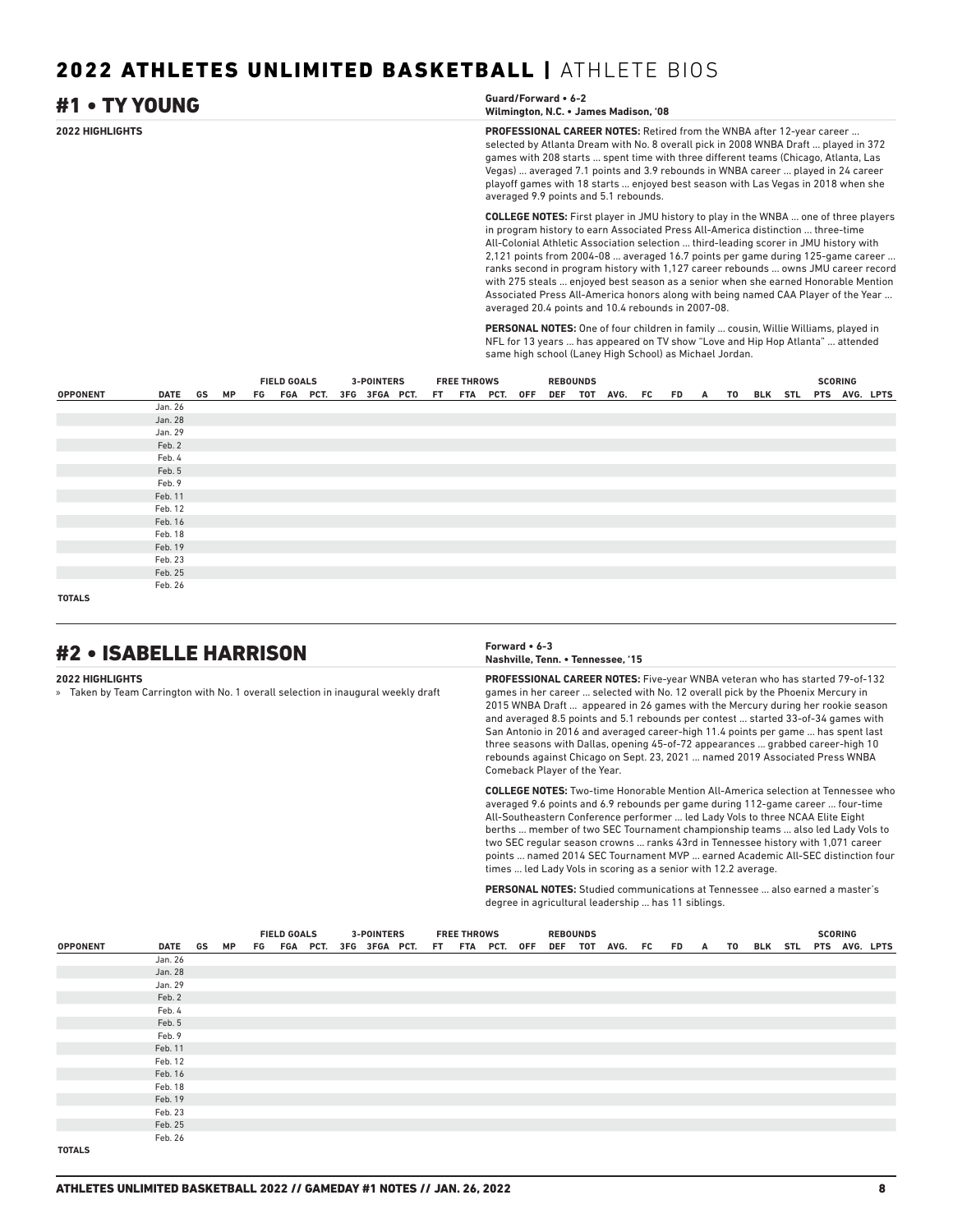| #4 • LEXIE BROWN | Guard $\cdot$ 5-9<br>Suwanee, Ga. • Duke, '18                                                                                                                                                                                                                                                                                                                                                                                                                                                                                                                                                                                                                                              |
|------------------|--------------------------------------------------------------------------------------------------------------------------------------------------------------------------------------------------------------------------------------------------------------------------------------------------------------------------------------------------------------------------------------------------------------------------------------------------------------------------------------------------------------------------------------------------------------------------------------------------------------------------------------------------------------------------------------------|
| 2022 HIGHLIGHTS  | <b>PROFESSIONAL CAREER NOTES:</b> Four-year WNBA veteran who has played in 89<br>games with 13 starts  has averaged 4.8 points and 1.2 rebounds per game in career<br>drafted with No. 9 overall selection by the Connecticut Sun in 2018 WNBA Draft<br>spent two seasons with Minnesota Lynx (2019-20) before helping Chicago Sky win 2021<br>WNBA title  appeared in 17 games off the bench for the Sky and contributed 1.6 points<br>and 0.7 rebounds per game  has also played professionally overseas in Hungary,<br>Israel and France.                                                                                                                                               |
|                  | <b>COLLEGE NOTES:</b> Started first two seasons of college career at Maryland before<br>transferring to Duke  first player in NCAA history to earn Associated Press All-<br>America honors at two different schools  became 41st player in NCAA history to earn<br>three Associated Press All-America commendations  one of three players in NCAA<br>"Power Five" Conference history to accumulate at least 2,000 career points with 500<br>assists, 300 steals and 300 made three-pointers  needed only 81 games at Duke and<br>Maryland combined to reach 1,000 career points  made 56 consecutive free throws<br>during redshirt junior season to set Atlantic Coast Conference record. |

**PERSONAL NOTES:** Father, Dee, played 12 seasons in the NBA with four different teams and won 1991 NBA Slam Dunk Contest.

|                 |         |           | <b>FIELD GOALS</b> |  |  | <b>3-POINTERS</b> |                                           | <b>FREE THROWS</b> |  | <b>REBOUNDS</b> |                                               |  |  |  | <b>SCORING</b> |  |
|-----------------|---------|-----------|--------------------|--|--|-------------------|-------------------------------------------|--------------------|--|-----------------|-----------------------------------------------|--|--|--|----------------|--|
| <b>OPPONENT</b> | DATE GS | <b>MP</b> |                    |  |  |                   | FG FGA PCT. 3FG 3FGA PCT. FT FTA PCT. OFF |                    |  |                 | DEF TOT AVG. FC FD A TO BLK STL PTS AVG. LPTS |  |  |  |                |  |
|                 | Jan. 26 |           |                    |  |  |                   |                                           |                    |  |                 |                                               |  |  |  |                |  |
|                 | Jan. 28 |           |                    |  |  |                   |                                           |                    |  |                 |                                               |  |  |  |                |  |
|                 | Jan. 29 |           |                    |  |  |                   |                                           |                    |  |                 |                                               |  |  |  |                |  |
|                 | Feb. 2  |           |                    |  |  |                   |                                           |                    |  |                 |                                               |  |  |  |                |  |
|                 | Feb. 4  |           |                    |  |  |                   |                                           |                    |  |                 |                                               |  |  |  |                |  |
|                 | Feb. 5  |           |                    |  |  |                   |                                           |                    |  |                 |                                               |  |  |  |                |  |
|                 | Feb. 9  |           |                    |  |  |                   |                                           |                    |  |                 |                                               |  |  |  |                |  |
|                 | Feb. 11 |           |                    |  |  |                   |                                           |                    |  |                 |                                               |  |  |  |                |  |
|                 | Feb. 12 |           |                    |  |  |                   |                                           |                    |  |                 |                                               |  |  |  |                |  |
|                 | Feb. 16 |           |                    |  |  |                   |                                           |                    |  |                 |                                               |  |  |  |                |  |
|                 | Feb. 18 |           |                    |  |  |                   |                                           |                    |  |                 |                                               |  |  |  |                |  |
|                 | Feb. 19 |           |                    |  |  |                   |                                           |                    |  |                 |                                               |  |  |  |                |  |
|                 | Feb. 23 |           |                    |  |  |                   |                                           |                    |  |                 |                                               |  |  |  |                |  |
|                 | Feb. 25 |           |                    |  |  |                   |                                           |                    |  |                 |                                               |  |  |  |                |  |
|                 | Feb. 26 |           |                    |  |  |                   |                                           |                    |  |                 |                                               |  |  |  |                |  |
| <b>TOTALS</b>   |         |           |                    |  |  |                   |                                           |                    |  |                 |                                               |  |  |  |                |  |

### #5 • ESSENCE CARSON **Guard • 6-1**

| Guard $\cdot$ 6-1             |  |
|-------------------------------|--|
| Paterson, N.J. • Rutgers, '08 |  |

**2022 HIGHLIGHTS PROFESSIONAL CAREER NOTES:** 13-year WNBA veteran who played in 367 career games, including 197 starts ... averaged 7.2 points and 2.3 rebounds during regular season career ... drafted No. 7 overall by New York Liberty in 2008 WNBA Draft ... spent eight seasons with New York before three seasons with Los Angeles Sparks ... helped Sparks win 2016 WNBA title ... played 2019 season with Phoenix Mercury before splitting 2020 campaign between Washington and Connecticut ... played internationally during off-season in Turkey, Spain, France, Hungary and Israel.

> **COLLEGE NOTES:** Two-time Big East Defensive Player of the Year winner at Rutgers who played in 133 career games ... ranks 24th in school history with 1,262 career points ... also grabbed 707 career rebounds, good for 14th on Scarlet Knights' career list ... led Scarlet Knights to 2007 NCAA Final Four title game ... also played for Team USA during collegiate career, winning four gold medals ... inducted into Rutgers Athletics Hall of Fame in 2020.

**PERSONAL NOTES:** Lists music as her passion outside of basketball ... serves as Senior Manager of Label Relations at Motown Records ... has worked as a manager at Priority Records, a hip-hop label owned by Capitol Records ... plays the piano, bass guitar, drums and saxophone.

|                 |            |  | <b>FIELD GOALS</b><br>FG FGA PCT. 3FG 3FGA PCT. FT FTA PCT. OFF |  | <b>3-POINTERS</b> |  | <b>FREE THROWS</b> |  | <b>REBOUNDS</b> |  |                                               |  |  | <b>SCORING</b> |  |  |
|-----------------|------------|--|-----------------------------------------------------------------|--|-------------------|--|--------------------|--|-----------------|--|-----------------------------------------------|--|--|----------------|--|--|
| <b>OPPONENT</b> | DATE GS MP |  |                                                                 |  |                   |  |                    |  |                 |  | DEF TOT AVG. FC FD A TO BLK STL PTS AVG. LPTS |  |  |                |  |  |
|                 | Jan. 26    |  |                                                                 |  |                   |  |                    |  |                 |  |                                               |  |  |                |  |  |
|                 | Jan. 28    |  |                                                                 |  |                   |  |                    |  |                 |  |                                               |  |  |                |  |  |
|                 | Jan. 29    |  |                                                                 |  |                   |  |                    |  |                 |  |                                               |  |  |                |  |  |
|                 | Feb. 2     |  |                                                                 |  |                   |  |                    |  |                 |  |                                               |  |  |                |  |  |
|                 | Feb. 4     |  |                                                                 |  |                   |  |                    |  |                 |  |                                               |  |  |                |  |  |
|                 | Feb. 5     |  |                                                                 |  |                   |  |                    |  |                 |  |                                               |  |  |                |  |  |
|                 | Feb. 9     |  |                                                                 |  |                   |  |                    |  |                 |  |                                               |  |  |                |  |  |
|                 | Feb. 11    |  |                                                                 |  |                   |  |                    |  |                 |  |                                               |  |  |                |  |  |
|                 | Feb. 12    |  |                                                                 |  |                   |  |                    |  |                 |  |                                               |  |  |                |  |  |
|                 | Feb. 16    |  |                                                                 |  |                   |  |                    |  |                 |  |                                               |  |  |                |  |  |
|                 | Feb. 18    |  |                                                                 |  |                   |  |                    |  |                 |  |                                               |  |  |                |  |  |
|                 | Feb. 19    |  |                                                                 |  |                   |  |                    |  |                 |  |                                               |  |  |                |  |  |
|                 | Feb. 23    |  |                                                                 |  |                   |  |                    |  |                 |  |                                               |  |  |                |  |  |
|                 | Feb. 25    |  |                                                                 |  |                   |  |                    |  |                 |  |                                               |  |  |                |  |  |
|                 | Feb. 26    |  |                                                                 |  |                   |  |                    |  |                 |  |                                               |  |  |                |  |  |
| <b>TOTALS</b>   |            |  |                                                                 |  |                   |  |                    |  |                 |  |                                               |  |  |                |  |  |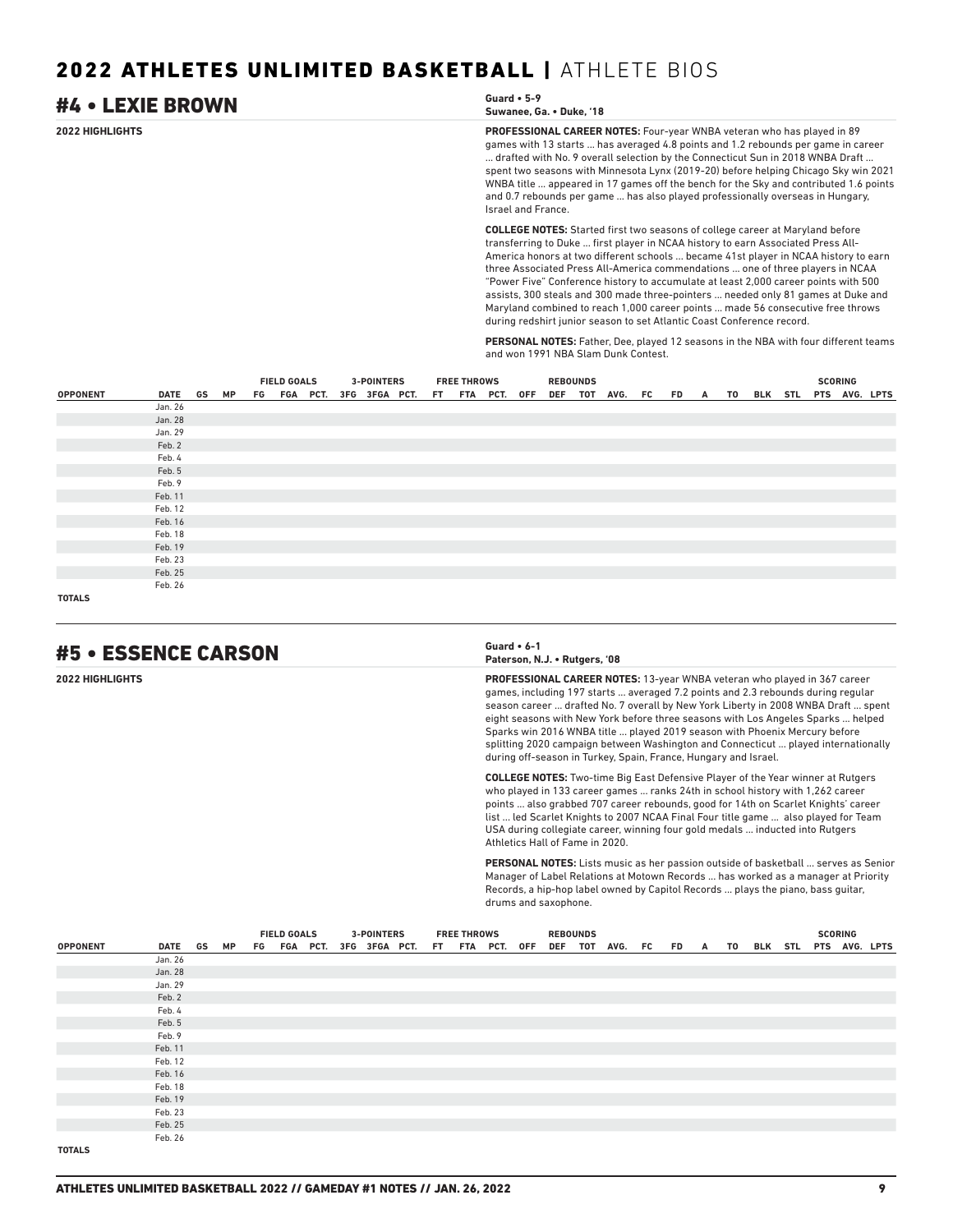### **2022 HIGHLIGHTS** » One of four team captains for inaugural week of Athletes Unlimited Basketball **PROFESSIONAL CAREER NOTES:** Selected with No. 2 overall pick by the Indiana Fever in 2018 WNBA Draft ... starter in 91-of-122 games in four seasons with Fever ... has scored 1,859 career points while making 40.1 percent of her field goal attempts ... owns .842 career free throw percentage ... broke Indiana Fever single-game record with 38 points in 2019 ... teamed up with fellow rookie teammate Victoria Vivans to make 135 three-pointers during rookie season, setting WNBA record ... earned spot on 2018 WNBA All-Rookie Team ... has also played professionally in Istanbul and Turkey. **COLLEGE NOTES:** Four-year letter winner at Ohio State who owns numerous school records ... started all 139 games in career ... four-time All-Big Ten First Team selection ... three-time Big Ten Player of the Year winner ... earned USBWA All-America First Team honors three times ... also claimed pair of All-America honors from WBCA and Associated Press ... owns Ohio State career scoring record with 3,402 points ... also set #6 • KELSEY MITCHELL **Guard • 5-8 Cincinnati, Ohio • Ohio State, '18**

**PERSONAL NOTES:** Has a twin sister ... inducted into Princeton High School Athletic Hall of Fame in 2020.

of the Week 12 times ... led Ohio State in scoring all four years.

career marks with 497 made three-point field goals and 1,286 three-point attempts ... posted school-record 889 points during 2015-16 campaign ... honored as Big Ten Player

|                 |            |  | <b>FIELD GOALS</b> |  | <b>3-POINTERS</b> |                                           | <b>FREE THROWS</b> |  | <b>REBOUNDS</b> |                                               |  |  |  | <b>SCORING</b> |  |
|-----------------|------------|--|--------------------|--|-------------------|-------------------------------------------|--------------------|--|-----------------|-----------------------------------------------|--|--|--|----------------|--|
| <b>OPPONENT</b> | DATE GS MP |  |                    |  |                   | FG FGA PCT. 3FG 3FGA PCT. FT FTA PCT. OFF |                    |  |                 | DEF TOT AVG. FC FD A TO BLK STL PTS AVG. LPTS |  |  |  |                |  |
|                 | Jan. 26    |  |                    |  |                   |                                           |                    |  |                 |                                               |  |  |  |                |  |
|                 | Jan. 28    |  |                    |  |                   |                                           |                    |  |                 |                                               |  |  |  |                |  |
|                 | Jan. 29    |  |                    |  |                   |                                           |                    |  |                 |                                               |  |  |  |                |  |
|                 | Feb. 2     |  |                    |  |                   |                                           |                    |  |                 |                                               |  |  |  |                |  |
|                 | Feb. 4     |  |                    |  |                   |                                           |                    |  |                 |                                               |  |  |  |                |  |
|                 | Feb. 5     |  |                    |  |                   |                                           |                    |  |                 |                                               |  |  |  |                |  |
|                 | Feb. 9     |  |                    |  |                   |                                           |                    |  |                 |                                               |  |  |  |                |  |
|                 | Feb. 11    |  |                    |  |                   |                                           |                    |  |                 |                                               |  |  |  |                |  |
|                 | Feb. 12    |  |                    |  |                   |                                           |                    |  |                 |                                               |  |  |  |                |  |
|                 | Feb. 16    |  |                    |  |                   |                                           |                    |  |                 |                                               |  |  |  |                |  |
|                 | Feb. 18    |  |                    |  |                   |                                           |                    |  |                 |                                               |  |  |  |                |  |
|                 | Feb. 19    |  |                    |  |                   |                                           |                    |  |                 |                                               |  |  |  |                |  |
|                 | Feb. 23    |  |                    |  |                   |                                           |                    |  |                 |                                               |  |  |  |                |  |
|                 | Feb. 25    |  |                    |  |                   |                                           |                    |  |                 |                                               |  |  |  |                |  |
|                 | Feb. 26    |  |                    |  |                   |                                           |                    |  |                 |                                               |  |  |  |                |  |
| <b>TOTALS</b>   |            |  |                    |  |                   |                                           |                    |  |                 |                                               |  |  |  |                |  |

# #7 • JANTEL LAVENDER **Forward • 6-4**

**Cleveland, Ohio • Ohio State, '11**

**2022 HIGHLIGHTS PROFESSIONAL CAREER NOTES:** Ten-year WNBA veteran who has played 315 games with 111 starts ... has averaged 8.5 points and 4.7 rebounds per game ... drafted No. 5 overall by Los Angeles Sparks in 2011 WNBA Draft ... spent first eight seasons with Sparks, including 2016 WNBA championship-winning season ... earned WNBA Sixth Woman of the Year honors in 2016 after averaging 9.6 points and 3.6 rebounds in 34 games off the bench ... started 22-of-23 games in 2019 with Chicago ... signed multiyear deal with Indiana in 2021 and appeared in 27 games during first season with the Fever ... has also played overseas in Turkey, Poland and Italy.

> **COLLEGE NOTES:** Three-time WBCA/State Farm and USBWA All-America selection ... two-time First-Team Associated Press All-America honoree ... only Ohio State basketball player (men's or women's) to earn four straight Big Ten Player of the Year honors ... set NCAA record by scoring in double figures in all 136 career games ... Buckeyes' all-time leading scorer with 2,818 points ... owns Ohio State and Big Ten career rebounding record (1,422) ... started all 136 games of her college career ... led Buckeyes to four NCAA Tournament appearances, including two Sweet 16 berths.

> **PERSONAL NOTES:** Inducted into the Ohio Basketball Hall of Fame in 2017 attended Ohio State with her twin sister, Jazmine.

|                 |            |  | <b>FIELD GOALS</b> |                                           |  | <b>3-POINTERS</b> |  | <b>FREE THROWS</b> |  | <b>REBOUNDS</b> |                    |  |   |    |                       |  | <b>SCORING</b> |  |
|-----------------|------------|--|--------------------|-------------------------------------------|--|-------------------|--|--------------------|--|-----------------|--------------------|--|---|----|-----------------------|--|----------------|--|
| <b>OPPONENT</b> | DATE GS MP |  |                    | FG FGA PCT. 3FG 3FGA PCT. FT FTA PCT. OFF |  |                   |  |                    |  |                 | DEF TOT AVG. FC FD |  | A | TO | BLK STL PTS AVG. LPTS |  |                |  |
|                 | Jan. 26    |  |                    |                                           |  |                   |  |                    |  |                 |                    |  |   |    |                       |  |                |  |
|                 | Jan. 28    |  |                    |                                           |  |                   |  |                    |  |                 |                    |  |   |    |                       |  |                |  |
|                 | Jan. 29    |  |                    |                                           |  |                   |  |                    |  |                 |                    |  |   |    |                       |  |                |  |
|                 | Feb. 2     |  |                    |                                           |  |                   |  |                    |  |                 |                    |  |   |    |                       |  |                |  |
|                 | Feb. 4     |  |                    |                                           |  |                   |  |                    |  |                 |                    |  |   |    |                       |  |                |  |
|                 | Feb. 5     |  |                    |                                           |  |                   |  |                    |  |                 |                    |  |   |    |                       |  |                |  |
|                 | Feb. 9     |  |                    |                                           |  |                   |  |                    |  |                 |                    |  |   |    |                       |  |                |  |
|                 | Feb. 11    |  |                    |                                           |  |                   |  |                    |  |                 |                    |  |   |    |                       |  |                |  |
|                 | Feb. 12    |  |                    |                                           |  |                   |  |                    |  |                 |                    |  |   |    |                       |  |                |  |
|                 | Feb. 16    |  |                    |                                           |  |                   |  |                    |  |                 |                    |  |   |    |                       |  |                |  |
|                 | Feb. 18    |  |                    |                                           |  |                   |  |                    |  |                 |                    |  |   |    |                       |  |                |  |
|                 | Feb. 19    |  |                    |                                           |  |                   |  |                    |  |                 |                    |  |   |    |                       |  |                |  |
|                 | Feb. 23    |  |                    |                                           |  |                   |  |                    |  |                 |                    |  |   |    |                       |  |                |  |
|                 | Feb. 25    |  |                    |                                           |  |                   |  |                    |  |                 |                    |  |   |    |                       |  |                |  |
|                 | Feb. 26    |  |                    |                                           |  |                   |  |                    |  |                 |                    |  |   |    |                       |  |                |  |
| <b>TOTALS</b>   |            |  |                    |                                           |  |                   |  |                    |  |                 |                    |  |   |    |                       |  |                |  |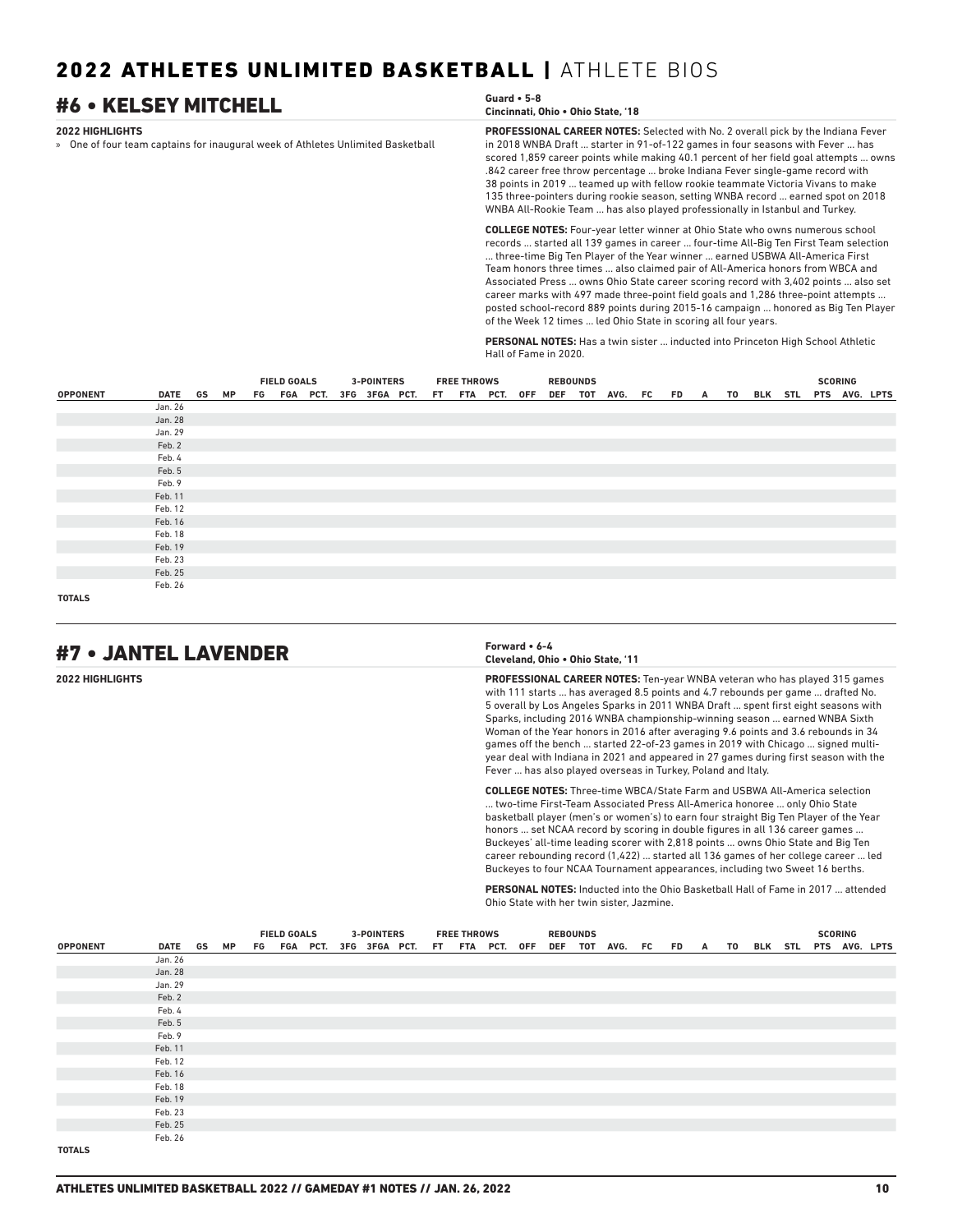### **2022 HIGHLIGHTS PROFESSIONAL CAREER NOTES:** Has played professionally in Israel ... member of 2019 Israeli National Team ... finalist for Israeli Cup in 2021. **COLLEGE NOTES:** Played two seasons at USC before transferring to UC Santa Barbara ... sat out 2015-16 campaign due to NCAA transfer rules ... appeared in 36 games as a reserve with the Trojans ... averaged 1.3 points and 1.4 rebounds per game while making 43.8 percent of her field goal attempts ... earned Second-Team All-Big West recognition in first season at UCSB after leading team in scoring, rebounding, blocked shots and field goal percentage ... set UCSB single-season record by making 61.4 percent of her field goal attempts in 2016-17 season ... started all 28 games as a redshirt senior and claimed a spot on the All-Big West First Team ... scored 16.2 points per game while knocking down 57.0 percent of her shots from the field. #8 • DREW EDELMAN **Forward • 6-4 Sunnyvale, Calif. • USC, '16**

**PERSONAL NOTES:** Works as an administrative assistant for the Stanford University School of Medicine ... earned her Master's degree in Education from UC Santa Barbara after receiving her Bachelor's degree in Communications from USC.

|                 |         |    | <b>FIELD GOALS</b> |  |  | <b>3-POINTERS</b> |                                           | <b>FREE THROWS</b> |  | <b>REBOUNDS</b> |                    |  |                |                          | <b>SCORING</b> |  |
|-----------------|---------|----|--------------------|--|--|-------------------|-------------------------------------------|--------------------|--|-----------------|--------------------|--|----------------|--------------------------|----------------|--|
| <b>OPPONENT</b> | DATE GS | MP |                    |  |  |                   | FG FGA PCT. 3FG 3FGA PCT. FT FTA PCT. OFF |                    |  |                 | DEF TOT AVG. FC FD |  | $\overline{A}$ | TO BLK STL PTS AVG. LPTS |                |  |
|                 | Jan. 26 |    |                    |  |  |                   |                                           |                    |  |                 |                    |  |                |                          |                |  |
|                 | Jan. 28 |    |                    |  |  |                   |                                           |                    |  |                 |                    |  |                |                          |                |  |
|                 | Jan. 29 |    |                    |  |  |                   |                                           |                    |  |                 |                    |  |                |                          |                |  |
|                 | Feb. 2  |    |                    |  |  |                   |                                           |                    |  |                 |                    |  |                |                          |                |  |
|                 | Feb. 4  |    |                    |  |  |                   |                                           |                    |  |                 |                    |  |                |                          |                |  |
|                 | Feb. 5  |    |                    |  |  |                   |                                           |                    |  |                 |                    |  |                |                          |                |  |
|                 | Feb. 9  |    |                    |  |  |                   |                                           |                    |  |                 |                    |  |                |                          |                |  |
|                 | Feb. 11 |    |                    |  |  |                   |                                           |                    |  |                 |                    |  |                |                          |                |  |
|                 | Feb. 12 |    |                    |  |  |                   |                                           |                    |  |                 |                    |  |                |                          |                |  |
|                 | Feb. 16 |    |                    |  |  |                   |                                           |                    |  |                 |                    |  |                |                          |                |  |
|                 | Feb. 18 |    |                    |  |  |                   |                                           |                    |  |                 |                    |  |                |                          |                |  |
|                 | Feb. 19 |    |                    |  |  |                   |                                           |                    |  |                 |                    |  |                |                          |                |  |
|                 | Feb. 23 |    |                    |  |  |                   |                                           |                    |  |                 |                    |  |                |                          |                |  |
|                 | Feb. 25 |    |                    |  |  |                   |                                           |                    |  |                 |                    |  |                |                          |                |  |
|                 | Feb. 26 |    |                    |  |  |                   |                                           |                    |  |                 |                    |  |                |                          |                |  |
| <b>TOTALS</b>   |         |    |                    |  |  |                   |                                           |                    |  |                 |                    |  |                |                          |                |  |

### #9 • NATASHA CLOUD **Guard • 6-0**

| Guard $\cdot$ 6-0                   |  |
|-------------------------------------|--|
| Broomall, Pa. • Saint Joseph's, '15 |  |

**2022 HIGHLIGHTS PROFESSIONAL CAREER NOTES:** Six-year WNBA veteran who has played 177 games ... selected by Washington Mystics with No. 15 overall selection in 2015 WNBA Draft ... member of 2019 WNBA Championship team while averaging 9.0 points in 34 games ... owns .377 career field goal percentage with 791 assists and 163 steals ... averaged 13.1 points in nine games during 2019 WNBA title run ... also played in Turkey.

> **COLLEGE NOTES:** Four-year letter winner at Saint Joseph's who earned All-Atlantic 10 honors twice ... three-time Atlantic 10 All-Defensive Team honoree ... tallied 1,049 points and 535 rebounds in 94 career games ... third in program history with 582 career assists ... named 2013-14 Atlantic 10 Defensive Player of the Year ... named Most Outstanding Player at 2013 Atlantic 10 Championship ... earned All-Big 5 distinction three times, including First-Team commendations as a junior and senior ... two-time recipient of Ellen Ryan MVP award ... owns Saint Joseph's single-season record with 243 assists in 2013-14 ... ranked second in NCAA in assist-to-turnover ratio (7.6) during junior season ... two-time team captain for the Hawks.

**PERSONAL NOTES:** Racial justice activist who sat out 2020 WNBA season to bring awareness to gun violence and aid the Black Lives Matter movement ... married to Athletes Unlimited softball athlete Aleshia Ocasio.

|                 |            |  | <b>FIELD GOALS</b> |  |  | <b>3-POINTERS</b>                         |  | <b>FREE THROWS</b> |  | <b>REBOUNDS</b> |                    |  |                |  |  | <b>SCORING</b> |                          |
|-----------------|------------|--|--------------------|--|--|-------------------------------------------|--|--------------------|--|-----------------|--------------------|--|----------------|--|--|----------------|--------------------------|
| <b>OPPONENT</b> | DATE GS MP |  |                    |  |  | FG FGA PCT. 3FG 3FGA PCT. FT FTA PCT. OFF |  |                    |  |                 | DEF TOT AVG. FC FD |  | $\overline{A}$ |  |  |                | TO BLK STL PTS AVG. LPTS |
|                 | Jan. 26    |  |                    |  |  |                                           |  |                    |  |                 |                    |  |                |  |  |                |                          |
|                 | Jan. 28    |  |                    |  |  |                                           |  |                    |  |                 |                    |  |                |  |  |                |                          |
|                 | Jan. 29    |  |                    |  |  |                                           |  |                    |  |                 |                    |  |                |  |  |                |                          |
|                 | Feb. 2     |  |                    |  |  |                                           |  |                    |  |                 |                    |  |                |  |  |                |                          |
|                 | Feb. 4     |  |                    |  |  |                                           |  |                    |  |                 |                    |  |                |  |  |                |                          |
|                 | Feb. 5     |  |                    |  |  |                                           |  |                    |  |                 |                    |  |                |  |  |                |                          |
|                 | Feb. 9     |  |                    |  |  |                                           |  |                    |  |                 |                    |  |                |  |  |                |                          |
|                 | Feb. 11    |  |                    |  |  |                                           |  |                    |  |                 |                    |  |                |  |  |                |                          |
|                 | Feb. 12    |  |                    |  |  |                                           |  |                    |  |                 |                    |  |                |  |  |                |                          |
|                 | Feb. 16    |  |                    |  |  |                                           |  |                    |  |                 |                    |  |                |  |  |                |                          |
|                 | Feb. 18    |  |                    |  |  |                                           |  |                    |  |                 |                    |  |                |  |  |                |                          |
|                 | Feb. 19    |  |                    |  |  |                                           |  |                    |  |                 |                    |  |                |  |  |                |                          |
|                 | Feb. 23    |  |                    |  |  |                                           |  |                    |  |                 |                    |  |                |  |  |                |                          |
|                 | Feb. 25    |  |                    |  |  |                                           |  |                    |  |                 |                    |  |                |  |  |                |                          |
|                 | Feb. 26    |  |                    |  |  |                                           |  |                    |  |                 |                    |  |                |  |  |                |                          |
| <b>TOTALS</b>   |            |  |                    |  |  |                                           |  |                    |  |                 |                    |  |                |  |  |                |                          |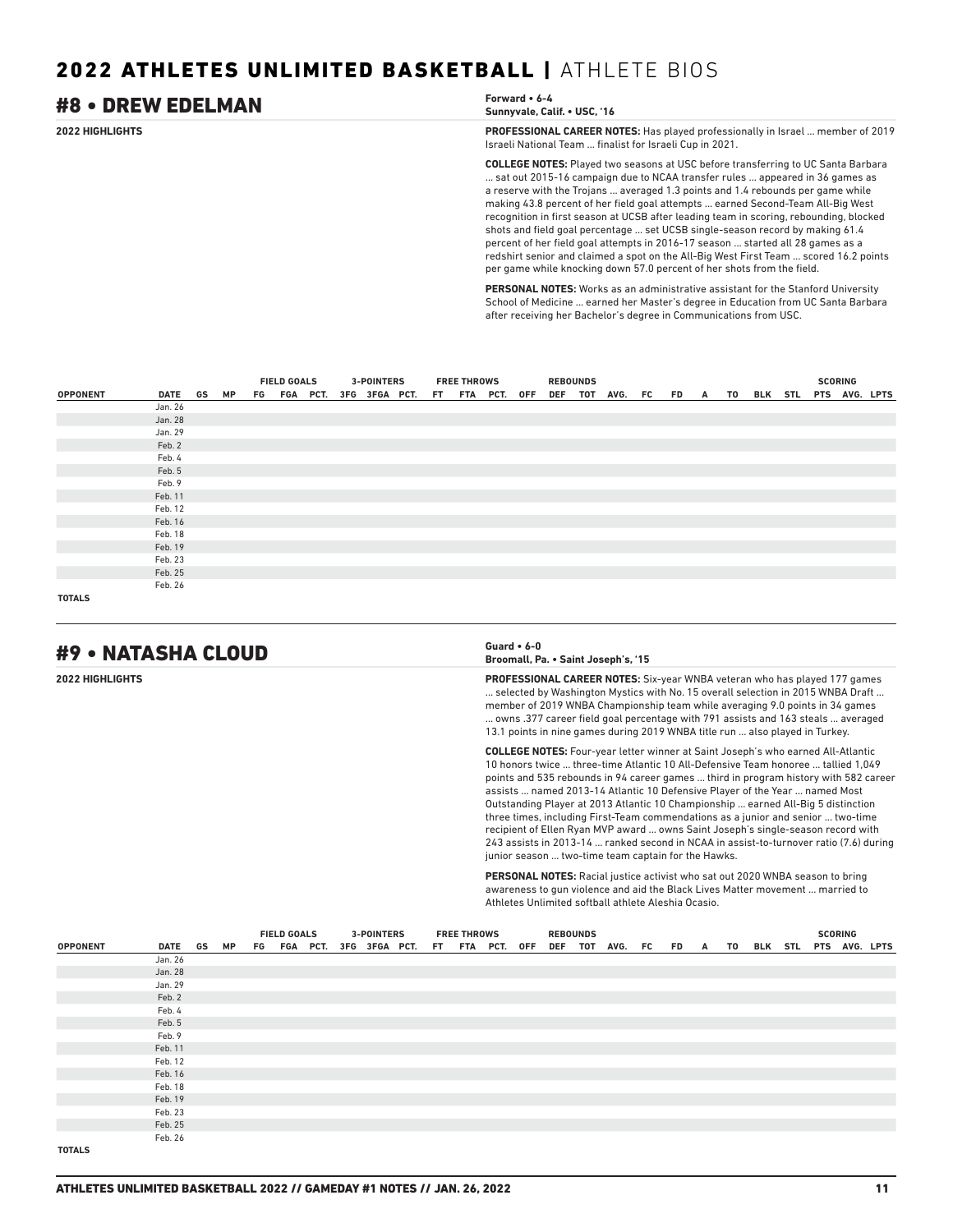| #10 • COURTNEY WILLIAMS | Guard $\cdot$ 5-8<br>Folkston, Ga. • USF, '16                                                                                                                                                                                                                                                                                                                                                                                                                                                                                                                                                                                                                                                                                                                                     |
|-------------------------|-----------------------------------------------------------------------------------------------------------------------------------------------------------------------------------------------------------------------------------------------------------------------------------------------------------------------------------------------------------------------------------------------------------------------------------------------------------------------------------------------------------------------------------------------------------------------------------------------------------------------------------------------------------------------------------------------------------------------------------------------------------------------------------|
| <b>2022 HIGHLIGHTS</b>  | <b>PROFESSIONAL CAREER NOTES:</b> Six-year WNBA veteran who has started 137-of-175<br>career games  selected No. 8 overall by Phoenix Mercury in 2016 WNBA Draft<br>earned first WNBA All-Star appearance in 2021 with Atlanta Dream  has also played<br>for Connecticut and Phoenix in her career  has averaged at least 12.0 points per game<br>in each of last five seasons, including career-best 16.5 scoring average in 2021  also<br>played for WNBL's Perth Lynx, helping team win 14 consecutive games.                                                                                                                                                                                                                                                                  |
|                         | <b>COLLEGE NOTES:</b> Three-time WBCA All-America selection who garnered First-Team<br>notice as a senior  also earned pair of Honorable Mention Associated Press All-<br>America commendations  three-time First-Team All-American Athletic Conference<br>performer  only player in USF history with 2,000 points, 900 rebounds and 300 assists<br>in a career  second on Bulls' all-time list with 2,304 career points and 138 games<br>played  ranks third in program history with 931 career rebounds  registered 93<br>career blocked shots, good for seventh at USF  led Bulls in scoring three consecutive<br>seasons  set USF single-season scoring record with 763 points in 2016, breaking own<br>mark set in 2015  scored 30 or more points eight times in her career. |
|                         | <b>PERSONAL NOTES:</b> Inducted into USF Athletic Hall of Fame in 2021  helped Team USA                                                                                                                                                                                                                                                                                                                                                                                                                                                                                                                                                                                                                                                                                           |

win a gold medal at 2015 World University Games.

|                 |         |    | <b>FIELD GOALS</b><br>FG FGA PCT. 3FG 3FGA PCT. FT FTA PCT. OFF |  |  | <b>3-POINTERS</b> |  | <b>FREE THROWS</b> |  | <b>REBOUNDS</b> |                                               |  |  |  | <b>SCORING</b> |  |
|-----------------|---------|----|-----------------------------------------------------------------|--|--|-------------------|--|--------------------|--|-----------------|-----------------------------------------------|--|--|--|----------------|--|
| <b>OPPONENT</b> | DATE GS | MP |                                                                 |  |  |                   |  |                    |  |                 | DEF TOT AVG. FC FD A TO BLK STL PTS AVG. LPTS |  |  |  |                |  |
|                 | Jan. 26 |    |                                                                 |  |  |                   |  |                    |  |                 |                                               |  |  |  |                |  |
|                 | Jan. 28 |    |                                                                 |  |  |                   |  |                    |  |                 |                                               |  |  |  |                |  |
|                 | Jan. 29 |    |                                                                 |  |  |                   |  |                    |  |                 |                                               |  |  |  |                |  |
|                 | Feb. 2  |    |                                                                 |  |  |                   |  |                    |  |                 |                                               |  |  |  |                |  |
|                 | Feb. 4  |    |                                                                 |  |  |                   |  |                    |  |                 |                                               |  |  |  |                |  |
|                 | Feb. 5  |    |                                                                 |  |  |                   |  |                    |  |                 |                                               |  |  |  |                |  |
|                 | Feb. 9  |    |                                                                 |  |  |                   |  |                    |  |                 |                                               |  |  |  |                |  |
|                 | Feb. 11 |    |                                                                 |  |  |                   |  |                    |  |                 |                                               |  |  |  |                |  |
|                 | Feb. 12 |    |                                                                 |  |  |                   |  |                    |  |                 |                                               |  |  |  |                |  |
|                 | Feb. 16 |    |                                                                 |  |  |                   |  |                    |  |                 |                                               |  |  |  |                |  |
|                 | Feb. 18 |    |                                                                 |  |  |                   |  |                    |  |                 |                                               |  |  |  |                |  |
|                 | Feb. 19 |    |                                                                 |  |  |                   |  |                    |  |                 |                                               |  |  |  |                |  |
|                 | Feb. 23 |    |                                                                 |  |  |                   |  |                    |  |                 |                                               |  |  |  |                |  |
|                 | Feb. 25 |    |                                                                 |  |  |                   |  |                    |  |                 |                                               |  |  |  |                |  |
|                 | Feb. 26 |    |                                                                 |  |  |                   |  |                    |  |                 |                                               |  |  |  |                |  |
| <b>TOTALS</b>   |         |    |                                                                 |  |  |                   |  |                    |  |                 |                                               |  |  |  |                |  |

# #12 • KIKI HARRIGAN **Forward • 6-2**

# **Pembroke Pines, Fla. • South Carolina, '20**

**2022 HIGHLIGHTS PROFESSIONAL CAREER NOTES:** Selected with No. 6 overall selection by the Minnesota Lynx in 2020 WNBA Draft ... appeared in 21 games with the Lynx in 2020, averaging 3.8 points and 2.3 rebounds per contest ... saw action in one game with Seattle during 2021 campaign ... has also played overseas in Turkey.

> **COLLEGE NOTES:** Four-year letter winner for the Gamecocks who appeared in 136 games with 62 starts ... ranks 25th in school history with 1,191 career points ... tied for second on Gamecocks' career list with 210 blocked shots ... ranks third in South Carolina history with .791 career free throw percentage ... led Gamecocks by averaging 13.1 points per game as a senior, earning Second-Team All-Southeastern Conference recognition ... also named Most Valuable Player at 2020 SEC Tournament ... owns school records for best free throw percentage in SEC Tournament (.903) and NCAA Tournament (.844) games.

**PERSONAL NOTES:** Majored in criminal justice at South Carolina ... welcomed her first child, a son, in October 2021.

|                 |         |           | <b>FIELD GOALS</b><br>FG FGA PCT. 3FG 3FGA PCT. FT FTA PCT. OFF |  |  | <b>3-POINTERS</b> |  | <b>FREE THROWS</b> |  | <b>REBOUNDS</b> |                                               |  |  |  | <b>SCORING</b> |  |
|-----------------|---------|-----------|-----------------------------------------------------------------|--|--|-------------------|--|--------------------|--|-----------------|-----------------------------------------------|--|--|--|----------------|--|
| <b>OPPONENT</b> | DATE GS | <b>MP</b> |                                                                 |  |  |                   |  |                    |  |                 | DEF TOT AVG. FC FD A TO BLK STL PTS AVG. LPTS |  |  |  |                |  |
|                 | Jan. 26 |           |                                                                 |  |  |                   |  |                    |  |                 |                                               |  |  |  |                |  |
|                 | Jan. 28 |           |                                                                 |  |  |                   |  |                    |  |                 |                                               |  |  |  |                |  |
|                 | Jan. 29 |           |                                                                 |  |  |                   |  |                    |  |                 |                                               |  |  |  |                |  |
|                 | Feb. 2  |           |                                                                 |  |  |                   |  |                    |  |                 |                                               |  |  |  |                |  |
|                 | Feb. 4  |           |                                                                 |  |  |                   |  |                    |  |                 |                                               |  |  |  |                |  |
|                 | Feb. 5  |           |                                                                 |  |  |                   |  |                    |  |                 |                                               |  |  |  |                |  |
|                 | Feb. 9  |           |                                                                 |  |  |                   |  |                    |  |                 |                                               |  |  |  |                |  |
|                 | Feb. 11 |           |                                                                 |  |  |                   |  |                    |  |                 |                                               |  |  |  |                |  |
|                 | Feb. 12 |           |                                                                 |  |  |                   |  |                    |  |                 |                                               |  |  |  |                |  |
|                 | Feb. 16 |           |                                                                 |  |  |                   |  |                    |  |                 |                                               |  |  |  |                |  |
|                 | Feb. 18 |           |                                                                 |  |  |                   |  |                    |  |                 |                                               |  |  |  |                |  |
|                 | Feb. 19 |           |                                                                 |  |  |                   |  |                    |  |                 |                                               |  |  |  |                |  |
|                 | Feb. 23 |           |                                                                 |  |  |                   |  |                    |  |                 |                                               |  |  |  |                |  |
|                 | Feb. 25 |           |                                                                 |  |  |                   |  |                    |  |                 |                                               |  |  |  |                |  |
|                 | Feb. 26 |           |                                                                 |  |  |                   |  |                    |  |                 |                                               |  |  |  |                |  |
| <b>TOTALS</b>   |         |           |                                                                 |  |  |                   |  |                    |  |                 |                                               |  |  |  |                |  |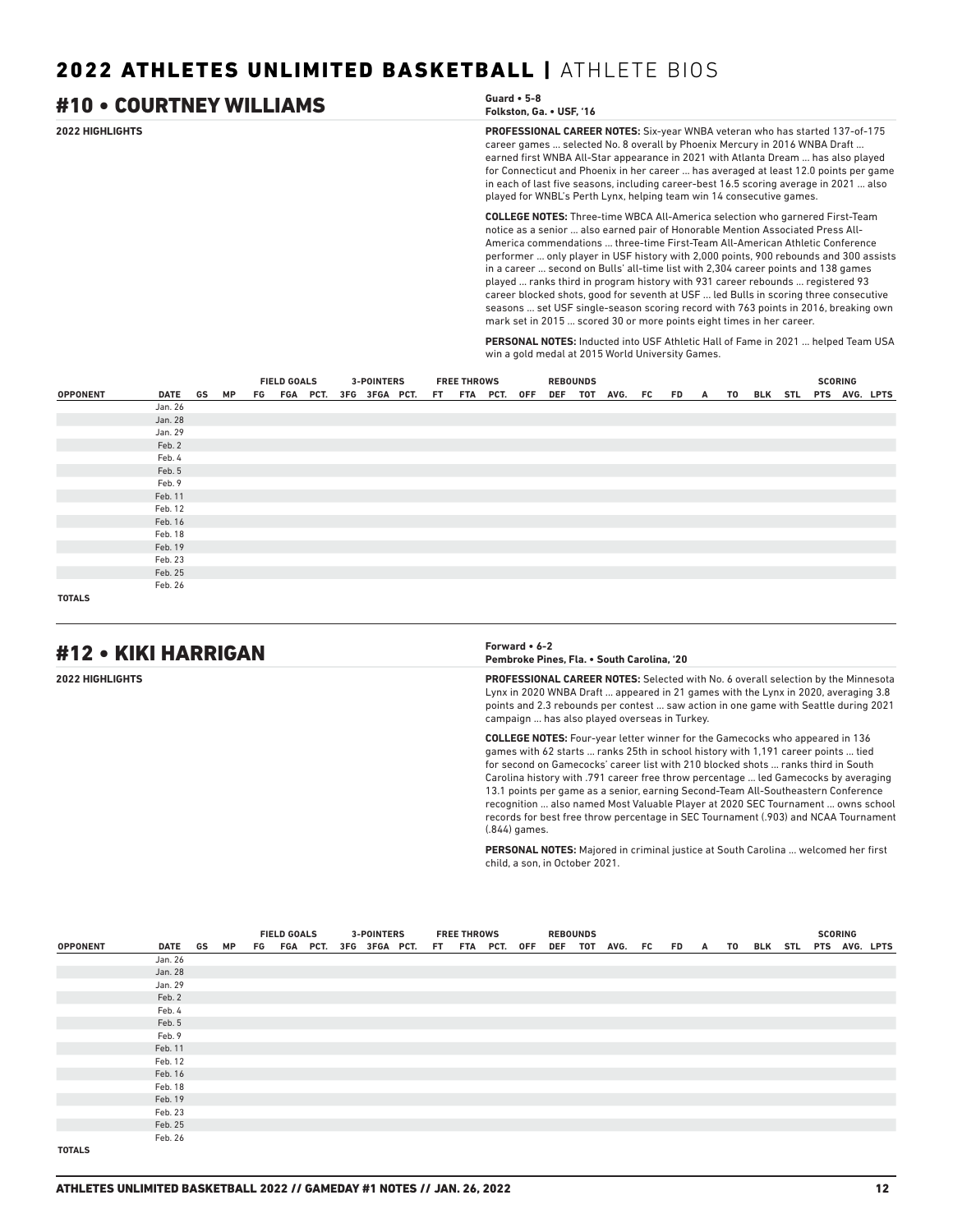### **2022 HIGHLIGHTS PROFESSIONAL CAREER NOTES:** Four-year WNBA veteran who has won two titles with Seattle Storm (2018, 2020) ... starter in 60-of-110 career games ... drafted in second round by New York Liberty in 2018 WNBA Draft ... claimed off waivers by Seattle after playing two games with Liberty ... averaged 7.3 points per game while shooting 61.7 percent from the field during 2021 campaign ... started 30-of-34 contests in first full season in Seattle and posted 7.5 scoring average. **COLLEGE NOTES:** Two-time Honorable Mention WBCA All-America selection at Tennessee who started 101-of-136 career games ... also named Honorable Mention Associated Press All-America in 2017 ... four-time All-Southeastern Conference pick ... ranks 17th in Tennessee history with 1,597 career points ... third in program history with 1,085 rebounds ... posted .570 career field goal percentage, good for sixth all-time at Tennessee ... led Lady Vols in rebounding in each of final three seasons ... tallied 195 career blocked shots, the fifth-highest mark in Lady Vols history ... authored 46 doubledoubles in her career ... tied school record with six blocks against Vanderbilt on Jan. 5, #13 • MERCEDES RUSSELL **Center • 6-5 Springfield, Ore. • Tennessee, '18**

2017 ... member of USA Junior National Team (2011-12, 2015).

**PERSONAL NOTES:** Majored in communications at Tennessee.

|                 |            |  | <b>FIELD GOALS</b> |  | <b>3-POINTERS</b> |                                           | <b>FREE THROWS</b> |  | <b>REBOUNDS</b> |                    |  |  |                            |  | <b>SCORING</b> |  |
|-----------------|------------|--|--------------------|--|-------------------|-------------------------------------------|--------------------|--|-----------------|--------------------|--|--|----------------------------|--|----------------|--|
| <b>OPPONENT</b> | DATE GS MP |  |                    |  |                   | FG FGA PCT. 3FG 3FGA PCT. FT FTA PCT. OFF |                    |  |                 | DEF TOT AVG. FC FD |  |  | A TO BLK STL PTS AVG. LPTS |  |                |  |
|                 | Jan. 26    |  |                    |  |                   |                                           |                    |  |                 |                    |  |  |                            |  |                |  |
|                 | Jan. 28    |  |                    |  |                   |                                           |                    |  |                 |                    |  |  |                            |  |                |  |
|                 | Jan. 29    |  |                    |  |                   |                                           |                    |  |                 |                    |  |  |                            |  |                |  |
|                 | Feb. 2     |  |                    |  |                   |                                           |                    |  |                 |                    |  |  |                            |  |                |  |
|                 | Feb. 4     |  |                    |  |                   |                                           |                    |  |                 |                    |  |  |                            |  |                |  |
|                 | Feb. 5     |  |                    |  |                   |                                           |                    |  |                 |                    |  |  |                            |  |                |  |
|                 | Feb. 9     |  |                    |  |                   |                                           |                    |  |                 |                    |  |  |                            |  |                |  |
|                 | Feb. 11    |  |                    |  |                   |                                           |                    |  |                 |                    |  |  |                            |  |                |  |
|                 | Feb. 12    |  |                    |  |                   |                                           |                    |  |                 |                    |  |  |                            |  |                |  |
|                 | Feb. 16    |  |                    |  |                   |                                           |                    |  |                 |                    |  |  |                            |  |                |  |
|                 | Feb. 18    |  |                    |  |                   |                                           |                    |  |                 |                    |  |  |                            |  |                |  |
|                 | Feb. 19    |  |                    |  |                   |                                           |                    |  |                 |                    |  |  |                            |  |                |  |
|                 | Feb. 23    |  |                    |  |                   |                                           |                    |  |                 |                    |  |  |                            |  |                |  |
|                 | Feb. 25    |  |                    |  |                   |                                           |                    |  |                 |                    |  |  |                            |  |                |  |
|                 | Feb. 26    |  |                    |  |                   |                                           |                    |  |                 |                    |  |  |                            |  |                |  |
| <b>TOTALS</b>   |            |  |                    |  |                   |                                           |                    |  |                 |                    |  |  |                            |  |                |  |

# #14 • TAJ COLE **Guard • 5-9**

# **Richmond, Va. • Georgia, '19**

**2022 HIGHLIGHTS PROFESSIONAL CAREER NOTES:** Played in Malaga, Spain, in 2020.

**COLLEGE NOTES:** Started career at Louisville before three seasons at Georgia ... transferred to Virginia Tech for final year of eligibility ... Atlantic Coast Conference All-Defensive Team selection who started all 30 games for Hokies in 2019-20 and led ACC with 194 assists ... averaged 9.6 points and 5.1 rebounds per game while shooting 39 percent from the field ... registered four double-doubles with the Hokies ... started every game in two seasons at Georgia ... led Southeastern Conference and ranked eighth nationally in total assists (202) during 2018-19 campaign ... earned spot on Nancy Lieberman Award Watch List ... reached double figures in scoring 12 times as a freshman and ranked sixth in SEC with 135 assists ... opened college career in 2015-16 at Louisville where she played in all 34 games with six starts ... helped Cardinals post 26-8 record, including 15-1 mark in ACC.

**PERSONAL NOTES:** Graduated from Virginia Tech in 2021 with master's degree in Agriculture and Life Science ... has seven siblings ... interested in apparel and footwear design.

|                 |         |    | <b>FIELD GOALS</b><br>FG FGA PCT. 3FG 3FGA PCT. FT FTA PCT. OFF |  |  | <b>3-POINTERS</b> |  | <b>FREE THROWS</b> |  | <b>REBOUNDS</b> |                      |  |    |  | <b>SCORING</b> |                       |
|-----------------|---------|----|-----------------------------------------------------------------|--|--|-------------------|--|--------------------|--|-----------------|----------------------|--|----|--|----------------|-----------------------|
| <b>OPPONENT</b> | DATE GS | MP |                                                                 |  |  |                   |  |                    |  |                 | DEF TOT AVG. FC FD A |  | TO |  |                | BLK STL PTS AVG. LPTS |
|                 | Jan. 26 |    |                                                                 |  |  |                   |  |                    |  |                 |                      |  |    |  |                |                       |
|                 | Jan. 28 |    |                                                                 |  |  |                   |  |                    |  |                 |                      |  |    |  |                |                       |
|                 | Jan. 29 |    |                                                                 |  |  |                   |  |                    |  |                 |                      |  |    |  |                |                       |
|                 | Feb. 2  |    |                                                                 |  |  |                   |  |                    |  |                 |                      |  |    |  |                |                       |
|                 | Feb. 4  |    |                                                                 |  |  |                   |  |                    |  |                 |                      |  |    |  |                |                       |
|                 | Feb. 5  |    |                                                                 |  |  |                   |  |                    |  |                 |                      |  |    |  |                |                       |
|                 | Feb. 9  |    |                                                                 |  |  |                   |  |                    |  |                 |                      |  |    |  |                |                       |
|                 | Feb. 11 |    |                                                                 |  |  |                   |  |                    |  |                 |                      |  |    |  |                |                       |
|                 | Feb. 12 |    |                                                                 |  |  |                   |  |                    |  |                 |                      |  |    |  |                |                       |
|                 | Feb. 16 |    |                                                                 |  |  |                   |  |                    |  |                 |                      |  |    |  |                |                       |
|                 | Feb. 18 |    |                                                                 |  |  |                   |  |                    |  |                 |                      |  |    |  |                |                       |
|                 | Feb. 19 |    |                                                                 |  |  |                   |  |                    |  |                 |                      |  |    |  |                |                       |
|                 | Feb. 23 |    |                                                                 |  |  |                   |  |                    |  |                 |                      |  |    |  |                |                       |
|                 | Feb. 25 |    |                                                                 |  |  |                   |  |                    |  |                 |                      |  |    |  |                |                       |
|                 | Feb. 26 |    |                                                                 |  |  |                   |  |                    |  |                 |                      |  |    |  |                |                       |
| <b>TOTALS</b>   |         |    |                                                                 |  |  |                   |  |                    |  |                 |                      |  |    |  |                |                       |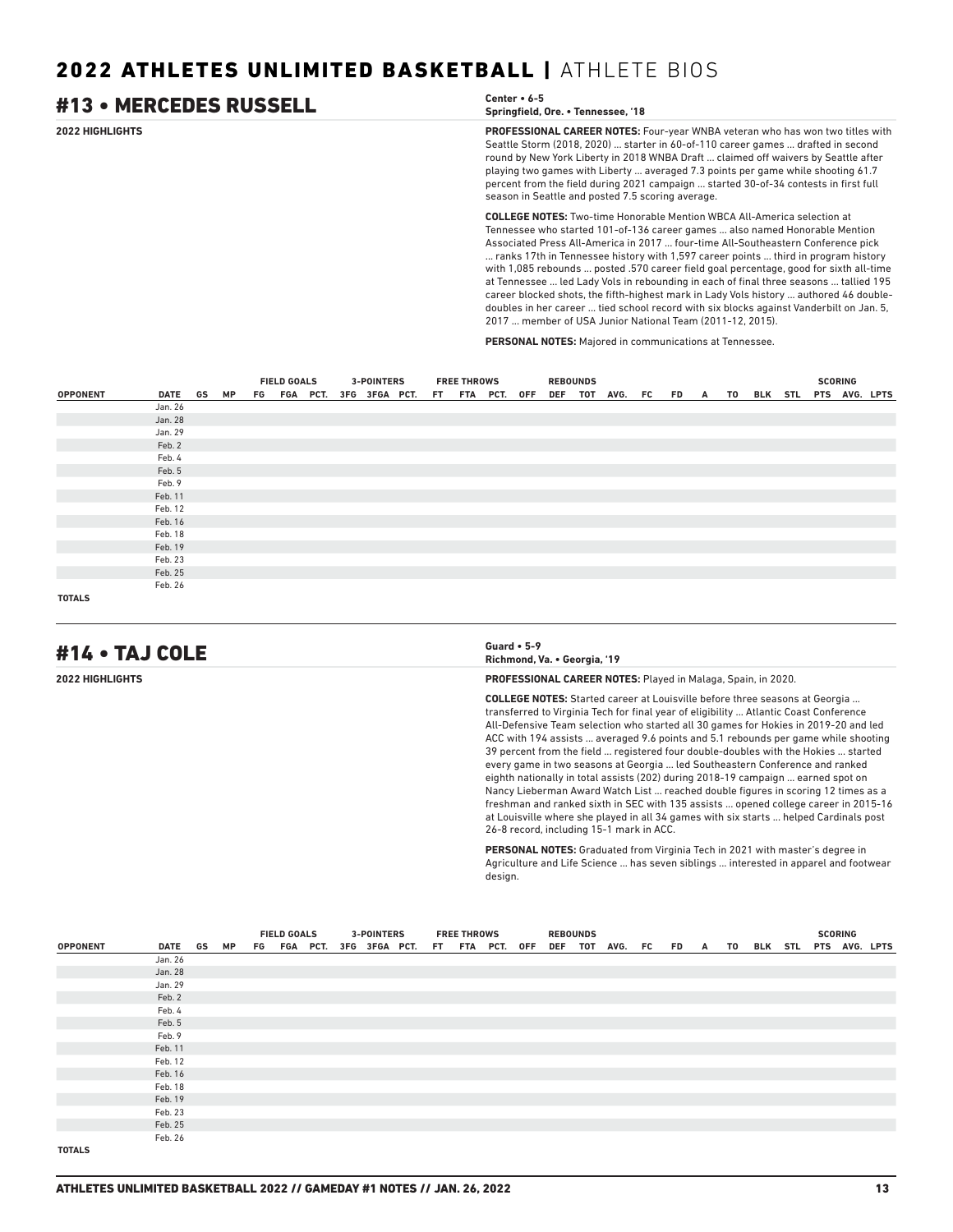### **2022 HIGHLIGHTS PROFESSIONAL CAREER NOTES:** Played four seasons for St. Louis Surge of the Global Women's Basketball Association ... helped Surge win two national championships ... has also played professionally in Czech Republic, Greece, Poland and Ukraine ... three-time International All-Star Team selection. **COLLEGE NOTES:** Played two seasons at Illinois after transferring from Rend Lake College ... became first junior college player to transfer to Illinois since Yolanda Smith in 2000 ... appeared in 65 games with Fighting Illini with 26 starts ... sixth in Illinois history with .793 career free throw percentage ... ranked second on the team as a senior with #15 • REBECCA HARRIS **Guard • 5-7 Belleville, Ill. • Illinois, '08**

**PERSONAL NOTES:** Has coached at the high school and collegiate levels ... hobbies include reading, traveling and writing ... authored book "How Bad Do YOU Want It?"

10.1 scoring average ... received Big Ten All-Tournament Team honors in 2007-08 ... earned Honorable Mention NJCAA All-America honors in 2005-06 after averaging 23.6 points and 5.6 assists per game ... led Warriors to 38-25 record in two seasons.

|                 |                                                                                                    |  |  |  | FIELD GOALS 3-POINTERS | <b>FREE THROWS</b> |  | <b>REBOUNDS</b> |  |  |  |  | <b>SCORING</b> |  |
|-----------------|----------------------------------------------------------------------------------------------------|--|--|--|------------------------|--------------------|--|-----------------|--|--|--|--|----------------|--|
| <b>OPPONENT</b> | DATE GS MP FG FGA PCT. 3FG 3FGA PCT. FT FTA PCT. OFF DEF TOT AVG. FC FD A TO BLK STL PTS AVG. LPTS |  |  |  |                        |                    |  |                 |  |  |  |  |                |  |
|                 | Jan. 26                                                                                            |  |  |  |                        |                    |  |                 |  |  |  |  |                |  |
|                 | Jan. 28                                                                                            |  |  |  |                        |                    |  |                 |  |  |  |  |                |  |
|                 | Jan. 29                                                                                            |  |  |  |                        |                    |  |                 |  |  |  |  |                |  |
|                 | Feb. 2                                                                                             |  |  |  |                        |                    |  |                 |  |  |  |  |                |  |
|                 | Feb. 4                                                                                             |  |  |  |                        |                    |  |                 |  |  |  |  |                |  |
|                 | Feb. 5                                                                                             |  |  |  |                        |                    |  |                 |  |  |  |  |                |  |
|                 | Feb. 9                                                                                             |  |  |  |                        |                    |  |                 |  |  |  |  |                |  |
|                 | Feb. 11                                                                                            |  |  |  |                        |                    |  |                 |  |  |  |  |                |  |
|                 | Feb. 12                                                                                            |  |  |  |                        |                    |  |                 |  |  |  |  |                |  |
|                 | Feb. 16                                                                                            |  |  |  |                        |                    |  |                 |  |  |  |  |                |  |
|                 | Feb. 18                                                                                            |  |  |  |                        |                    |  |                 |  |  |  |  |                |  |
|                 | Feb. 19                                                                                            |  |  |  |                        |                    |  |                 |  |  |  |  |                |  |
|                 | Feb. 23                                                                                            |  |  |  |                        |                    |  |                 |  |  |  |  |                |  |
|                 | Feb. 25                                                                                            |  |  |  |                        |                    |  |                 |  |  |  |  |                |  |
|                 | Feb. 26                                                                                            |  |  |  |                        |                    |  |                 |  |  |  |  |                |  |
| <b>TOTALS</b>   |                                                                                                    |  |  |  |                        |                    |  |                 |  |  |  |  |                |  |

# #17 • BECCA WANN-TAYLOR **Guard/Forward • 5-10**

# **Chesterfield, Va. • Richmond, '14**

**2022 HIGHLIGHTS PROFESSIONAL CAREER NOTES:** Playing professionally for first time during 2022 Athletes Unlimited season.

> **COLLEGE NOTES:** Two-sport athlete at Richmond who excelled in soccer and basketball ... appeared in 84 career games with Spiders' basketball team, scoring 704 points with 552 rebounds ... authored 10 career double-doubles ... named Atlantic 10 Conference's Most Improved Player as a sophomore after leading team in field goal percentage and assists ... ranked second on the team in scoring as a junior with 11.1 average while dishing out team-high 93 assists ... missed senior season due to injury ... twotime NSCAA All-America and Atlantic 10 Player of the Year selection for Richmond's women's soccer team ... earned All-Atlantic 10 honors three times ... finished her career ranked second in school history with 34 career goals ... inducted into Richmond Athletics Hall of Fame in 2019.

> **PERSONAL NOTES:** Married with a son ... earned spot on 2022 Athletes Unlimited roster via open tryout.

|                 |         |  | <b>FIELD GOALS</b><br>DATE GS MP FG FGA PCT. 3FG 3FGA PCT. FT FTA PCT. OFF |  |  | <b>3-POINTERS</b> |  | <b>FREE THROWS</b> |  | <b>REBOUNDS</b> |                    |  |  |                            |  | <b>SCORING</b> |  |
|-----------------|---------|--|----------------------------------------------------------------------------|--|--|-------------------|--|--------------------|--|-----------------|--------------------|--|--|----------------------------|--|----------------|--|
| <b>OPPONENT</b> |         |  |                                                                            |  |  |                   |  |                    |  |                 | DEF TOT AVG. FC FD |  |  | A TO BLK STL PTS AVG. LPTS |  |                |  |
|                 | Jan. 26 |  |                                                                            |  |  |                   |  |                    |  |                 |                    |  |  |                            |  |                |  |
|                 | Jan. 28 |  |                                                                            |  |  |                   |  |                    |  |                 |                    |  |  |                            |  |                |  |
|                 | Jan. 29 |  |                                                                            |  |  |                   |  |                    |  |                 |                    |  |  |                            |  |                |  |
|                 | Feb. 2  |  |                                                                            |  |  |                   |  |                    |  |                 |                    |  |  |                            |  |                |  |
|                 | Feb. 4  |  |                                                                            |  |  |                   |  |                    |  |                 |                    |  |  |                            |  |                |  |
|                 | Feb. 5  |  |                                                                            |  |  |                   |  |                    |  |                 |                    |  |  |                            |  |                |  |
|                 | Feb. 9  |  |                                                                            |  |  |                   |  |                    |  |                 |                    |  |  |                            |  |                |  |
|                 | Feb. 11 |  |                                                                            |  |  |                   |  |                    |  |                 |                    |  |  |                            |  |                |  |
|                 | Feb. 12 |  |                                                                            |  |  |                   |  |                    |  |                 |                    |  |  |                            |  |                |  |
|                 | Feb. 16 |  |                                                                            |  |  |                   |  |                    |  |                 |                    |  |  |                            |  |                |  |
|                 | Feb. 18 |  |                                                                            |  |  |                   |  |                    |  |                 |                    |  |  |                            |  |                |  |
|                 | Feb. 19 |  |                                                                            |  |  |                   |  |                    |  |                 |                    |  |  |                            |  |                |  |
|                 | Feb. 23 |  |                                                                            |  |  |                   |  |                    |  |                 |                    |  |  |                            |  |                |  |
|                 | Feb. 25 |  |                                                                            |  |  |                   |  |                    |  |                 |                    |  |  |                            |  |                |  |
|                 | Feb. 26 |  |                                                                            |  |  |                   |  |                    |  |                 |                    |  |  |                            |  |                |  |
| <b>TOTALS</b>   |         |  |                                                                            |  |  |                   |  |                    |  |                 |                    |  |  |                            |  |                |  |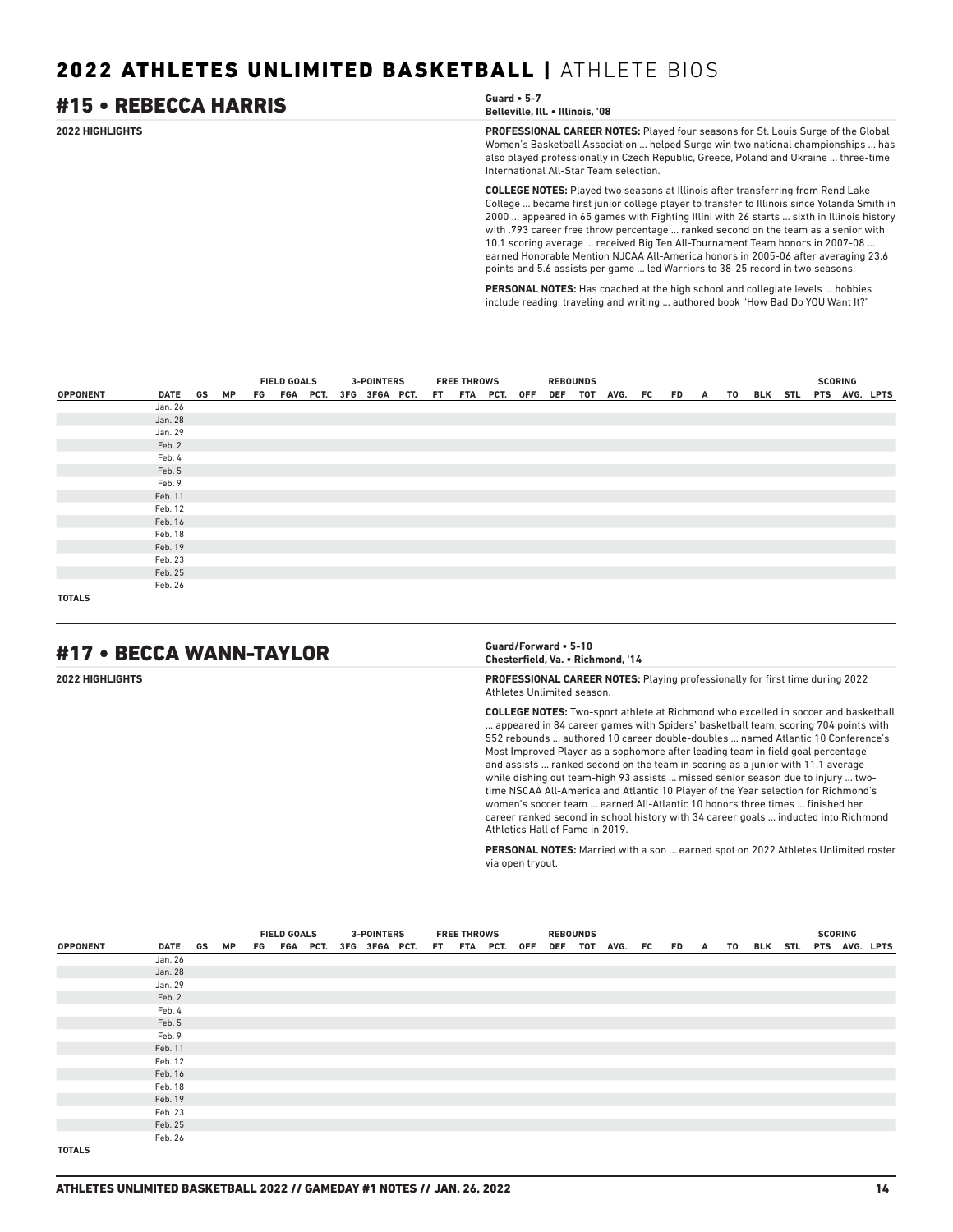# #20 • KIRBY BURKHOLDER **Guard • 5-11**

**Bridgewater, Va. • James Madison, '14**

**2022 HIGHLIGHTS PROFESSIONAL CAREER NOTES:** Has played professionally in Italy, Hungary, Belgium and Poland.

> **COLLEGE NOTES:** Three-time All-Colonial Athletic Association selection who earned spot on All-CAA First Team as a junior and senior ... seventh-leading scorer in James Madison history with 1,647 career points ... ranks fourth on Dukes' all-time list with 929 rebounds and 291 made three-point field goals ... owns James Madison career record by converting 87.0 percent of her free throws ... tied for 10th in JMU history with 190 steals ... named 2014 CAA Player of the Year after averaging 18.6 points and 8.7 rebounds per game.

**PERSONAL NOTES:** Graduated from James Madison with a degree in sport and recreation management with a minor in business.

|                 |         |    | <b>FIELD GOALS</b> |  |  | <b>3-POINTERS</b> |                                           | <b>FREE THROWS</b> |  | <b>REBOUNDS</b> |                         |  |  |                       | <b>SCORING</b> |  |
|-----------------|---------|----|--------------------|--|--|-------------------|-------------------------------------------|--------------------|--|-----------------|-------------------------|--|--|-----------------------|----------------|--|
| <b>OPPONENT</b> | DATE GS | MP |                    |  |  |                   | FG FGA PCT. 3FG 3FGA PCT. FT FTA PCT. OFF |                    |  |                 | DEF TOT AVG. FC FD A TO |  |  | BLK STL PTS AVG. LPTS |                |  |
|                 | Jan. 26 |    |                    |  |  |                   |                                           |                    |  |                 |                         |  |  |                       |                |  |
|                 | Jan. 28 |    |                    |  |  |                   |                                           |                    |  |                 |                         |  |  |                       |                |  |
|                 | Jan. 29 |    |                    |  |  |                   |                                           |                    |  |                 |                         |  |  |                       |                |  |
|                 | Feb. 2  |    |                    |  |  |                   |                                           |                    |  |                 |                         |  |  |                       |                |  |
|                 | Feb. 4  |    |                    |  |  |                   |                                           |                    |  |                 |                         |  |  |                       |                |  |
|                 | Feb. 5  |    |                    |  |  |                   |                                           |                    |  |                 |                         |  |  |                       |                |  |
|                 | Feb. 9  |    |                    |  |  |                   |                                           |                    |  |                 |                         |  |  |                       |                |  |
|                 | Feb. 11 |    |                    |  |  |                   |                                           |                    |  |                 |                         |  |  |                       |                |  |
|                 | Feb. 12 |    |                    |  |  |                   |                                           |                    |  |                 |                         |  |  |                       |                |  |
|                 | Feb. 16 |    |                    |  |  |                   |                                           |                    |  |                 |                         |  |  |                       |                |  |
|                 | Feb. 18 |    |                    |  |  |                   |                                           |                    |  |                 |                         |  |  |                       |                |  |
|                 | Feb. 19 |    |                    |  |  |                   |                                           |                    |  |                 |                         |  |  |                       |                |  |
|                 | Feb. 23 |    |                    |  |  |                   |                                           |                    |  |                 |                         |  |  |                       |                |  |
|                 | Feb. 25 |    |                    |  |  |                   |                                           |                    |  |                 |                         |  |  |                       |                |  |
|                 | Feb. 26 |    |                    |  |  |                   |                                           |                    |  |                 |                         |  |  |                       |                |  |
| <b>TOTALS</b>   |         |    |                    |  |  |                   |                                           |                    |  |                 |                         |  |  |                       |                |  |

# #21 • TIANNA HAWKINS **Forward • 6-3**

# **Washington, D.C. • Maryland, '13**

**2022 HIGHLIGHTS PROFESSIONAL CAREER NOTES:** Eight-year WNBA veteran who has appeared in 232 games with 19 starts ... drafted No. 6 overall by Seattle Storm in 2013 WNBA Draft ... has scored 1,375 points with 742 rebounds in WNBA career ... helped Washington Mystics win 2019 WNBA title, averaging 9.5 points and 4.2 rebounds per game ... signed two-year contract with Atlanta Dream in February 2021 ... has also played overseas in Korea, China and Hungary.

> **COLLEGE NOTES:** Two-time All-Atlantic Coast Conference selection who ranks 14th in Maryland history with 1,595 career points ... played in 136 career games ... stands 11th in program history with 670 career made field goals ... made 57.4 percent of her career field goal attempts, good for fifth all-time at Maryland ... one of five Terrapins with 1,000 or more career rebounds ... set Maryland single-game record with 24 caroms against Wake Forest on Jan. 19, 2012 ... led NCAA Division I as a senior with .623 field goal percentage ... ninth in program history with 117 career blocked shots.

**PERSONAL NOTES:** Mother to son Emanuel ... majored in criminology and criminal justice at Maryland.

|                 |         |           | <b>FIELD GOALS</b> |  | <b>3-POINTERS</b>                         |  | <b>FREE THROWS</b> |  | <b>REBOUNDS</b> |                                               |  |  |  | <b>SCORING</b> |  |
|-----------------|---------|-----------|--------------------|--|-------------------------------------------|--|--------------------|--|-----------------|-----------------------------------------------|--|--|--|----------------|--|
| <b>OPPONENT</b> | DATE GS | <b>MP</b> |                    |  | FG FGA PCT. 3FG 3FGA PCT. FT FTA PCT. OFF |  |                    |  |                 | DEF TOT AVG. FC FD A TO BLK STL PTS AVG. LPTS |  |  |  |                |  |
|                 | Jan. 26 |           |                    |  |                                           |  |                    |  |                 |                                               |  |  |  |                |  |
|                 | Jan. 28 |           |                    |  |                                           |  |                    |  |                 |                                               |  |  |  |                |  |
|                 | Jan. 29 |           |                    |  |                                           |  |                    |  |                 |                                               |  |  |  |                |  |
|                 | Feb. 2  |           |                    |  |                                           |  |                    |  |                 |                                               |  |  |  |                |  |
|                 | Feb. 4  |           |                    |  |                                           |  |                    |  |                 |                                               |  |  |  |                |  |
|                 | Feb. 5  |           |                    |  |                                           |  |                    |  |                 |                                               |  |  |  |                |  |
|                 | Feb. 9  |           |                    |  |                                           |  |                    |  |                 |                                               |  |  |  |                |  |
|                 | Feb. 11 |           |                    |  |                                           |  |                    |  |                 |                                               |  |  |  |                |  |
|                 | Feb. 12 |           |                    |  |                                           |  |                    |  |                 |                                               |  |  |  |                |  |
|                 | Feb. 16 |           |                    |  |                                           |  |                    |  |                 |                                               |  |  |  |                |  |
|                 | Feb. 18 |           |                    |  |                                           |  |                    |  |                 |                                               |  |  |  |                |  |
|                 | Feb. 19 |           |                    |  |                                           |  |                    |  |                 |                                               |  |  |  |                |  |
|                 | Feb. 23 |           |                    |  |                                           |  |                    |  |                 |                                               |  |  |  |                |  |
|                 | Feb. 25 |           |                    |  |                                           |  |                    |  |                 |                                               |  |  |  |                |  |
|                 | Feb. 26 |           |                    |  |                                           |  |                    |  |                 |                                               |  |  |  |                |  |
| <b>TOTALS</b>   |         |           |                    |  |                                           |  |                    |  |                 |                                               |  |  |  |                |  |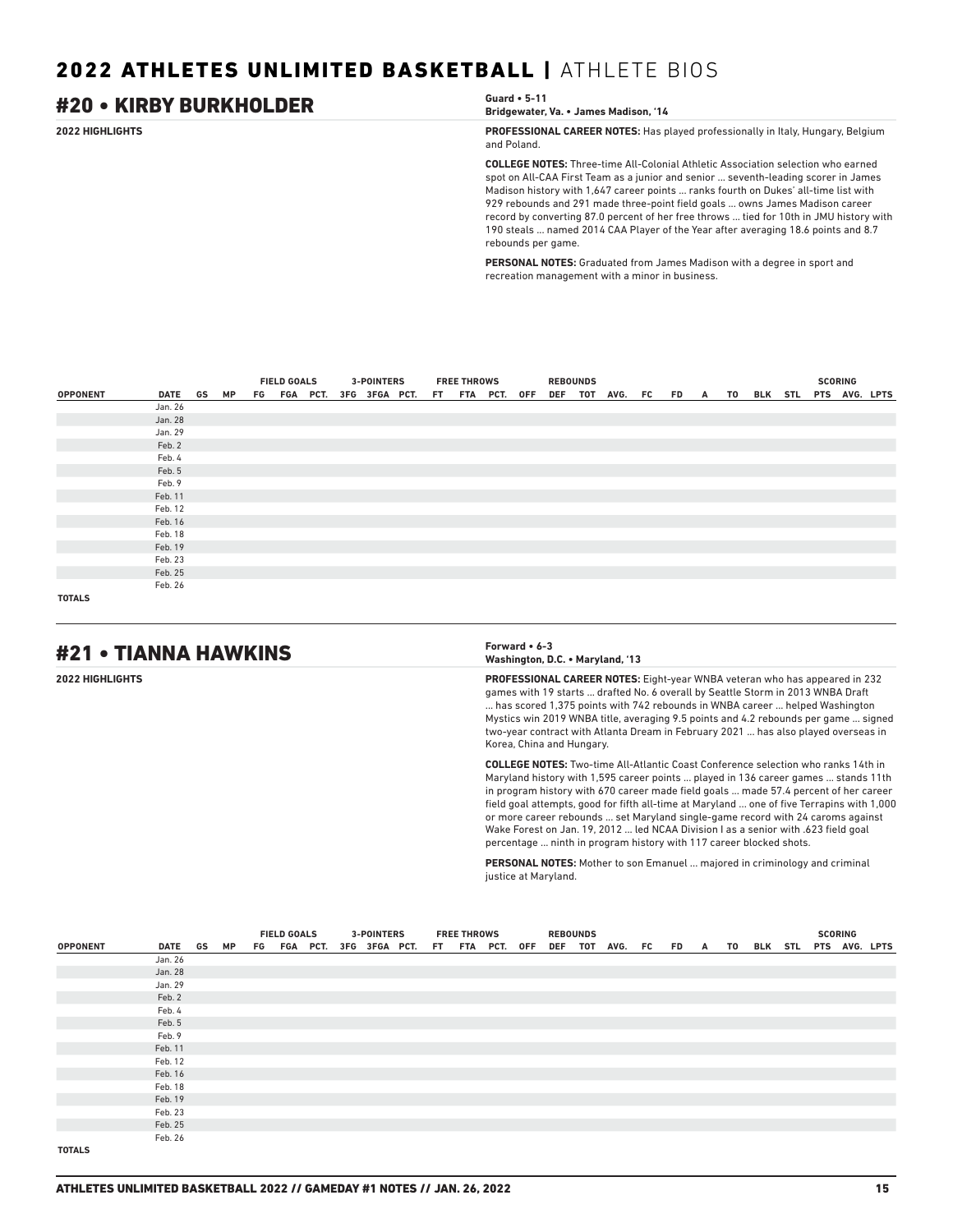# #22 • TAKOIA LARRY **Forward • 5-11**

**South Bend, Ind. • Texas Wesleyan, '14**

**2022 HIGHLIGHTS PROFESSIONAL CAREER NOTES:** Previously played for Dallas Lightning of the Women's Minor League Basketball Association ... led Lightning to three championships.

> **COLLEGE NOTES:** First-Team All-RRAC selection in 2012-13 after transferring from Odessa College ... led team in scoring (15.7 ppg), blocked shots (37) and steals (49) ... scored in double figures 21 times during junior season ... also contributed 14.6 points per game during senior season, including 32-point performance at Wiley averaged 14.6 points and 4.8 rebounds per game as a sophomore at Odessa ... appeared in 27 games during freshman campaign and contributed 8.7 points and 3.2 rebounds per contest.

**PERSONAL NOTES:** Mother to two children, a son and a daughter ... earned spot on 2022 Athletes Unlimited roster via open tryouts.

|                 |         |    |  | <b>FIELD GOALS</b> | <b>3-POINTERS</b> |                                           | <b>FREE THROWS</b> |  | <b>REBOUNDS</b> |                         |  |  |                       |  | <b>SCORING</b> |  |
|-----------------|---------|----|--|--------------------|-------------------|-------------------------------------------|--------------------|--|-----------------|-------------------------|--|--|-----------------------|--|----------------|--|
| <b>OPPONENT</b> | DATE GS | MP |  |                    |                   | FG FGA PCT. 3FG 3FGA PCT. FT FTA PCT. OFF |                    |  |                 | DEF TOT AVG. FC FD A TO |  |  | BLK STL PTS AVG. LPTS |  |                |  |
|                 | Jan. 26 |    |  |                    |                   |                                           |                    |  |                 |                         |  |  |                       |  |                |  |
|                 | Jan. 28 |    |  |                    |                   |                                           |                    |  |                 |                         |  |  |                       |  |                |  |
|                 | Jan. 29 |    |  |                    |                   |                                           |                    |  |                 |                         |  |  |                       |  |                |  |
|                 | Feb. 2  |    |  |                    |                   |                                           |                    |  |                 |                         |  |  |                       |  |                |  |
|                 | Feb. 4  |    |  |                    |                   |                                           |                    |  |                 |                         |  |  |                       |  |                |  |
|                 | Feb. 5  |    |  |                    |                   |                                           |                    |  |                 |                         |  |  |                       |  |                |  |
|                 | Feb. 9  |    |  |                    |                   |                                           |                    |  |                 |                         |  |  |                       |  |                |  |
|                 | Feb. 11 |    |  |                    |                   |                                           |                    |  |                 |                         |  |  |                       |  |                |  |
|                 | Feb. 12 |    |  |                    |                   |                                           |                    |  |                 |                         |  |  |                       |  |                |  |
|                 | Feb. 16 |    |  |                    |                   |                                           |                    |  |                 |                         |  |  |                       |  |                |  |
|                 | Feb. 18 |    |  |                    |                   |                                           |                    |  |                 |                         |  |  |                       |  |                |  |
|                 | Feb. 19 |    |  |                    |                   |                                           |                    |  |                 |                         |  |  |                       |  |                |  |
|                 | Feb. 23 |    |  |                    |                   |                                           |                    |  |                 |                         |  |  |                       |  |                |  |
|                 | Feb. 25 |    |  |                    |                   |                                           |                    |  |                 |                         |  |  |                       |  |                |  |
|                 | Feb. 26 |    |  |                    |                   |                                           |                    |  |                 |                         |  |  |                       |  |                |  |
| <b>TOTALS</b>   |         |    |  |                    |                   |                                           |                    |  |                 |                         |  |  |                       |  |                |  |

# #23 • LAURIN MINCY **Guard • 6-0**

# **Newark, N.J. • Maryland, '15**

**2022 HIGHLIGHTS PROFESSIONAL CAREER NOTES:** Started professional career with Electra Ramat Hasharon (Israel) in 2015-16 ... also played for H.R. Le-Zion before spending two seasons with Townsville Fire of Australia's WNBL (2017-18, 2018-19).

> **COLLEGE NOTES:** Five-year letter winner at Maryland ... second in program history with 143 games played ... led Terrapins to five NCAA Tournament appearances, including two Final Four berths ... finished career with 1.379 points while shooting 42.4 percent from the field ... converted 81.7 percent of her career free throws, second in Maryland history ... led Terrapins in scoring (13.5), free throw percentage (.861) and three-point field goal percentage (.385) as a redshirt senior in 2014-15 ... earned honorable mention All-ACC notice as a freshman ... member of Wooden Preseason Top 30 and Naismith Early Season Watch Lists in 2012-13.

**PERSONAL NOTES:** Lists Michael Jordan as her sports hero ... one of three children in family ... has worked in coaching and youth mentorship ... spent time recently as a replay operator for the NBA.

|                 |            |  |  | <b>FIELD GOALS</b> | <b>3-POINTERS</b>                         |  | <b>FREE THROWS</b> |  | <b>REBOUNDS</b> |                                               |  |  |  | <b>SCORING</b> |  |
|-----------------|------------|--|--|--------------------|-------------------------------------------|--|--------------------|--|-----------------|-----------------------------------------------|--|--|--|----------------|--|
| <b>OPPONENT</b> | DATE GS MP |  |  |                    | FG FGA PCT. 3FG 3FGA PCT. FT FTA PCT. OFF |  |                    |  |                 | DEF TOT AVG. FC FD A TO BLK STL PTS AVG. LPTS |  |  |  |                |  |
|                 | Jan. 26    |  |  |                    |                                           |  |                    |  |                 |                                               |  |  |  |                |  |
|                 | Jan. 28    |  |  |                    |                                           |  |                    |  |                 |                                               |  |  |  |                |  |
|                 | Jan. 29    |  |  |                    |                                           |  |                    |  |                 |                                               |  |  |  |                |  |
|                 | Feb. 2     |  |  |                    |                                           |  |                    |  |                 |                                               |  |  |  |                |  |
|                 | Feb. 4     |  |  |                    |                                           |  |                    |  |                 |                                               |  |  |  |                |  |
|                 | Feb. 5     |  |  |                    |                                           |  |                    |  |                 |                                               |  |  |  |                |  |
|                 | Feb. 9     |  |  |                    |                                           |  |                    |  |                 |                                               |  |  |  |                |  |
|                 | Feb. 11    |  |  |                    |                                           |  |                    |  |                 |                                               |  |  |  |                |  |
|                 | Feb. 12    |  |  |                    |                                           |  |                    |  |                 |                                               |  |  |  |                |  |
|                 | Feb. 16    |  |  |                    |                                           |  |                    |  |                 |                                               |  |  |  |                |  |
|                 | Feb. 18    |  |  |                    |                                           |  |                    |  |                 |                                               |  |  |  |                |  |
|                 | Feb. 19    |  |  |                    |                                           |  |                    |  |                 |                                               |  |  |  |                |  |
|                 | Feb. 23    |  |  |                    |                                           |  |                    |  |                 |                                               |  |  |  |                |  |
|                 | Feb. 25    |  |  |                    |                                           |  |                    |  |                 |                                               |  |  |  |                |  |
|                 | Feb. 26    |  |  |                    |                                           |  |                    |  |                 |                                               |  |  |  |                |  |
| <b>TOTALS</b>   |            |  |  |                    |                                           |  |                    |  |                 |                                               |  |  |  |                |  |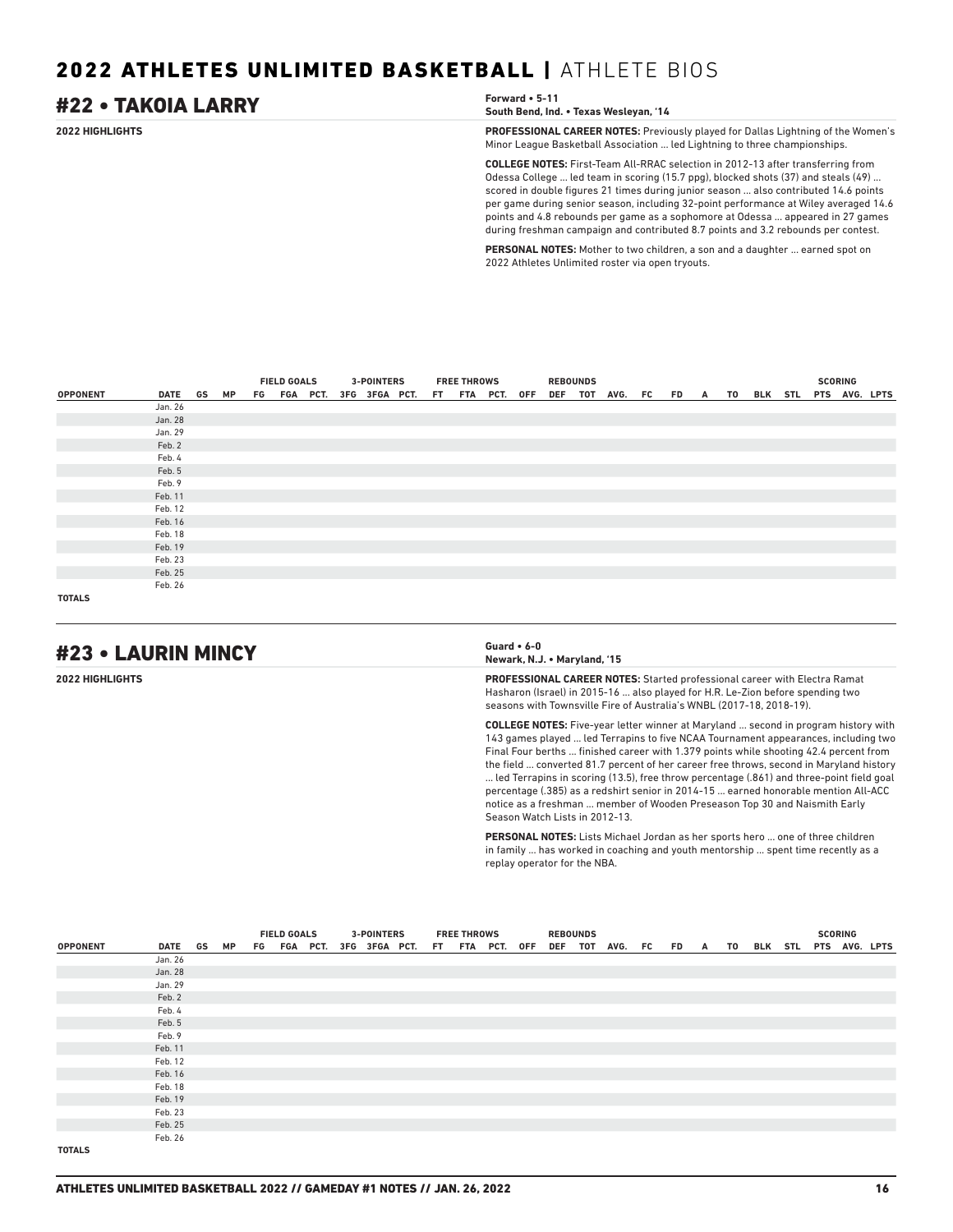### **2022 HIGHLIGHTS PROFESSIONAL CAREER NOTES:** Three-year WNBA veteran who has spent last two seasons with Atlanta Dream ... drafted by Los Angeles Sparks with No. 7 overall selection in 2019 WNBA Draft ... played in 28 games for the Sparks in 2019 before joining Atlanta ... has appeared in 11 games for Atlanta in two seasons. **COLLEGE NOTES:** Three-time WBCA All-America selection for the Bears who ranks sixth on program's career scoring list (2,209 points) ... stands fourth in program history #24 • KALANI BROWN **Center • 6-7 Slidell, La. • Baylor, '19**

with 1,129 career rebounds ... earned All-America distinction three times by Associated Press, including pair of Second Team commendations (2018-19) ... led Bears to three Big 12 Tournament titles ... member of 2019 NCAA Champion Bears team who averaged 15.8 points and 8.2 rebounds per game ... three-time All-Big 12 First Team pick who was honored as Big 12 Player of the Year in 2018 ... two-time finalist for Wooden Award ... led Bears in rebounding all four years of career ... paced Baylor in scoring three seasons.

**PERSONAL NOTES:** Graduated from Baylor with a degree in communications ... daughter of former NBA veteran P.J. Brown ... had her high school jersey number retired in 2018.

|                 |         |    | <b>FIELD GOALS</b> |  | <b>3-POINTERS</b> |                                           | <b>FREE THROWS</b> |  | <b>REBOUNDS</b> |                    |  |   |            |  | <b>SCORING</b> |               |
|-----------------|---------|----|--------------------|--|-------------------|-------------------------------------------|--------------------|--|-----------------|--------------------|--|---|------------|--|----------------|---------------|
| <b>OPPONENT</b> | DATE GS | МP |                    |  |                   | FG FGA PCT. 3FG 3FGA PCT. FT FTA PCT. OFF |                    |  |                 | DEF TOT AVG. FC FD |  | A | TO BLK STL |  |                | PTS AVG. LPTS |
|                 | Jan. 26 |    |                    |  |                   |                                           |                    |  |                 |                    |  |   |            |  |                |               |
|                 | Jan. 28 |    |                    |  |                   |                                           |                    |  |                 |                    |  |   |            |  |                |               |
|                 | Jan. 29 |    |                    |  |                   |                                           |                    |  |                 |                    |  |   |            |  |                |               |
|                 | Feb. 2  |    |                    |  |                   |                                           |                    |  |                 |                    |  |   |            |  |                |               |
|                 | Feb. 4  |    |                    |  |                   |                                           |                    |  |                 |                    |  |   |            |  |                |               |
|                 | Feb. 5  |    |                    |  |                   |                                           |                    |  |                 |                    |  |   |            |  |                |               |
|                 | Feb. 9  |    |                    |  |                   |                                           |                    |  |                 |                    |  |   |            |  |                |               |
|                 | Feb. 11 |    |                    |  |                   |                                           |                    |  |                 |                    |  |   |            |  |                |               |
|                 | Feb. 12 |    |                    |  |                   |                                           |                    |  |                 |                    |  |   |            |  |                |               |
|                 | Feb. 16 |    |                    |  |                   |                                           |                    |  |                 |                    |  |   |            |  |                |               |
|                 | Feb. 18 |    |                    |  |                   |                                           |                    |  |                 |                    |  |   |            |  |                |               |
|                 | Feb. 19 |    |                    |  |                   |                                           |                    |  |                 |                    |  |   |            |  |                |               |
|                 | Feb. 23 |    |                    |  |                   |                                           |                    |  |                 |                    |  |   |            |  |                |               |
|                 | Feb. 25 |    |                    |  |                   |                                           |                    |  |                 |                    |  |   |            |  |                |               |
|                 | Feb. 26 |    |                    |  |                   |                                           |                    |  |                 |                    |  |   |            |  |                |               |
| <b>TOTALS</b>   |         |    |                    |  |                   |                                           |                    |  |                 |                    |  |   |            |  |                |               |

# #25 • LAUREN MANIS **Forward • 6-2**

**Franklin, Mass. • Holy Cross, '20**

**2022 HIGHLIGHTS PROFESSIONAL CAREER NOTES:** Drafted by the Las Vegas Aces in third round of 2020 WNBA Draft and signed a training camp contract ... has also played overseas in Belgium and Hungary.

> **COLLEGE NOTES:** Four-time All-Patriot League honoree, including three First Team selections ... first player in Holy Cross basketball history (men's or women's) with 2,000 career points and 1,000 career rebounds ... owns Holy Cross and Patriot League career rebounding record (1,188) ... third-leading scorer in Holy Cross history with 2,020 points ... authored 58 career double-doubles, good for second all-time at Holy Cross ... honored as 2017 Patriot League All-Rookie Team ... earned spot on 2019-20 Patriot League All-Defensive Team ... earned Patriot League Player of the Week 10 times in career.

**PERSONAL NOTES:** Majored in history at Holy Cross.

|                 |         |    | <b>FIELD GOALS</b> |  |  | <b>3-POINTERS</b>                         |  | <b>FREE THROWS</b> |  | <b>REBOUNDS</b> |                 |     |   |    |  | <b>SCORING</b> |                       |
|-----------------|---------|----|--------------------|--|--|-------------------------------------------|--|--------------------|--|-----------------|-----------------|-----|---|----|--|----------------|-----------------------|
| <b>OPPONENT</b> | DATE GS | МP |                    |  |  | FG FGA PCT. 3FG 3FGA PCT. FT FTA PCT. OFF |  |                    |  |                 | DEF TOT AVG. FC | FD. | A | T0 |  |                | BLK STL PTS AVG. LPTS |
|                 | Jan. 26 |    |                    |  |  |                                           |  |                    |  |                 |                 |     |   |    |  |                |                       |
|                 | Jan. 28 |    |                    |  |  |                                           |  |                    |  |                 |                 |     |   |    |  |                |                       |
|                 | Jan. 29 |    |                    |  |  |                                           |  |                    |  |                 |                 |     |   |    |  |                |                       |
|                 | Feb. 2  |    |                    |  |  |                                           |  |                    |  |                 |                 |     |   |    |  |                |                       |
|                 | Feb. 4  |    |                    |  |  |                                           |  |                    |  |                 |                 |     |   |    |  |                |                       |
|                 | Feb. 5  |    |                    |  |  |                                           |  |                    |  |                 |                 |     |   |    |  |                |                       |
|                 | Feb. 9  |    |                    |  |  |                                           |  |                    |  |                 |                 |     |   |    |  |                |                       |
|                 | Feb. 11 |    |                    |  |  |                                           |  |                    |  |                 |                 |     |   |    |  |                |                       |
|                 | Feb. 12 |    |                    |  |  |                                           |  |                    |  |                 |                 |     |   |    |  |                |                       |
|                 | Feb. 16 |    |                    |  |  |                                           |  |                    |  |                 |                 |     |   |    |  |                |                       |
|                 | Feb. 18 |    |                    |  |  |                                           |  |                    |  |                 |                 |     |   |    |  |                |                       |
|                 | Feb. 19 |    |                    |  |  |                                           |  |                    |  |                 |                 |     |   |    |  |                |                       |
|                 | Feb. 23 |    |                    |  |  |                                           |  |                    |  |                 |                 |     |   |    |  |                |                       |
|                 | Feb. 25 |    |                    |  |  |                                           |  |                    |  |                 |                 |     |   |    |  |                |                       |
|                 | Feb. 26 |    |                    |  |  |                                           |  |                    |  |                 |                 |     |   |    |  |                |                       |
| <b>TOTALS</b>   |         |    |                    |  |  |                                           |  |                    |  |                 |                 |     |   |    |  |                |                       |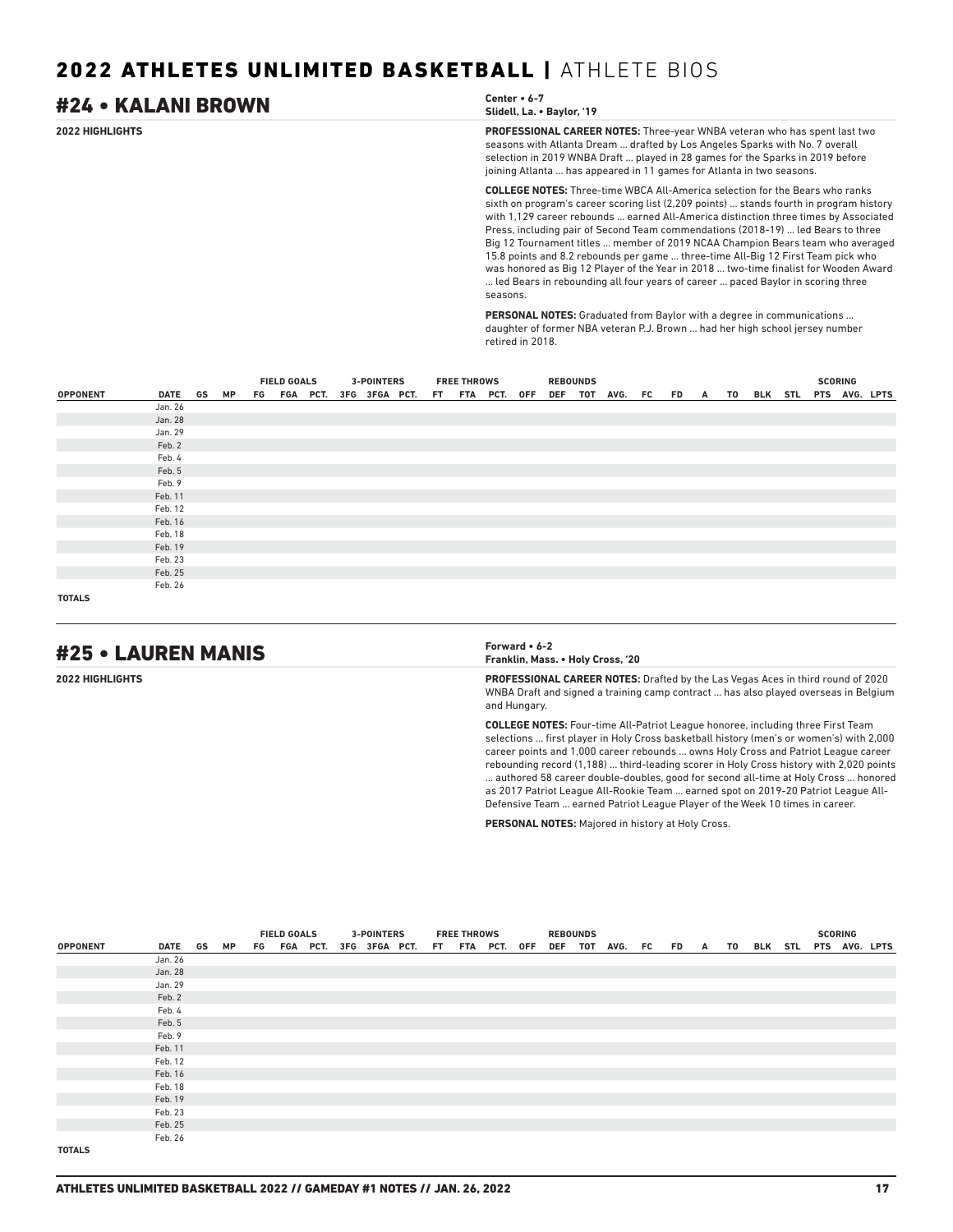### **2022 HIGHLIGHTS PROFESSIONAL CAREER NOTES:** Played three seasons in the WNBA for the Connecticut Sun after being picked with No. 7 overall selection in 2010 WNBA Draft ... appeared in 80 games with 33 starts ... averaged 5.4 points per game as a rookie in 2011 while starting 23-of-34 games ... has also played internationally for 12 years. **COLLEGE NOTES:** Four-year letter winner for the Jayhawks who started 91-of-116 games ... averaged 16.7 points and 6.7 rebounds per contest ... fourth-leading scorer in Kansas history with 1,934 career points ... one of three Jayhawks to knock down 200 or more three-pointers in a career ... ninth in program history with .788 career free throw percentage ... earned First-Team All-Big 12 honors in 2008-09 ... also received Second-Team All-Big 12 notice as a senior ... four-time Big 12 Player of the Week selection ... garnered Honorable Mention All-America recognition in 2009 ... member of 2009 World University Games Team ... set Kansas single-season record with 81 made #26 • DANIELLE L. McCRAY **Guard/Forward • 5-11 Olathe, Kan. • Kansas, '10**

career.

**PERSONAL NOTES:** Owner of trucking repair company ... studied communications at Kansas.

three-pointers during 2008-09 campaign ... scored 30 or more points seven times in her

|                 |            |  | <b>FIELD GOALS</b> |  | <b>3-POINTERS</b>                         |  | <b>FREE THROWS</b> |  | <b>REBOUNDS</b> |                                               |  |  |  | <b>SCORING</b> |  |
|-----------------|------------|--|--------------------|--|-------------------------------------------|--|--------------------|--|-----------------|-----------------------------------------------|--|--|--|----------------|--|
| <b>OPPONENT</b> | DATE GS MP |  |                    |  | FG FGA PCT. 3FG 3FGA PCT. FT FTA PCT. OFF |  |                    |  |                 | DEF TOT AVG. FC FD A TO BLK STL PTS AVG. LPTS |  |  |  |                |  |
|                 | Jan. 26    |  |                    |  |                                           |  |                    |  |                 |                                               |  |  |  |                |  |
|                 | Jan. 28    |  |                    |  |                                           |  |                    |  |                 |                                               |  |  |  |                |  |
|                 | Jan. 29    |  |                    |  |                                           |  |                    |  |                 |                                               |  |  |  |                |  |
|                 | Feb. 2     |  |                    |  |                                           |  |                    |  |                 |                                               |  |  |  |                |  |
|                 | Feb. 4     |  |                    |  |                                           |  |                    |  |                 |                                               |  |  |  |                |  |
|                 | Feb. 5     |  |                    |  |                                           |  |                    |  |                 |                                               |  |  |  |                |  |
|                 | Feb. 9     |  |                    |  |                                           |  |                    |  |                 |                                               |  |  |  |                |  |
|                 | Feb. 11    |  |                    |  |                                           |  |                    |  |                 |                                               |  |  |  |                |  |
|                 | Feb. 12    |  |                    |  |                                           |  |                    |  |                 |                                               |  |  |  |                |  |
|                 | Feb. 16    |  |                    |  |                                           |  |                    |  |                 |                                               |  |  |  |                |  |
|                 | Feb. 18    |  |                    |  |                                           |  |                    |  |                 |                                               |  |  |  |                |  |
|                 | Feb. 19    |  |                    |  |                                           |  |                    |  |                 |                                               |  |  |  |                |  |
|                 | Feb. 23    |  |                    |  |                                           |  |                    |  |                 |                                               |  |  |  |                |  |
|                 | Feb. 25    |  |                    |  |                                           |  |                    |  |                 |                                               |  |  |  |                |  |
|                 | Feb. 26    |  |                    |  |                                           |  |                    |  |                 |                                               |  |  |  |                |  |
| <b>TOTALS</b>   |            |  |                    |  |                                           |  |                    |  |                 |                                               |  |  |  |                |  |

# #30 • JESSICA KUSTER **Forward • 6-2**



**2022 HIGHLIGHTS PROFESSIONAL CAREER NOTES:** Started professional career in 2014 with CSU Alba Iulia in Romania ... signed with Basketball Nymburk in Czech National League in 2015 and was named MVP after leading team to Czech Cup ... has also played in Hungary, Italy and Australia.

> **COLLEGE NOTES:** All-time leading scorer in Rice basketball history with 2,081 points ... owns Rice and Conference USA career records for rebounds (1,376) and doubledoubles (67) ... ranks third in school history with 201 career blocked shots ... holds 10th place on Rice's career list with 167 steals ... only player in C-USA history to earn First-Team All-Conference and All-Defensive Team honors four times ... lone four-time recipient of the Hackerman Award in Rice history ... Honorable Mention Associated Press All-America selection as a senior after setting Rice single-season scoring record with 628 points ... also set single-season rebounding record in 2013-14 (400) ... named C-USA Defensive Player of the Year in 2012-13 ... led Rice in scoring and rebounding all four years.

> **PERSONAL NOTES:** Serves as a minister for the Arts, Media and Sports Ministry in Los Angeles, Calif. ... has two sisters.

|                 |            |  | <b>FIELD GOALS</b> |                                           |  | <b>3-POINTERS</b> |  | <b>FREE THROWS</b> |  | <b>REBOUNDS</b> |                                               |  |  |  | <b>SCORING</b> |  |
|-----------------|------------|--|--------------------|-------------------------------------------|--|-------------------|--|--------------------|--|-----------------|-----------------------------------------------|--|--|--|----------------|--|
| <b>OPPONENT</b> | DATE GS MP |  |                    | FG FGA PCT. 3FG 3FGA PCT. FT FTA PCT. OFF |  |                   |  |                    |  |                 | DEF TOT AVG. FC FD A TO BLK STL PTS AVG. LPTS |  |  |  |                |  |
|                 | Jan. 26    |  |                    |                                           |  |                   |  |                    |  |                 |                                               |  |  |  |                |  |
|                 | Jan. 28    |  |                    |                                           |  |                   |  |                    |  |                 |                                               |  |  |  |                |  |
|                 | Jan. 29    |  |                    |                                           |  |                   |  |                    |  |                 |                                               |  |  |  |                |  |
|                 | Feb. 2     |  |                    |                                           |  |                   |  |                    |  |                 |                                               |  |  |  |                |  |
|                 | Feb. 4     |  |                    |                                           |  |                   |  |                    |  |                 |                                               |  |  |  |                |  |
|                 | Feb. 5     |  |                    |                                           |  |                   |  |                    |  |                 |                                               |  |  |  |                |  |
|                 | Feb. 9     |  |                    |                                           |  |                   |  |                    |  |                 |                                               |  |  |  |                |  |
|                 | Feb. 11    |  |                    |                                           |  |                   |  |                    |  |                 |                                               |  |  |  |                |  |
|                 | Feb. 12    |  |                    |                                           |  |                   |  |                    |  |                 |                                               |  |  |  |                |  |
|                 | Feb. 16    |  |                    |                                           |  |                   |  |                    |  |                 |                                               |  |  |  |                |  |
|                 | Feb. 18    |  |                    |                                           |  |                   |  |                    |  |                 |                                               |  |  |  |                |  |
|                 | Feb. 19    |  |                    |                                           |  |                   |  |                    |  |                 |                                               |  |  |  |                |  |
|                 | Feb. 23    |  |                    |                                           |  |                   |  |                    |  |                 |                                               |  |  |  |                |  |
|                 | Feb. 25    |  |                    |                                           |  |                   |  |                    |  |                 |                                               |  |  |  |                |  |
|                 | Feb. 26    |  |                    |                                           |  |                   |  |                    |  |                 |                                               |  |  |  |                |  |
| <b>TOTALS</b>   |            |  |                    |                                           |  |                   |  |                    |  |                 |                                               |  |  |  |                |  |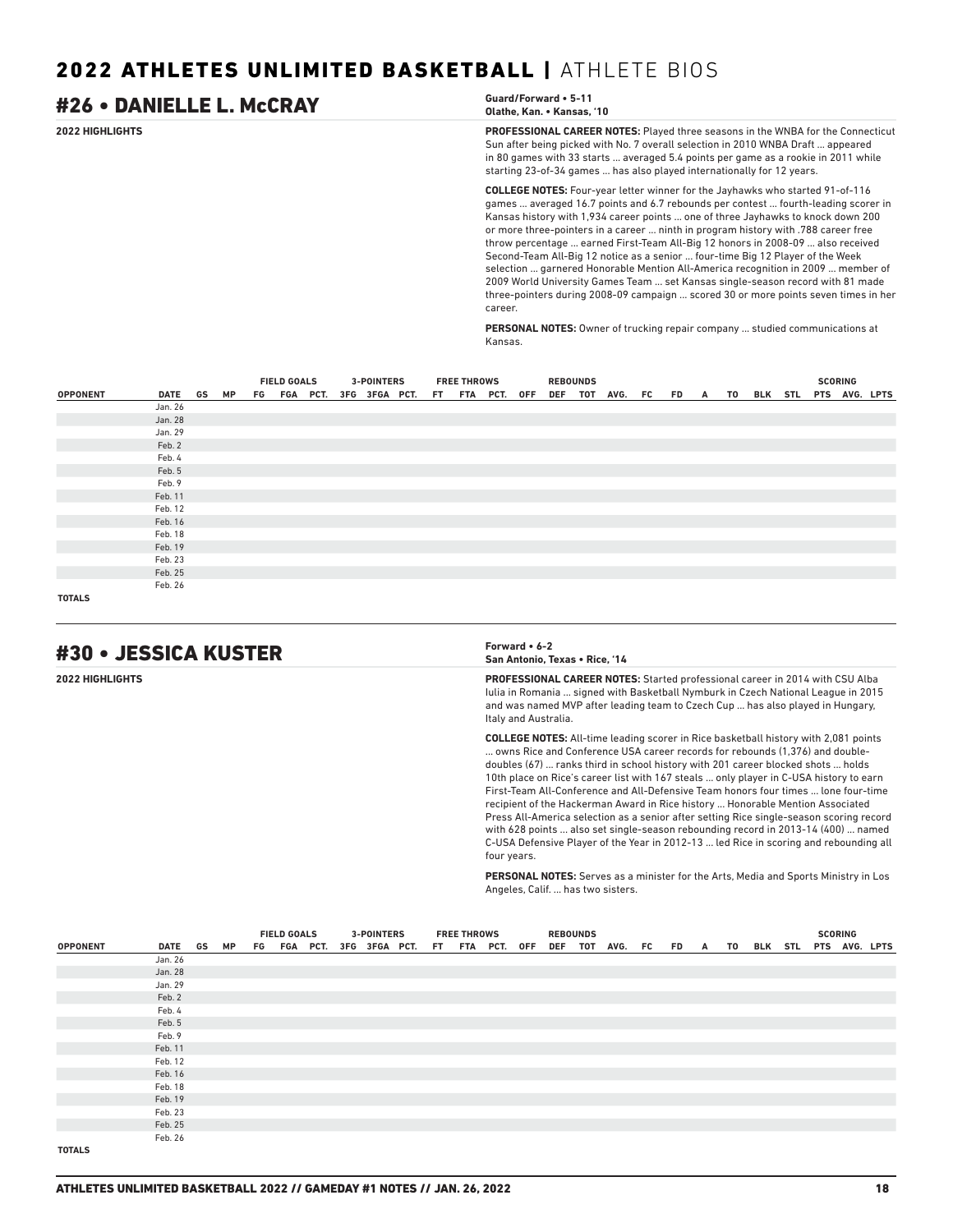# #32 • AKELA MAIZE **Center • 6-5**

**Greensboro, N.C. • NC State, '18**

**2022 HIGHLIGHTS PROFESSIONAL CAREER NOTES:** Has played professionally in Spain, Greece, France and Bulgaria.

> **COLLEGE NOTES:** Four-year letter winner for the Wolfpack who started 33-of-88 games in college career ... tallied 461 points and 293 rebounds ... enjoyed best season as a senior when she averaged 10.0 points and 5.5 rebounds while starting 33-of-34 contests ... member of 2017-18 All-Atlantic Coast Conference Defensive Team ... twotime member of ACC Academic Honor Roll.

**PERSONAL NOTES:** Hobbies include jigsaw puzzles and laughing ... is also a model.

|                 |         |    | <b>FIELD GOALS</b> |  | <b>3-POINTERS</b> |                                           | <b>FREE THROWS</b> |  | <b>REBOUNDS</b> |                                               |  |  |  | <b>SCORING</b> |  |
|-----------------|---------|----|--------------------|--|-------------------|-------------------------------------------|--------------------|--|-----------------|-----------------------------------------------|--|--|--|----------------|--|
| <b>OPPONENT</b> | DATE GS | МP |                    |  |                   | FG FGA PCT. 3FG 3FGA PCT. FT FTA PCT. OFF |                    |  |                 | DEF TOT AVG. FC FD A TO BLK STL PTS AVG. LPTS |  |  |  |                |  |
|                 | Jan. 26 |    |                    |  |                   |                                           |                    |  |                 |                                               |  |  |  |                |  |
|                 | Jan. 28 |    |                    |  |                   |                                           |                    |  |                 |                                               |  |  |  |                |  |
|                 | Jan. 29 |    |                    |  |                   |                                           |                    |  |                 |                                               |  |  |  |                |  |
|                 | Feb. 2  |    |                    |  |                   |                                           |                    |  |                 |                                               |  |  |  |                |  |
|                 | Feb. 4  |    |                    |  |                   |                                           |                    |  |                 |                                               |  |  |  |                |  |
|                 | Feb. 5  |    |                    |  |                   |                                           |                    |  |                 |                                               |  |  |  |                |  |
|                 | Feb. 9  |    |                    |  |                   |                                           |                    |  |                 |                                               |  |  |  |                |  |
|                 | Feb. 11 |    |                    |  |                   |                                           |                    |  |                 |                                               |  |  |  |                |  |
|                 | Feb. 12 |    |                    |  |                   |                                           |                    |  |                 |                                               |  |  |  |                |  |
|                 | Feb. 16 |    |                    |  |                   |                                           |                    |  |                 |                                               |  |  |  |                |  |
|                 | Feb. 18 |    |                    |  |                   |                                           |                    |  |                 |                                               |  |  |  |                |  |
|                 | Feb. 19 |    |                    |  |                   |                                           |                    |  |                 |                                               |  |  |  |                |  |
|                 | Feb. 23 |    |                    |  |                   |                                           |                    |  |                 |                                               |  |  |  |                |  |
|                 | Feb. 25 |    |                    |  |                   |                                           |                    |  |                 |                                               |  |  |  |                |  |
|                 | Feb. 26 |    |                    |  |                   |                                           |                    |  |                 |                                               |  |  |  |                |  |
| <b>TOTALS</b>   |         |    |                    |  |                   |                                           |                    |  |                 |                                               |  |  |  |                |  |

# #33 • ANTOINETTE BANNISTER **Guard/Forward • 5-10**

# **Jacksonville, Fla. • East Carolina, '17**

**2022 HIGHLIGHTS PROFESSIONAL CAREER NOTES:** Has played professionally in Portugal.

**COLLEGE NOTES:** Spent time at three different schools ... started career at North Carolina before playing two seasons at Florida ... transferred to East Carolina in 2015 and played for the Pirates in 2016-17 after fulfilling NCAA transfer rules ... played in eight games as a freshman at North Carolina, averaging 4.3 points and 1.6 rebounds ... appeared in 34 games over two years at Florida ... played in 13 games as a junior after making 21 appearances during sophomore year ... named to 2013-14 Gator Holiday Classic All-Tournament Team after netting 11 points with seven rebounds in championship game loss to Eastern Michigan ... saw action in 29 games at East Carolina with 19 starts ... averaged 6.6 points and 1.8 rebounds for the Pirates . matched career high with 18 points on 6-of-7 shooting from three-point range in debut against Greensboro College.

**PERSONAL NOTES:** Majored in university studies at East Carolina.

|                 |            |  | <b>FIELD GOALS</b> |  | <b>3-POINTERS</b>                         |  | <b>FREE THROWS</b> |  | <b>REBOUNDS</b> |                      |  |  |  | <b>SCORING</b> |                          |
|-----------------|------------|--|--------------------|--|-------------------------------------------|--|--------------------|--|-----------------|----------------------|--|--|--|----------------|--------------------------|
| <b>OPPONENT</b> | DATE GS MP |  |                    |  | FG FGA PCT. 3FG 3FGA PCT. FT FTA PCT. OFF |  |                    |  |                 | DEF TOT AVG. FC FD A |  |  |  |                | TO BLK STL PTS AVG. LPTS |
|                 | Jan. 26    |  |                    |  |                                           |  |                    |  |                 |                      |  |  |  |                |                          |
|                 | Jan. 28    |  |                    |  |                                           |  |                    |  |                 |                      |  |  |  |                |                          |
|                 | Jan. 29    |  |                    |  |                                           |  |                    |  |                 |                      |  |  |  |                |                          |
|                 | Feb. 2     |  |                    |  |                                           |  |                    |  |                 |                      |  |  |  |                |                          |
|                 | Feb. 4     |  |                    |  |                                           |  |                    |  |                 |                      |  |  |  |                |                          |
|                 | Feb. 5     |  |                    |  |                                           |  |                    |  |                 |                      |  |  |  |                |                          |
|                 | Feb. 9     |  |                    |  |                                           |  |                    |  |                 |                      |  |  |  |                |                          |
|                 | Feb. 11    |  |                    |  |                                           |  |                    |  |                 |                      |  |  |  |                |                          |
|                 | Feb. 12    |  |                    |  |                                           |  |                    |  |                 |                      |  |  |  |                |                          |
|                 | Feb. 16    |  |                    |  |                                           |  |                    |  |                 |                      |  |  |  |                |                          |
|                 | Feb. 18    |  |                    |  |                                           |  |                    |  |                 |                      |  |  |  |                |                          |
|                 | Feb. 19    |  |                    |  |                                           |  |                    |  |                 |                      |  |  |  |                |                          |
|                 | Feb. 23    |  |                    |  |                                           |  |                    |  |                 |                      |  |  |  |                |                          |
|                 | Feb. 25    |  |                    |  |                                           |  |                    |  |                 |                      |  |  |  |                |                          |
|                 | Feb. 26    |  |                    |  |                                           |  |                    |  |                 |                      |  |  |  |                |                          |
| <b>TOTALS</b>   |            |  |                    |  |                                           |  |                    |  |                 |                      |  |  |  |                |                          |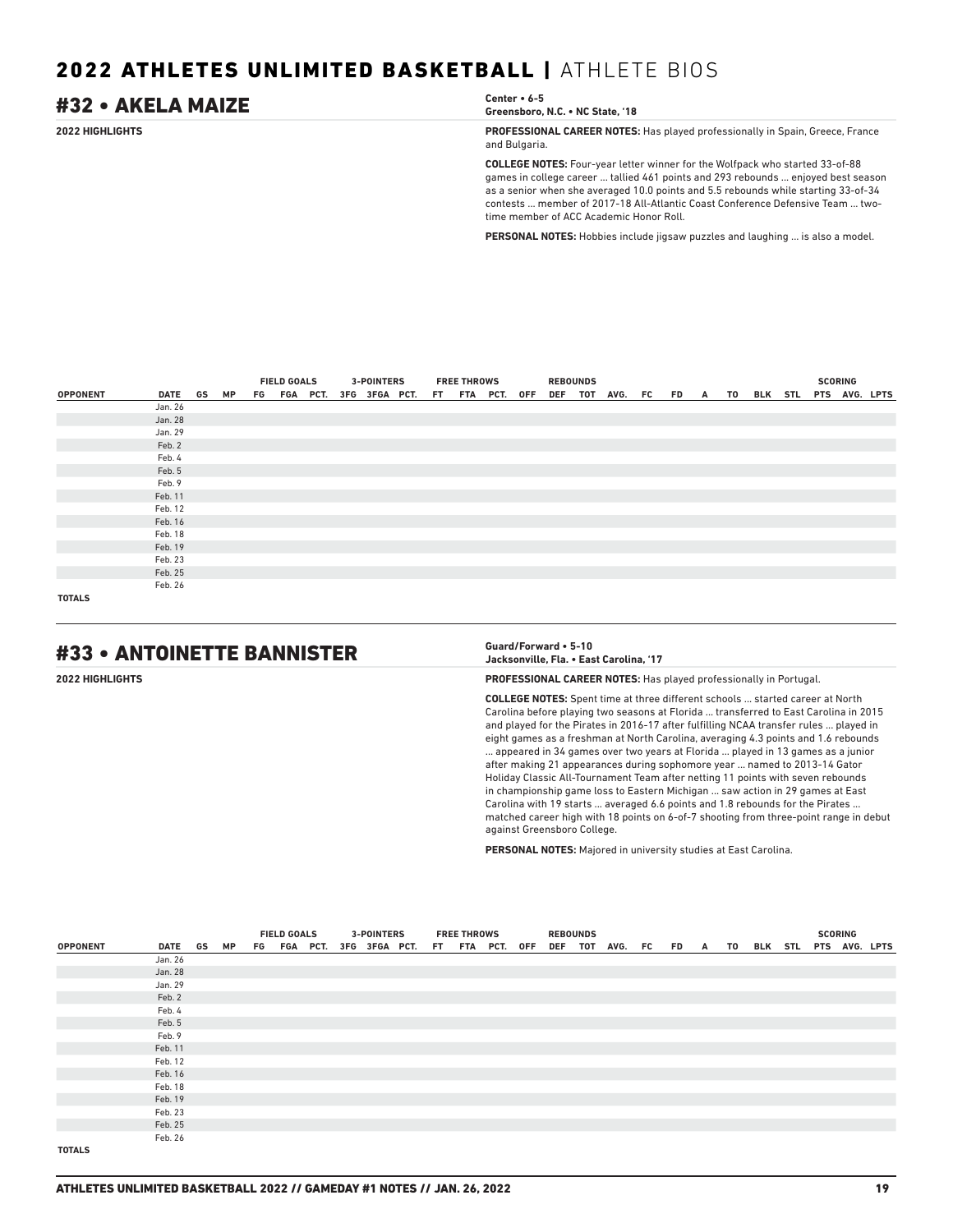| #34 • IMANI McGEE-STAFFORD | Center • 6-7<br>Los Angeles, Calif. • Texas, '16                                                                                                                                                                                                                                                                                                                                                                                                                                                                                                                                                                                                                                         |
|----------------------------|------------------------------------------------------------------------------------------------------------------------------------------------------------------------------------------------------------------------------------------------------------------------------------------------------------------------------------------------------------------------------------------------------------------------------------------------------------------------------------------------------------------------------------------------------------------------------------------------------------------------------------------------------------------------------------------|
| 2022 HIGHLIGHTS            | <b>PROFESSIONAL CAREER NOTES:</b> Four-year WNBA veteran (2016-19) who appeared in<br>121 games with 28 starts  averaged 4.4 points and 4.2 rebounds per game  drafted<br>No. 10 overall by the Chicago Sky in 2016 WNBA Draft  earned spot on 2016 WNBA<br>All-Rookie Team after averaging 6.7 points and 5.6 rebounds while starting 16-of-31<br>contests for Chicago  also spent time with Atlanta Dream and Dallas Wings  has<br>played internationally in China, Israel, Turkey, Lebanon and Australia.                                                                                                                                                                             |
|                            | <b>COLLEGE NOTES:</b> Honorable Mention WBCA All-America selection as a senior<br>recipient of 2015 Honda Inspiration Award  four-time All-Big 12 Conference performer<br>who garnered First-Team notice as a junior and senior  named 2013 Big 12 Freshman<br>of the Year  four-time Big 12 Player of the Week honoree  first women's basketball<br>player in Texas history with 1,000 points, 1,000 rebounds and 200 blocked shots in<br>career  ranks 24th in school history with 1,361 career points  fourth on Longhorns'<br>career list with 1,036 rebounds  second in program history with 303 career blocks<br>one of two players to tally 100 blocked shots in a single season. |

**PERSONAL NOTES:** Published poet and model who also pursued law degree from Southwestern Law School and missed 2020 and 2021 WNBA seasons.

|                 |         |           | <b>FIELD GOALS</b> |  | <b>3-POINTERS</b>         |  | <b>FREE THROWS</b> |                 | <b>REBOUNDS</b> |                                 |  |  |  | <b>SCORING</b> |               |
|-----------------|---------|-----------|--------------------|--|---------------------------|--|--------------------|-----------------|-----------------|---------------------------------|--|--|--|----------------|---------------|
| <b>OPPONENT</b> | DATE GS | <b>MP</b> |                    |  | FG FGA PCT. 3FG 3FGA PCT. |  |                    | FT FTA PCT. OFF |                 | DEF TOT AVG. FC FD A TO BLK STL |  |  |  |                | PTS AVG. LPTS |
|                 | Jan. 26 |           |                    |  |                           |  |                    |                 |                 |                                 |  |  |  |                |               |
|                 | Jan. 28 |           |                    |  |                           |  |                    |                 |                 |                                 |  |  |  |                |               |
|                 | Jan. 29 |           |                    |  |                           |  |                    |                 |                 |                                 |  |  |  |                |               |
|                 | Feb. 2  |           |                    |  |                           |  |                    |                 |                 |                                 |  |  |  |                |               |
|                 | Feb. 4  |           |                    |  |                           |  |                    |                 |                 |                                 |  |  |  |                |               |
|                 | Feb. 5  |           |                    |  |                           |  |                    |                 |                 |                                 |  |  |  |                |               |
|                 | Feb. 9  |           |                    |  |                           |  |                    |                 |                 |                                 |  |  |  |                |               |
|                 | Feb. 11 |           |                    |  |                           |  |                    |                 |                 |                                 |  |  |  |                |               |
|                 | Feb. 12 |           |                    |  |                           |  |                    |                 |                 |                                 |  |  |  |                |               |
|                 | Feb. 16 |           |                    |  |                           |  |                    |                 |                 |                                 |  |  |  |                |               |
|                 | Feb. 18 |           |                    |  |                           |  |                    |                 |                 |                                 |  |  |  |                |               |
|                 | Feb. 19 |           |                    |  |                           |  |                    |                 |                 |                                 |  |  |  |                |               |
|                 | Feb. 23 |           |                    |  |                           |  |                    |                 |                 |                                 |  |  |  |                |               |
|                 | Feb. 25 |           |                    |  |                           |  |                    |                 |                 |                                 |  |  |  |                |               |
|                 | Feb. 26 |           |                    |  |                           |  |                    |                 |                 |                                 |  |  |  |                |               |
| <b>TOTALS</b>   |         |           |                    |  |                           |  |                    |                 |                 |                                 |  |  |  |                |               |

# #35 • TINA ROY **Guard • 5-11**

**Kaplan, La. • South Carolina, '16**

**2022 HIGHLIGHTS PROFESSIONAL CAREER NOTES:** Playing professionally for the first time this season.

**COLLEGE NOTES:** Three-time SEC All-Academic Team honoree at South Carolina ... played in 139 career games, which are tied for the most in school history ... member of South Carolina's first NCAA Final Four team in 2014-15 ... tied for sixth in South Carolina history with 164 made three-point field goals ... matched program record for three-pointers in a SEC game with seven made triples against Arkansas on Jan. 3, 2016.

**PERSONAL NOTES:** Singer and songwriter who graduated from South Carolina with a degree in sports management and retail.

|                 |         |    |                                           |  |  | <b>3-POINTERS</b> |  | <b>FREE THROWS</b> |  | <b>REBOUNDS</b> |                 |  |  |  | <b>SCORING</b> |                               |
|-----------------|---------|----|-------------------------------------------|--|--|-------------------|--|--------------------|--|-----------------|-----------------|--|--|--|----------------|-------------------------------|
| <b>OPPONENT</b> | DATE GS | МP | <b>FIELD GOALS</b>                        |  |  |                   |  |                    |  |                 | DEF TOT AVG. FC |  |  |  |                | FD A TO BLK STL PTS AVG. LPTS |
|                 | Jan. 26 |    | FG FGA PCT. 3FG 3FGA PCT. FT FTA PCT. OFF |  |  |                   |  |                    |  |                 |                 |  |  |  |                |                               |
|                 | Jan. 28 |    |                                           |  |  |                   |  |                    |  |                 |                 |  |  |  |                |                               |
|                 | Jan. 29 |    |                                           |  |  |                   |  |                    |  |                 |                 |  |  |  |                |                               |
|                 | Feb. 2  |    |                                           |  |  |                   |  |                    |  |                 |                 |  |  |  |                |                               |
|                 | Feb. 4  |    |                                           |  |  |                   |  |                    |  |                 |                 |  |  |  |                |                               |
|                 | Feb. 5  |    |                                           |  |  |                   |  |                    |  |                 |                 |  |  |  |                |                               |
|                 | Feb. 9  |    |                                           |  |  |                   |  |                    |  |                 |                 |  |  |  |                |                               |
|                 | Feb. 11 |    |                                           |  |  |                   |  |                    |  |                 |                 |  |  |  |                |                               |
|                 | Feb. 12 |    |                                           |  |  |                   |  |                    |  |                 |                 |  |  |  |                |                               |
|                 | Feb. 16 |    |                                           |  |  |                   |  |                    |  |                 |                 |  |  |  |                |                               |
|                 | Feb. 18 |    |                                           |  |  |                   |  |                    |  |                 |                 |  |  |  |                |                               |
|                 | Feb. 19 |    |                                           |  |  |                   |  |                    |  |                 |                 |  |  |  |                |                               |
|                 | Feb. 23 |    |                                           |  |  |                   |  |                    |  |                 |                 |  |  |  |                |                               |
|                 | Feb. 25 |    |                                           |  |  |                   |  |                    |  |                 |                 |  |  |  |                |                               |
|                 | Feb. 26 |    |                                           |  |  |                   |  |                    |  |                 |                 |  |  |  |                |                               |
| <b>TOTALS</b>   |         |    |                                           |  |  |                   |  |                    |  |                 |                 |  |  |  |                |                               |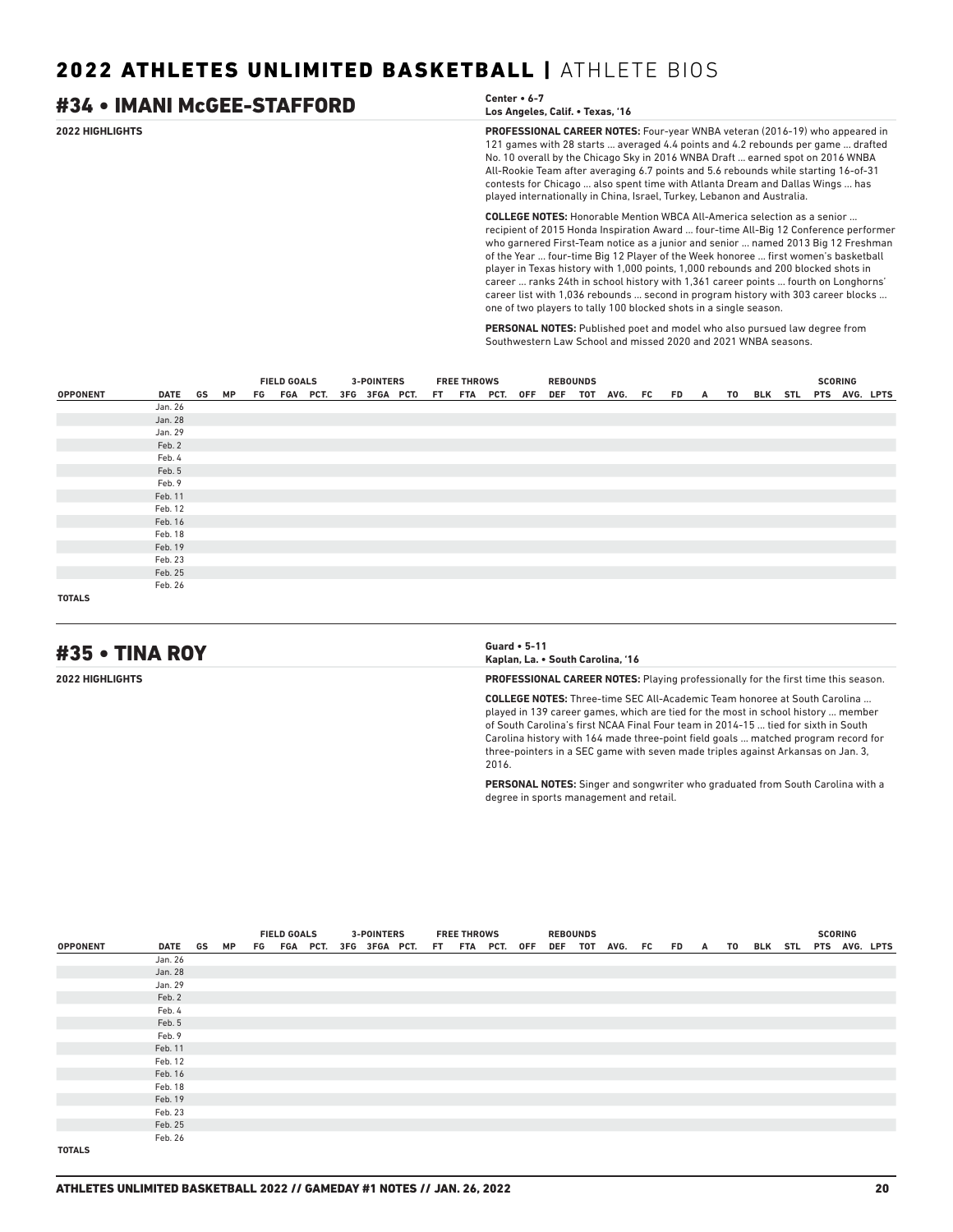### **2022 HIGHLIGHTS PROFESSIONAL CAREER NOTES:** Playing professionally for the first time this season. **COLLEGE NOTES:** Played two seasons at Charlotte before transferring to NC State for two years ... scored 1,175 points in college career with 623 rebounds ... earned Conference USA All-Freshman Team honors at Charlotte after averaging 11.0 points per game with seven double-doubles ... helped Charlotte to 21-10 record during sophomore campaign by leading team in scoring (17.2 ppg) and rebounding (8.6 rpg) ... started 14 games during first season at NC State before suffering season-ending injury ... led Wolfpack in scoring before injury at 14.6 points per game while adding 6.9 rebounds #36 • GRACE HUNTER **Guard • 5-10 Raleigh, N.C. • NC State, '20**

**PERSONAL NOTES:** Creates content on YouTube and TikTok.

per outing ... averaged 5.1 points in 29 games during redshirt senior season.

|                 |         |    | <b>FIELD GOALS</b>                        |  |  | <b>3-POINTERS</b> |  | <b>FREE THROWS</b> |  | <b>REBOUNDS</b> |                                               |  |  |  | <b>SCORING</b> |  |
|-----------------|---------|----|-------------------------------------------|--|--|-------------------|--|--------------------|--|-----------------|-----------------------------------------------|--|--|--|----------------|--|
| <b>OPPONENT</b> | DATE GS | МP |                                           |  |  |                   |  |                    |  |                 | DEF TOT AVG. FC FD A TO BLK STL PTS AVG. LPTS |  |  |  |                |  |
|                 | Jan. 26 |    | FG FGA PCT. 3FG 3FGA PCT. FT FTA PCT. OFF |  |  |                   |  |                    |  |                 |                                               |  |  |  |                |  |
|                 | Jan. 28 |    |                                           |  |  |                   |  |                    |  |                 |                                               |  |  |  |                |  |
|                 | Jan. 29 |    |                                           |  |  |                   |  |                    |  |                 |                                               |  |  |  |                |  |
|                 | Feb. 2  |    |                                           |  |  |                   |  |                    |  |                 |                                               |  |  |  |                |  |
|                 | Feb. 4  |    |                                           |  |  |                   |  |                    |  |                 |                                               |  |  |  |                |  |
|                 | Feb. 5  |    |                                           |  |  |                   |  |                    |  |                 |                                               |  |  |  |                |  |
|                 | Feb. 9  |    |                                           |  |  |                   |  |                    |  |                 |                                               |  |  |  |                |  |
|                 | Feb. 11 |    |                                           |  |  |                   |  |                    |  |                 |                                               |  |  |  |                |  |
|                 | Feb. 12 |    |                                           |  |  |                   |  |                    |  |                 |                                               |  |  |  |                |  |
|                 | Feb. 16 |    |                                           |  |  |                   |  |                    |  |                 |                                               |  |  |  |                |  |
|                 | Feb. 18 |    |                                           |  |  |                   |  |                    |  |                 |                                               |  |  |  |                |  |
|                 | Feb. 19 |    |                                           |  |  |                   |  |                    |  |                 |                                               |  |  |  |                |  |
|                 | Feb. 23 |    |                                           |  |  |                   |  |                    |  |                 |                                               |  |  |  |                |  |
|                 | Feb. 25 |    |                                           |  |  |                   |  |                    |  |                 |                                               |  |  |  |                |  |
|                 | Feb. 26 |    |                                           |  |  |                   |  |                    |  |                 |                                               |  |  |  |                |  |
| <b>TOTALS</b>   |         |    |                                           |  |  |                   |  |                    |  |                 |                                               |  |  |  |                |  |

# #37 • CHELSEA PHILLIPS **Forward • 6-2**

**Long Beach, Calif. • Park**

**2022 HIGHLIGHTS PROFESSIONAL CAREER NOTES:** Has played professionally in Croatia.

**COLLEGE NOTES:** Played in 27 games as a freshman at Park with one start ... scored 55 points with 38 rebounds ... shot 32.8 percent from the field.

**PERSONAL NOTES:** Is a model ... played for the Women's Universal Basketball Association.

|                 |         |           | <b>FIELD GOALS</b> |             | <b>3-POINTERS</b> |  | <b>FREE THROWS</b> |                 | <b>REBOUNDS</b> |                 |           |          |    |                       |  | <b>SCORING</b> |  |
|-----------------|---------|-----------|--------------------|-------------|-------------------|--|--------------------|-----------------|-----------------|-----------------|-----------|----------|----|-----------------------|--|----------------|--|
| <b>OPPONENT</b> | DATE GS | <b>MP</b> |                    | FG FGA PCT. | 3FG 3FGA PCT.     |  |                    | FT FTA PCT. OFF |                 | DEF TOT AVG. FC | <b>FD</b> | <b>A</b> | TO | BLK STL PTS AVG. LPTS |  |                |  |
|                 | Jan. 26 |           |                    |             |                   |  |                    |                 |                 |                 |           |          |    |                       |  |                |  |
|                 | Jan. 28 |           |                    |             |                   |  |                    |                 |                 |                 |           |          |    |                       |  |                |  |
|                 | Jan. 29 |           |                    |             |                   |  |                    |                 |                 |                 |           |          |    |                       |  |                |  |
|                 | Feb. 2  |           |                    |             |                   |  |                    |                 |                 |                 |           |          |    |                       |  |                |  |
|                 | Feb. 4  |           |                    |             |                   |  |                    |                 |                 |                 |           |          |    |                       |  |                |  |
|                 | Feb. 5  |           |                    |             |                   |  |                    |                 |                 |                 |           |          |    |                       |  |                |  |
|                 | Feb. 9  |           |                    |             |                   |  |                    |                 |                 |                 |           |          |    |                       |  |                |  |
|                 | Feb. 11 |           |                    |             |                   |  |                    |                 |                 |                 |           |          |    |                       |  |                |  |
|                 | Feb. 12 |           |                    |             |                   |  |                    |                 |                 |                 |           |          |    |                       |  |                |  |
|                 | Feb. 16 |           |                    |             |                   |  |                    |                 |                 |                 |           |          |    |                       |  |                |  |
|                 | Feb. 18 |           |                    |             |                   |  |                    |                 |                 |                 |           |          |    |                       |  |                |  |
|                 | Feb. 19 |           |                    |             |                   |  |                    |                 |                 |                 |           |          |    |                       |  |                |  |
|                 | Feb. 23 |           |                    |             |                   |  |                    |                 |                 |                 |           |          |    |                       |  |                |  |
|                 | Feb. 25 |           |                    |             |                   |  |                    |                 |                 |                 |           |          |    |                       |  |                |  |
|                 | Feb. 26 |           |                    |             |                   |  |                    |                 |                 |                 |           |          |    |                       |  |                |  |
| <b>TOTALS</b>   |         |           |                    |             |                   |  |                    |                 |                 |                 |           |          |    |                       |  |                |  |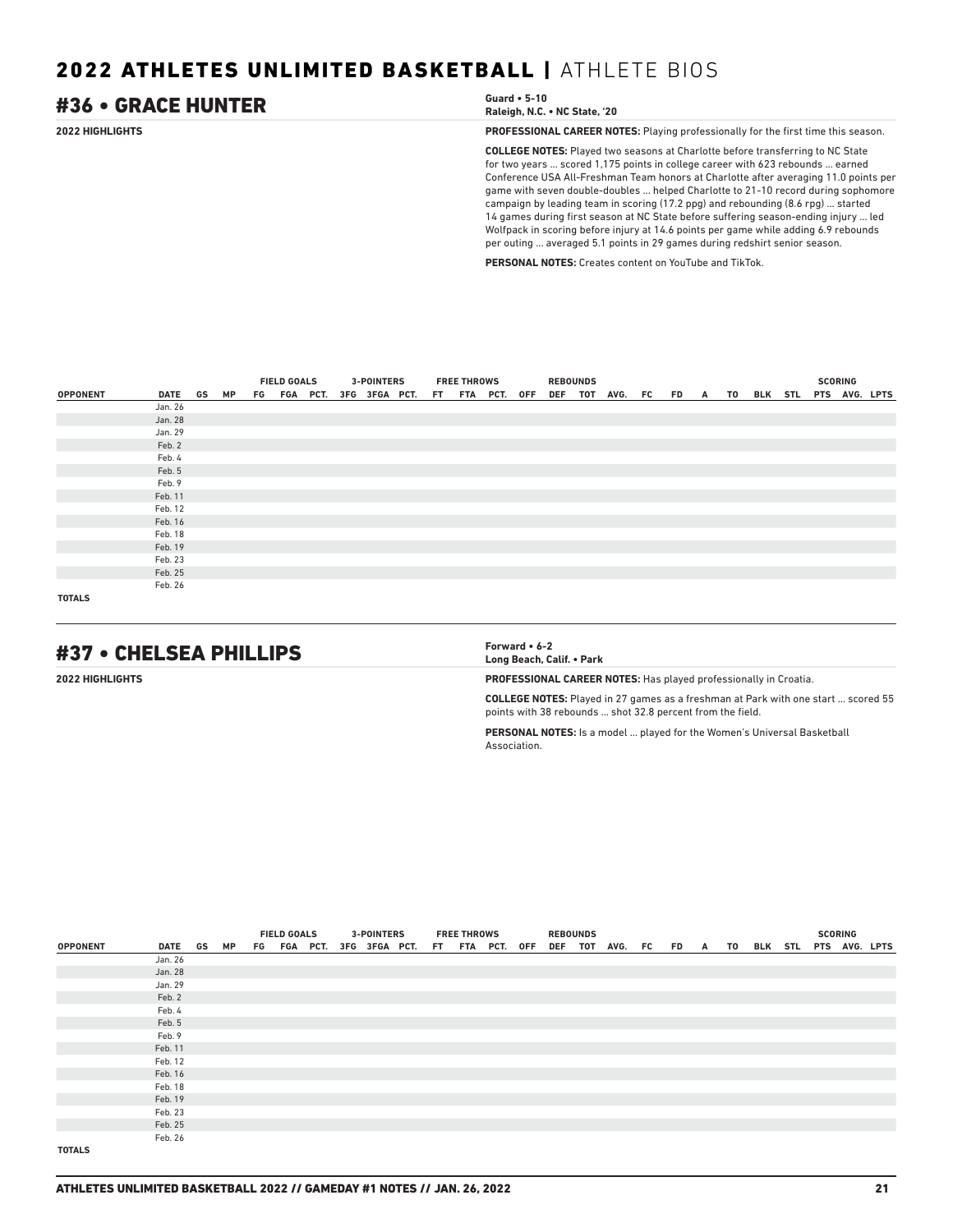# #38 • DOMINIQUE WILSON **Guard • 5-8**

**Powder Springs, Ga. • NC State, '17**

**2022 HIGHLIGHTS PROFESSIONAL CAREER NOTES:** Has played professionally in Poland, Israel, Africa and Sweden.

> **COLLEGE NOTES:** Played three seasons at NC State after spending freshman year at Arkansas ... ranks 19th in NC State history with 1,375 career points in three seasons ... started 84-of-96 games with the Wolfpack ... finished her career with the second-best free throw percentage in school history (.848) ... four-time All-Atlantic Coast Conference selection who earned First Team honors by the league's coaches and Second Team notice by the ACC Blue Ribbon Panel in 2016-17 ... also claimed Second-Team All-ACC honors during redshirt junior by coaches and Blue Ribbon Panel ... helped NC State reach pair of NCAA Tournaments ... scored in double figures in 84-of-96 games at NC State, which is tied for ninth on Wolfpack's career list ... played in 33 games as a freshman at Arkansas with 19 starts ... averaged 6.6 points and 2.5 rebounds per game while leading Razorbacks to third round of WNIT.

**PERSONAL NOTES:** Studied science, technology and society at NC State ... currently serves as co-CEO of CW Haircare.

|                 |            |  | <b>FIELD GOALS</b> |  | <b>3-POINTERS</b>                         |  | <b>FREE THROWS</b> |  | <b>REBOUNDS</b> |                                               |  |  |  | <b>SCORING</b> |  |
|-----------------|------------|--|--------------------|--|-------------------------------------------|--|--------------------|--|-----------------|-----------------------------------------------|--|--|--|----------------|--|
| <b>OPPONENT</b> | DATE GS MP |  |                    |  | FG FGA PCT. 3FG 3FGA PCT. FT FTA PCT. OFF |  |                    |  |                 | DEF TOT AVG. FC FD A TO BLK STL PTS AVG. LPTS |  |  |  |                |  |
|                 | Jan. 26    |  |                    |  |                                           |  |                    |  |                 |                                               |  |  |  |                |  |
|                 | Jan. 28    |  |                    |  |                                           |  |                    |  |                 |                                               |  |  |  |                |  |
|                 | Jan. 29    |  |                    |  |                                           |  |                    |  |                 |                                               |  |  |  |                |  |
|                 | Feb. 2     |  |                    |  |                                           |  |                    |  |                 |                                               |  |  |  |                |  |
|                 | Feb. 4     |  |                    |  |                                           |  |                    |  |                 |                                               |  |  |  |                |  |
|                 | Feb. 5     |  |                    |  |                                           |  |                    |  |                 |                                               |  |  |  |                |  |
|                 | Feb. 9     |  |                    |  |                                           |  |                    |  |                 |                                               |  |  |  |                |  |
|                 | Feb. 11    |  |                    |  |                                           |  |                    |  |                 |                                               |  |  |  |                |  |
|                 | Feb. 12    |  |                    |  |                                           |  |                    |  |                 |                                               |  |  |  |                |  |
|                 | Feb. 16    |  |                    |  |                                           |  |                    |  |                 |                                               |  |  |  |                |  |
|                 | Feb. 18    |  |                    |  |                                           |  |                    |  |                 |                                               |  |  |  |                |  |
|                 | Feb. 19    |  |                    |  |                                           |  |                    |  |                 |                                               |  |  |  |                |  |
|                 | Feb. 23    |  |                    |  |                                           |  |                    |  |                 |                                               |  |  |  |                |  |
|                 | Feb. 25    |  |                    |  |                                           |  |                    |  |                 |                                               |  |  |  |                |  |
|                 | Feb. 26    |  |                    |  |                                           |  |                    |  |                 |                                               |  |  |  |                |  |
| <b>TOTALS</b>   |            |  |                    |  |                                           |  |                    |  |                 |                                               |  |  |  |                |  |

# #40 • TOCCARA ROSS **Forward • 6-1**

**Davenport, Iowa • Iowa State, '09**

**2022 HIGHLIGHTS PROFESSIONAL CAREER NOTES:** Has enjoyed 13-year overseas career, including time in Puerto Rico, Ecuador, Finland, Romania, Israel, Switzerland, Australia and France.

> **COLLEGE NOTES:** Three-year letter winner at Iowa State who started 35-of-77 games ... scored 501 points with 342 rebounds with the Cyclones ... enjoyed best season as a freshman when she averaged 10.7 points while starting 32-of-35 contests ... named to All-Tournament Team at Cyclone Classic and Pepperdine Tournament in 2006.

> **PERSONAL NOTES:** Serves as a Pro Ambassador for non-profit Athlete Ally, an organization that provides public awareness campaigns, educational programming and tools and resources to roster inclusive sports communities ... fascinated by gender conversations, generational influences, youth empowerment, community development and education.

|                 |         |           | <b>FIELD GOALS</b>                        |  |  | <b>3-POINTERS</b> |  | <b>FREE THROWS</b> |  | <b>REBOUNDS</b> |                                               |  |  |  | <b>SCORING</b> |  |
|-----------------|---------|-----------|-------------------------------------------|--|--|-------------------|--|--------------------|--|-----------------|-----------------------------------------------|--|--|--|----------------|--|
| <b>OPPONENT</b> | DATE GS | <b>MP</b> |                                           |  |  |                   |  |                    |  |                 | DEF TOT AVG. FC FD A TO BLK STL PTS AVG. LPTS |  |  |  |                |  |
|                 | Jan. 26 |           | FG FGA PCT. 3FG 3FGA PCT. FT FTA PCT. OFF |  |  |                   |  |                    |  |                 |                                               |  |  |  |                |  |
|                 | Jan. 28 |           |                                           |  |  |                   |  |                    |  |                 |                                               |  |  |  |                |  |
|                 | Jan. 29 |           |                                           |  |  |                   |  |                    |  |                 |                                               |  |  |  |                |  |
|                 | Feb. 2  |           |                                           |  |  |                   |  |                    |  |                 |                                               |  |  |  |                |  |
|                 | Feb. 4  |           |                                           |  |  |                   |  |                    |  |                 |                                               |  |  |  |                |  |
|                 | Feb. 5  |           |                                           |  |  |                   |  |                    |  |                 |                                               |  |  |  |                |  |
|                 | Feb. 9  |           |                                           |  |  |                   |  |                    |  |                 |                                               |  |  |  |                |  |
|                 | Feb. 11 |           |                                           |  |  |                   |  |                    |  |                 |                                               |  |  |  |                |  |
|                 | Feb. 12 |           |                                           |  |  |                   |  |                    |  |                 |                                               |  |  |  |                |  |
|                 | Feb. 16 |           |                                           |  |  |                   |  |                    |  |                 |                                               |  |  |  |                |  |
|                 | Feb. 18 |           |                                           |  |  |                   |  |                    |  |                 |                                               |  |  |  |                |  |
|                 | Feb. 19 |           |                                           |  |  |                   |  |                    |  |                 |                                               |  |  |  |                |  |
|                 | Feb. 23 |           |                                           |  |  |                   |  |                    |  |                 |                                               |  |  |  |                |  |
|                 | Feb. 25 |           |                                           |  |  |                   |  |                    |  |                 |                                               |  |  |  |                |  |
|                 | Feb. 26 |           |                                           |  |  |                   |  |                    |  |                 |                                               |  |  |  |                |  |
| <b>TOTALS</b>   |         |           |                                           |  |  |                   |  |                    |  |                 |                                               |  |  |  |                |  |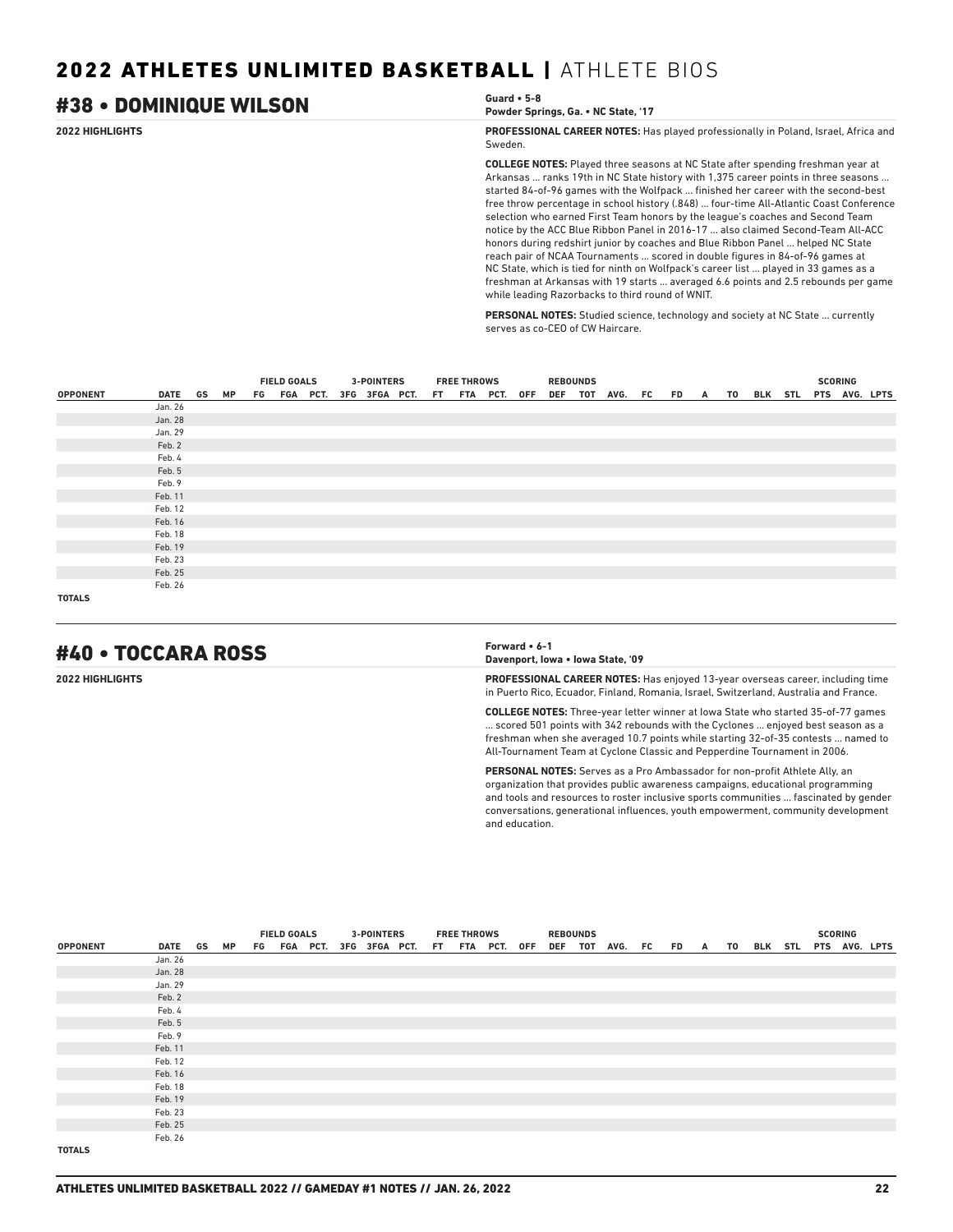# #41 • DiJONAI CARRINGTON **Guard/Forward • 6-0**

### **2022 HIGHLIGHTS**

» One of four captains for inaugural week of Athletes Unlimited Basketball

## **San Diego, Calif. • Stanford, '20**

**PROFESSIONAL CAREER NOTES:** Drafted by the Connecticut Sun with the No. 20 overall selection in 2021 WNBA Draft ... played in 21 games during rookie season ... averaged 2.8 points and 2.0 rebounds per game.

**COLLEGE NOTES:** Four-year letter winner at Stanford before playing 2020-21 season at Baylor ... started 48-of-108 games during career with the Cardinal ... averaged 8.4 points and 5.1 rebounds while leading Stanford to two Pac-12 Tournament titles ... named to 2019 All-Pac 12 Team by coaches and media ... averaged 14.0 points and 7.5 rebounds in 36 games as a junior ... second-leading scorer for Baylor during 2020-21 season with 14.1 average ... authored 22 double-digit scoring efforts, including five 20-point games ... helped Bears to Big 12 regular season and tournament titles in addition to appearance in NCAA Elite Eight.

**PERSONAL NOTES:** Earned two undergraduate degrees in African and African American studies and psychology from Stanford ... youngest of three children in family ... father, Darren, played in the NFL for eight years.

|                 |         |    | <b>FIELD GOALS</b>                        |  |  | <b>3-POINTERS</b> |  | <b>FREE THROWS</b> |  | <b>REBOUNDS</b> |                 |     |   |    |                       |  | <b>SCORING</b> |  |
|-----------------|---------|----|-------------------------------------------|--|--|-------------------|--|--------------------|--|-----------------|-----------------|-----|---|----|-----------------------|--|----------------|--|
| <b>OPPONENT</b> | DATE GS | МP |                                           |  |  |                   |  |                    |  |                 | DEF TOT AVG. FC | FD. | A | TO | BLK STL PTS AVG. LPTS |  |                |  |
|                 | Jan. 26 |    | FG FGA PCT. 3FG 3FGA PCT. FT FTA PCT. OFF |  |  |                   |  |                    |  |                 |                 |     |   |    |                       |  |                |  |
|                 | Jan. 28 |    |                                           |  |  |                   |  |                    |  |                 |                 |     |   |    |                       |  |                |  |
|                 | Jan. 29 |    |                                           |  |  |                   |  |                    |  |                 |                 |     |   |    |                       |  |                |  |
|                 | Feb. 2  |    |                                           |  |  |                   |  |                    |  |                 |                 |     |   |    |                       |  |                |  |
|                 | Feb. 4  |    |                                           |  |  |                   |  |                    |  |                 |                 |     |   |    |                       |  |                |  |
|                 | Feb. 5  |    |                                           |  |  |                   |  |                    |  |                 |                 |     |   |    |                       |  |                |  |
|                 | Feb. 9  |    |                                           |  |  |                   |  |                    |  |                 |                 |     |   |    |                       |  |                |  |
|                 | Feb. 11 |    |                                           |  |  |                   |  |                    |  |                 |                 |     |   |    |                       |  |                |  |
|                 | Feb. 12 |    |                                           |  |  |                   |  |                    |  |                 |                 |     |   |    |                       |  |                |  |
|                 | Feb. 16 |    |                                           |  |  |                   |  |                    |  |                 |                 |     |   |    |                       |  |                |  |
|                 | Feb. 18 |    |                                           |  |  |                   |  |                    |  |                 |                 |     |   |    |                       |  |                |  |
|                 | Feb. 19 |    |                                           |  |  |                   |  |                    |  |                 |                 |     |   |    |                       |  |                |  |
|                 | Feb. 23 |    |                                           |  |  |                   |  |                    |  |                 |                 |     |   |    |                       |  |                |  |
|                 | Feb. 25 |    |                                           |  |  |                   |  |                    |  |                 |                 |     |   |    |                       |  |                |  |
|                 | Feb. 26 |    |                                           |  |  |                   |  |                    |  |                 |                 |     |   |    |                       |  |                |  |
| <b>TOTALS</b>   |         |    |                                           |  |  |                   |  |                    |  |                 |                 |     |   |    |                       |  |                |  |

# #42 • SHANNON McCALLUM **Guard • 5-10**

### **2022 HIGHLIGHTS**

» Added as replacement player to roster on Jan. 22

### **Whiteville, N.C. • Charlotte, '11**

**PROFESSIONAL CAREER NOTES:** Has played professionally in four different countries (Belarus, Russia, Poland and Italy) ... named 2013 Iceland League MVP averaging 33.3 points and 12.2 rebounds per game for KR ... also shot 56 percent from the field during MVP campaign ... selected for 2014 Italian All-Star Game after scoring 13.1 points per game while grabbing 7.0 rebounds with 3.0 assists per contest ... 2015 All-Italian A1 First Team and Italy's All-Imports Team selection ... honorable mention All-Polish Team pick in 2016 ... participated in 2011 Atlanta Dream Training Camp.

**COLLEGE NOTES:** Two-time Second-Team All-Atlantic 10 selection for the 49ers ... earned Atlantic 10 All-Defensive Team notice as a junior and senior ... honored as 2009 Atlantic 10 Sixth Player of the Year ... played in school-record 130 career games with 65 starts ... fourth-leading scorer in Charlotte history with 1,525 career points ... ranks 10th in program history with 119 career made three-point field goals and 720 career rebounds ... sixth in school history with 235 career steals.

**PERSONAL NOTES:** Majored in Africana studies at Charlotte ... younger sister, Paige, played at Charlotte.

|                 |         |    | <b>FIELD GOALS</b><br>FG FGA PCT. 3FG 3FGA PCT. FT FTA PCT. OFF |  |  | <b>3-POINTERS</b> |  | <b>FREE THROWS</b> |  | <b>REBOUNDS</b> |                         |  |  |  | <b>SCORING</b> |                       |
|-----------------|---------|----|-----------------------------------------------------------------|--|--|-------------------|--|--------------------|--|-----------------|-------------------------|--|--|--|----------------|-----------------------|
| <b>OPPONENT</b> | DATE GS | MP |                                                                 |  |  |                   |  |                    |  |                 | DEF TOT AVG. FC FD A TO |  |  |  |                | BLK STL PTS AVG. LPTS |
|                 | Jan. 26 |    |                                                                 |  |  |                   |  |                    |  |                 |                         |  |  |  |                |                       |
|                 | Jan. 28 |    |                                                                 |  |  |                   |  |                    |  |                 |                         |  |  |  |                |                       |
|                 | Jan. 29 |    |                                                                 |  |  |                   |  |                    |  |                 |                         |  |  |  |                |                       |
|                 | Feb. 2  |    |                                                                 |  |  |                   |  |                    |  |                 |                         |  |  |  |                |                       |
|                 | Feb. 4  |    |                                                                 |  |  |                   |  |                    |  |                 |                         |  |  |  |                |                       |
|                 | Feb. 5  |    |                                                                 |  |  |                   |  |                    |  |                 |                         |  |  |  |                |                       |
|                 | Feb. 9  |    |                                                                 |  |  |                   |  |                    |  |                 |                         |  |  |  |                |                       |
|                 | Feb. 11 |    |                                                                 |  |  |                   |  |                    |  |                 |                         |  |  |  |                |                       |
|                 | Feb. 12 |    |                                                                 |  |  |                   |  |                    |  |                 |                         |  |  |  |                |                       |
|                 | Feb. 16 |    |                                                                 |  |  |                   |  |                    |  |                 |                         |  |  |  |                |                       |
|                 | Feb. 18 |    |                                                                 |  |  |                   |  |                    |  |                 |                         |  |  |  |                |                       |
|                 | Feb. 19 |    |                                                                 |  |  |                   |  |                    |  |                 |                         |  |  |  |                |                       |
|                 | Feb. 23 |    |                                                                 |  |  |                   |  |                    |  |                 |                         |  |  |  |                |                       |
|                 | Feb. 25 |    |                                                                 |  |  |                   |  |                    |  |                 |                         |  |  |  |                |                       |
|                 | Feb. 26 |    |                                                                 |  |  |                   |  |                    |  |                 |                         |  |  |  |                |                       |
| <b>TOTALS</b>   |         |    |                                                                 |  |  |                   |  |                    |  |                 |                         |  |  |  |                |                       |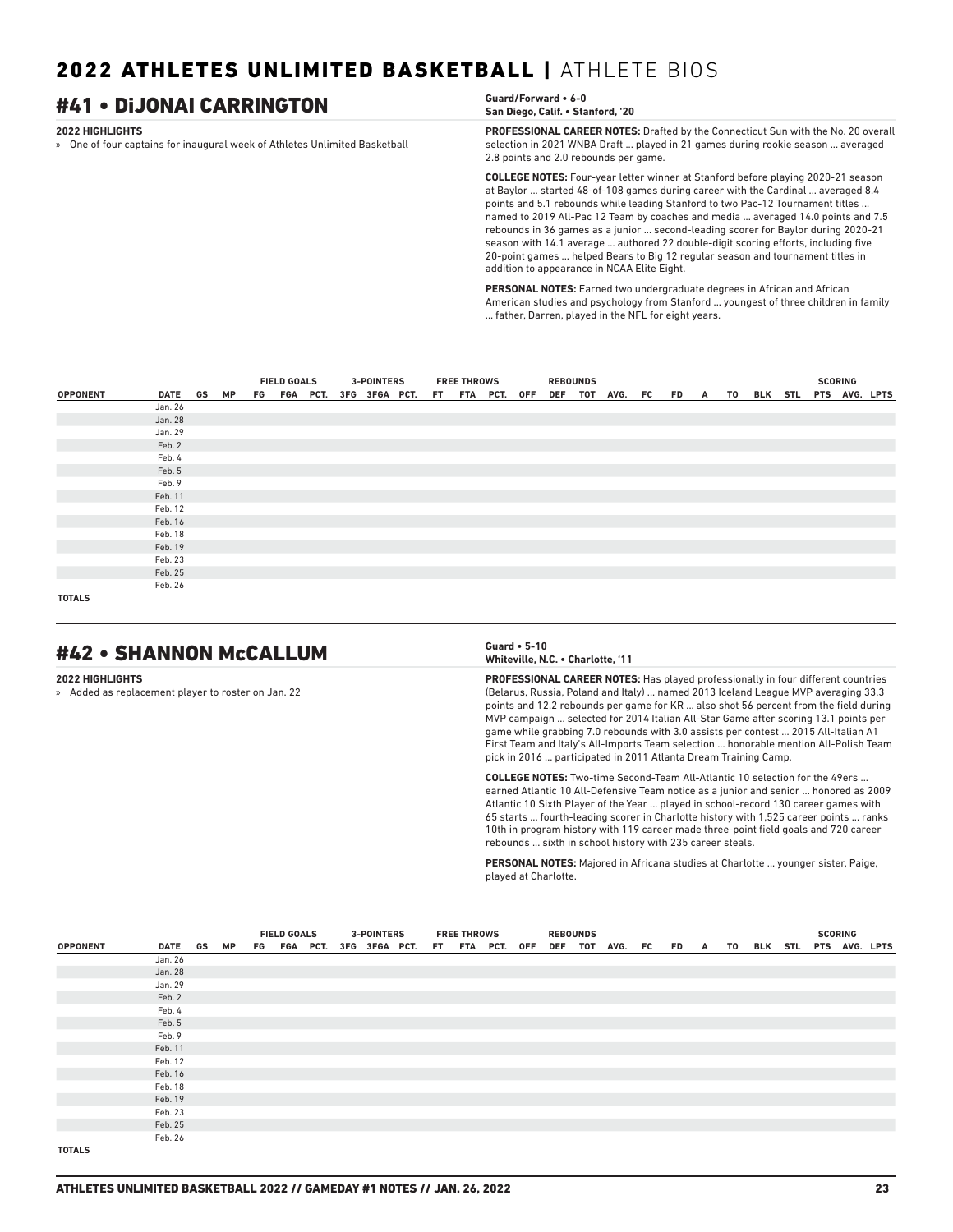### **2022 HIGHLIGHTS PROFESSIONAL CAREER NOTES:** Playing professionally for the first time this season. **COLLEGE NOTES:** Four-year letter winner for the Bulldogs who appeared in 114 games ... started 64 times, including all 31 games as a senior ... led Bulldogs to three NCAA Tournament appearances, including Elite Eight berth in 2013 ... tallied 309 career assists, including 141 assists during senior campaign ... paced Georgia in assists as a junior and senior ... honored as 2016 Southeastern Conference Scholar-Athlete of the Year ... two-time CoSIDA Academic All-District selection ... named to SEC Academic Honor Roll four times ... member of 2014 SEC Community Service Team. **PERSONAL NOTES:** Studied exercise and sports science at Georgia ... currently working #43 • MARJORIE BUTLER **Guard • 5-8 Knoxville, Tenn. • Georgia, '16**

on completing requirements for a doctor of medicine degree at Vanderbilt ... works as an advocate for reducing health care disparities and increasing trust and utilization of the health care system by minority communities.

|                 |            |  |                                                                 |  |  |  | <b>3-POINTERS</b> |  | <b>FREE THROWS</b> |  | <b>REBOUNDS</b> |                      |  |  |                          | <b>SCORING</b> |  |
|-----------------|------------|--|-----------------------------------------------------------------|--|--|--|-------------------|--|--------------------|--|-----------------|----------------------|--|--|--------------------------|----------------|--|
| <b>OPPONENT</b> | DATE GS MP |  | <b>FIELD GOALS</b><br>FG FGA PCT. 3FG 3FGA PCT. FT FTA PCT. OFF |  |  |  |                   |  |                    |  |                 | DEF TOT AVG. FC FD A |  |  | TO BLK STL PTS AVG. LPTS |                |  |
|                 | Jan. 26    |  |                                                                 |  |  |  |                   |  |                    |  |                 |                      |  |  |                          |                |  |
|                 | Jan. 28    |  |                                                                 |  |  |  |                   |  |                    |  |                 |                      |  |  |                          |                |  |
|                 | Jan. 29    |  |                                                                 |  |  |  |                   |  |                    |  |                 |                      |  |  |                          |                |  |
|                 | Feb. 2     |  |                                                                 |  |  |  |                   |  |                    |  |                 |                      |  |  |                          |                |  |
|                 | Feb. 4     |  |                                                                 |  |  |  |                   |  |                    |  |                 |                      |  |  |                          |                |  |
|                 | Feb. 5     |  |                                                                 |  |  |  |                   |  |                    |  |                 |                      |  |  |                          |                |  |
|                 | Feb. 9     |  |                                                                 |  |  |  |                   |  |                    |  |                 |                      |  |  |                          |                |  |
|                 | Feb. 11    |  |                                                                 |  |  |  |                   |  |                    |  |                 |                      |  |  |                          |                |  |
|                 | Feb. 12    |  |                                                                 |  |  |  |                   |  |                    |  |                 |                      |  |  |                          |                |  |
|                 | Feb. 16    |  |                                                                 |  |  |  |                   |  |                    |  |                 |                      |  |  |                          |                |  |
|                 | Feb. 18    |  |                                                                 |  |  |  |                   |  |                    |  |                 |                      |  |  |                          |                |  |
|                 | Feb. 19    |  |                                                                 |  |  |  |                   |  |                    |  |                 |                      |  |  |                          |                |  |
|                 | Feb. 23    |  |                                                                 |  |  |  |                   |  |                    |  |                 |                      |  |  |                          |                |  |
|                 | Feb. 25    |  |                                                                 |  |  |  |                   |  |                    |  |                 |                      |  |  |                          |                |  |
|                 | Feb. 26    |  |                                                                 |  |  |  |                   |  |                    |  |                 |                      |  |  |                          |                |  |
| <b>TOTALS</b>   |            |  |                                                                 |  |  |  |                   |  |                    |  |                 |                      |  |  |                          |                |  |

# #51 • SYDNEY COLSON **Guard • 5-8**

**Houston, Texas • Texas A&M, '11**

**2022 HIGHLIGHTS PROFESSIONAL CAREER NOTES:** Ten-year WNBA veteran who has played in 164 career games ... drafted with No. 16 overall selection by Connecticut Sun in 2011 WNBA Draft ... has spent time with five different teams (Connecticut, New York, San Antonio, Las Vegas, Minnesota) ... enjoyed best season in 2016 when she averaged 5.1 points per game in 34 contests for San Antonio.

> **COLLEGE NOTES:** Three-time team captain for Texas A&M who led Aggies to pair of Big 12 Tournament titles ... played in 138 career games, fifth-most in program history ... started 86 games ... honorable mention Associated Press All-America and All-Big 12 Conference selection in 2010-11 ... fifth in Texas A&M history with 504 career assists ... fourth on Aggies' all-time list with 255 steals ... dished out 15 assists against Nebraska on Mar. 5, 2011, which ranks fifth in school history ... led Aggies with .377 three-point field goal percentage as a senior ... paced Texas A&M in assists three straight years ... finished career with 853 points (6.2 ppg).

> **PERSONAL NOTES:** Aspires to become a sports commentator after playing career is finished ... hobbies include collecting quarters from every state ... served as an assistant coach at Rice University from 2015-17, leading the Owls to 2016-17 WBI title.

|                 |         |    | <b>FIELD GOALS</b>                        |  |  | <b>3-POINTERS</b> |  | <b>FREE THROWS</b> |  | <b>REBOUNDS</b> |                                               |  |  |  | <b>SCORING</b> |  |
|-----------------|---------|----|-------------------------------------------|--|--|-------------------|--|--------------------|--|-----------------|-----------------------------------------------|--|--|--|----------------|--|
| <b>OPPONENT</b> | DATE GS | MP |                                           |  |  |                   |  |                    |  |                 | DEF TOT AVG. FC FD A TO BLK STL PTS AVG. LPTS |  |  |  |                |  |
|                 | Jan. 26 |    | FG FGA PCT. 3FG 3FGA PCT. FT FTA PCT. OFF |  |  |                   |  |                    |  |                 |                                               |  |  |  |                |  |
|                 | Jan. 28 |    |                                           |  |  |                   |  |                    |  |                 |                                               |  |  |  |                |  |
|                 | Jan. 29 |    |                                           |  |  |                   |  |                    |  |                 |                                               |  |  |  |                |  |
|                 | Feb. 2  |    |                                           |  |  |                   |  |                    |  |                 |                                               |  |  |  |                |  |
|                 | Feb. 4  |    |                                           |  |  |                   |  |                    |  |                 |                                               |  |  |  |                |  |
|                 | Feb. 5  |    |                                           |  |  |                   |  |                    |  |                 |                                               |  |  |  |                |  |
|                 | Feb. 9  |    |                                           |  |  |                   |  |                    |  |                 |                                               |  |  |  |                |  |
|                 | Feb. 11 |    |                                           |  |  |                   |  |                    |  |                 |                                               |  |  |  |                |  |
|                 | Feb. 12 |    |                                           |  |  |                   |  |                    |  |                 |                                               |  |  |  |                |  |
|                 | Feb. 16 |    |                                           |  |  |                   |  |                    |  |                 |                                               |  |  |  |                |  |
|                 | Feb. 18 |    |                                           |  |  |                   |  |                    |  |                 |                                               |  |  |  |                |  |
|                 | Feb. 19 |    |                                           |  |  |                   |  |                    |  |                 |                                               |  |  |  |                |  |
|                 | Feb. 23 |    |                                           |  |  |                   |  |                    |  |                 |                                               |  |  |  |                |  |
|                 | Feb. 25 |    |                                           |  |  |                   |  |                    |  |                 |                                               |  |  |  |                |  |
|                 | Feb. 26 |    |                                           |  |  |                   |  |                    |  |                 |                                               |  |  |  |                |  |
| <b>TOTALS</b>   |         |    |                                           |  |  |                   |  |                    |  |                 |                                               |  |  |  |                |  |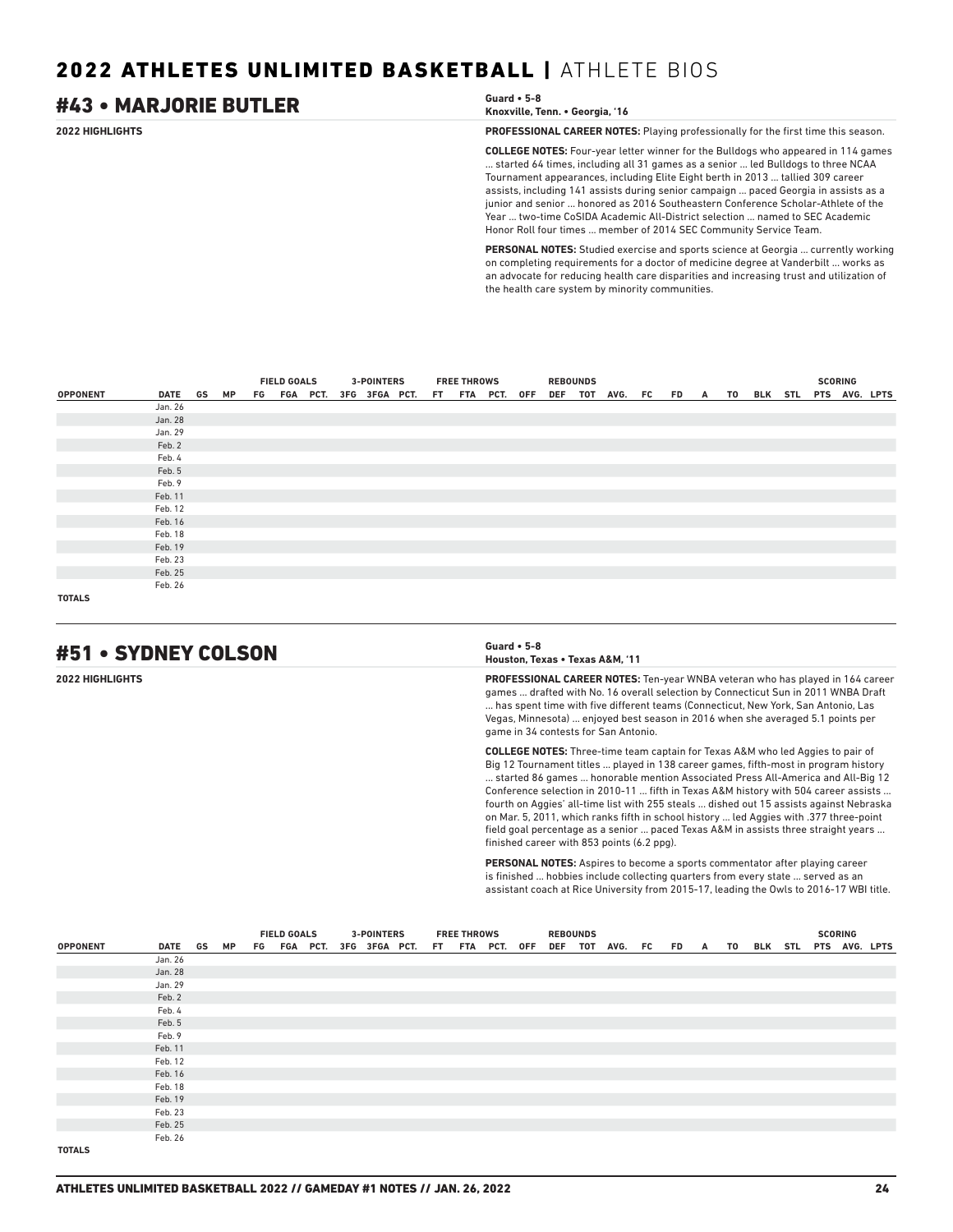### **2022 HIGHLIGHTS PROFESSIONAL CAREER NOTES:** Has played professionally for seven years in Germany, Australia, Czech Republic and Greece. **COLLEGE NOTES:** Played three seasons at Ball State before finishing career as graduate transfer at Illinois ... averaged 10.0 points per game in 93 career games at Ball State ... ranks 10th in Ball State history with 177 career steals ... tied for 12th on career list with 59 blocked shots ... also ranks among Ball State's career leaders with 172 made three-pointers and 540 three-point attempts ... helped Cardinals to pair of WNIT appearances ... started all 31 games as a senior for Illinois ... recorded 80 steals, #52 • BRITTANY CARTER **Guard/Forward • 5-11 St. Louis, Mo. • Ball State, '14**

**PERSONAL NOTES:** One of six children in family ... earned Bachelor's degree in business management from Ball State ... owns Master's degree from Illinois in recreation, sport and tourism management.

|                 |            |  |                                           |                    |  |  | <b>3-POINTERS</b> |  | <b>FREE THROWS</b> |  | <b>REBOUNDS</b> |                                               |  |  |  | <b>SCORING</b> |  |
|-----------------|------------|--|-------------------------------------------|--------------------|--|--|-------------------|--|--------------------|--|-----------------|-----------------------------------------------|--|--|--|----------------|--|
| <b>OPPONENT</b> | DATE GS MP |  |                                           | <b>FIELD GOALS</b> |  |  |                   |  |                    |  |                 | DEF TOT AVG. FC FD A TO BLK STL PTS AVG. LPTS |  |  |  |                |  |
|                 | Jan. 26    |  | FG FGA PCT. 3FG 3FGA PCT. FT FTA PCT. OFF |                    |  |  |                   |  |                    |  |                 |                                               |  |  |  |                |  |
|                 | Jan. 28    |  |                                           |                    |  |  |                   |  |                    |  |                 |                                               |  |  |  |                |  |
|                 | Jan. 29    |  |                                           |                    |  |  |                   |  |                    |  |                 |                                               |  |  |  |                |  |
|                 | Feb. 2     |  |                                           |                    |  |  |                   |  |                    |  |                 |                                               |  |  |  |                |  |
|                 | Feb. 4     |  |                                           |                    |  |  |                   |  |                    |  |                 |                                               |  |  |  |                |  |
|                 | Feb. 5     |  |                                           |                    |  |  |                   |  |                    |  |                 |                                               |  |  |  |                |  |
|                 | Feb. 9     |  |                                           |                    |  |  |                   |  |                    |  |                 |                                               |  |  |  |                |  |
|                 | Feb. 11    |  |                                           |                    |  |  |                   |  |                    |  |                 |                                               |  |  |  |                |  |
|                 | Feb. 12    |  |                                           |                    |  |  |                   |  |                    |  |                 |                                               |  |  |  |                |  |
|                 | Feb. 16    |  |                                           |                    |  |  |                   |  |                    |  |                 |                                               |  |  |  |                |  |
|                 | Feb. 18    |  |                                           |                    |  |  |                   |  |                    |  |                 |                                               |  |  |  |                |  |
|                 | Feb. 19    |  |                                           |                    |  |  |                   |  |                    |  |                 |                                               |  |  |  |                |  |
|                 | Feb. 23    |  |                                           |                    |  |  |                   |  |                    |  |                 |                                               |  |  |  |                |  |
|                 | Feb. 25    |  |                                           |                    |  |  |                   |  |                    |  |                 |                                               |  |  |  |                |  |
|                 | Feb. 26    |  |                                           |                    |  |  |                   |  |                    |  |                 |                                               |  |  |  |                |  |
| <b>TOTALS</b>   |            |  |                                           |                    |  |  |                   |  |                    |  |                 |                                               |  |  |  |                |  |

# #54 • NIKKI GREENE **Center • 6-4**

**Diboll, Texas • Penn State, '13**

which ranked ninth in program history.

**2022 HIGHLIGHTS PROFESSIONAL CAREER NOTES:** Played two seasons in the WNBA after being drafted in the third round (No. 26 overall) of the 2013 WNBA Draft ... appeared in 24 games with the Los Angeles Sparks in 2013 with 11 starts ... played in 12 contests with the Connecticut Sun in 2014 off the bench ... most recently played for the Angers in France's LF2.

> **COLLEGE NOTES:** Two-time Third-Team All-Big Ten performer who stands as only player in Penn State women's basketball history with 1,000 points, 900 rebounds and 200 blocked shots ... ranks second on Nittany Lions' all-time list with 215 blocked shots ... fourth in program history with 994 career rebounds ... set school records for consecutive games started (131) and career games started (131) ... became first Penn State player named to Big Ten All-Defensive Team in 2011 ... two-time Academic All-Big Ten pick.

**PERSONAL NOTES:** Played multiple sports in high school, including volleyball, track and field and powerlifting.

|                 |         |    | <b>FIELD GOALS</b><br>FG FGA PCT. 3FG 3FGA PCT. FT FTA PCT. OFF |  |  | <b>3-POINTERS</b> |  | <b>FREE THROWS</b> |  | <b>REBOUNDS</b> |                      |  |    |  | <b>SCORING</b> |                       |
|-----------------|---------|----|-----------------------------------------------------------------|--|--|-------------------|--|--------------------|--|-----------------|----------------------|--|----|--|----------------|-----------------------|
| <b>OPPONENT</b> | DATE GS | MP |                                                                 |  |  |                   |  |                    |  |                 | DEF TOT AVG. FC FD A |  | TO |  |                | BLK STL PTS AVG. LPTS |
|                 | Jan. 26 |    |                                                                 |  |  |                   |  |                    |  |                 |                      |  |    |  |                |                       |
|                 | Jan. 28 |    |                                                                 |  |  |                   |  |                    |  |                 |                      |  |    |  |                |                       |
|                 | Jan. 29 |    |                                                                 |  |  |                   |  |                    |  |                 |                      |  |    |  |                |                       |
|                 | Feb. 2  |    |                                                                 |  |  |                   |  |                    |  |                 |                      |  |    |  |                |                       |
|                 | Feb. 4  |    |                                                                 |  |  |                   |  |                    |  |                 |                      |  |    |  |                |                       |
|                 | Feb. 5  |    |                                                                 |  |  |                   |  |                    |  |                 |                      |  |    |  |                |                       |
|                 | Feb. 9  |    |                                                                 |  |  |                   |  |                    |  |                 |                      |  |    |  |                |                       |
|                 | Feb. 11 |    |                                                                 |  |  |                   |  |                    |  |                 |                      |  |    |  |                |                       |
|                 | Feb. 12 |    |                                                                 |  |  |                   |  |                    |  |                 |                      |  |    |  |                |                       |
|                 | Feb. 16 |    |                                                                 |  |  |                   |  |                    |  |                 |                      |  |    |  |                |                       |
|                 | Feb. 18 |    |                                                                 |  |  |                   |  |                    |  |                 |                      |  |    |  |                |                       |
|                 | Feb. 19 |    |                                                                 |  |  |                   |  |                    |  |                 |                      |  |    |  |                |                       |
|                 | Feb. 23 |    |                                                                 |  |  |                   |  |                    |  |                 |                      |  |    |  |                |                       |
|                 | Feb. 25 |    |                                                                 |  |  |                   |  |                    |  |                 |                      |  |    |  |                |                       |
|                 | Feb. 26 |    |                                                                 |  |  |                   |  |                    |  |                 |                      |  |    |  |                |                       |
| <b>TOTALS</b>   |         |    |                                                                 |  |  |                   |  |                    |  |                 |                      |  |    |  |                |                       |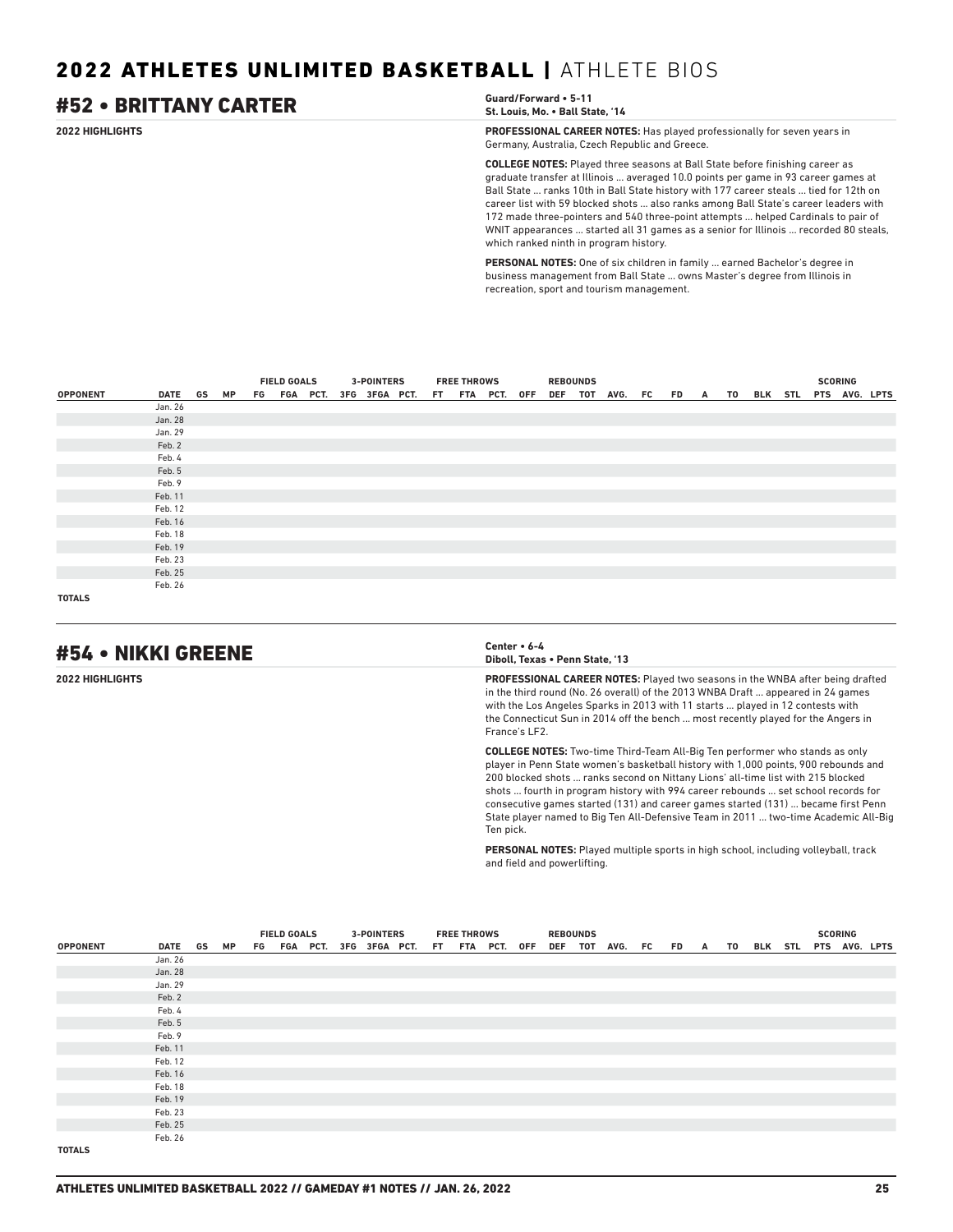# #63 • CC ANDREWS **Guard • 5-9**

```
Glenside, Pa. • Saint Joseph's, '16
```
**2022 HIGHLIGHTS PROFESSIONAL CAREER NOTES:** Has played professionally in Turkey, Greece and Denmark.

> **COLLEGE NOTES:** Four-year letter winner for the Hawks who scored 1,042 career points ... two-time All-Big 5 selection who earned First Team honors as a junior ... also received All-Philly distinction from Philly College Sports twice ... named as Saint Joseph's Best Offensive Player in 2014-15 ... led Hawks in scoring as a senior with 11.4 point per game average while starting all 29 games ... Averaged career-best 13.0 points per game in 2014-15, which ranked 14th in Atlantic 10 ... also rated fifth in Atlantic 10 with .807 free throw percentage ... matched Saint Joseph's program record by playing in 33 games during sophomore year.

**PERSONAL NOTES:** Majored in communication studies and sports marketing at Saint Joseph's ... works as a department coordinator for basketball product operations at adidas.

|                 |         |  | <b>FIELD GOALS</b><br>DATE GS MP FG FGA PCT. 3FG 3FGA PCT. FT FTA PCT. OFF DEF TOT AVG. FC FD A TO BLK STL PTS AVG. LPTS |  |  | <b>3-POINTERS</b> | <b>FREE THROWS</b> |  | <b>REBOUNDS</b> |  |  |  |  | <b>SCORING</b> |  |
|-----------------|---------|--|--------------------------------------------------------------------------------------------------------------------------|--|--|-------------------|--------------------|--|-----------------|--|--|--|--|----------------|--|
| <b>OPPONENT</b> |         |  |                                                                                                                          |  |  |                   |                    |  |                 |  |  |  |  |                |  |
|                 | Jan. 26 |  |                                                                                                                          |  |  |                   |                    |  |                 |  |  |  |  |                |  |
|                 | Jan. 28 |  |                                                                                                                          |  |  |                   |                    |  |                 |  |  |  |  |                |  |
|                 | Jan. 29 |  |                                                                                                                          |  |  |                   |                    |  |                 |  |  |  |  |                |  |
|                 | Feb. 2  |  |                                                                                                                          |  |  |                   |                    |  |                 |  |  |  |  |                |  |
|                 | Feb. 4  |  |                                                                                                                          |  |  |                   |                    |  |                 |  |  |  |  |                |  |
|                 | Feb. 5  |  |                                                                                                                          |  |  |                   |                    |  |                 |  |  |  |  |                |  |
|                 | Feb. 9  |  |                                                                                                                          |  |  |                   |                    |  |                 |  |  |  |  |                |  |
|                 | Feb. 11 |  |                                                                                                                          |  |  |                   |                    |  |                 |  |  |  |  |                |  |
|                 | Feb. 12 |  |                                                                                                                          |  |  |                   |                    |  |                 |  |  |  |  |                |  |
|                 | Feb. 16 |  |                                                                                                                          |  |  |                   |                    |  |                 |  |  |  |  |                |  |
|                 | Feb. 18 |  |                                                                                                                          |  |  |                   |                    |  |                 |  |  |  |  |                |  |
|                 | Feb. 19 |  |                                                                                                                          |  |  |                   |                    |  |                 |  |  |  |  |                |  |
|                 | Feb. 23 |  |                                                                                                                          |  |  |                   |                    |  |                 |  |  |  |  |                |  |
|                 | Feb. 25 |  |                                                                                                                          |  |  |                   |                    |  |                 |  |  |  |  |                |  |
|                 | Feb. 26 |  |                                                                                                                          |  |  |                   |                    |  |                 |  |  |  |  |                |  |
| <b>TOTALS</b>   |         |  |                                                                                                                          |  |  |                   |                    |  |                 |  |  |  |  |                |  |

# #69 • ANTOINETTE THOMPSON **Guard • 5-7**

**Fort Worth, Texas • TCU, '12**

**2022 HIGHLIGHTS PROFESSIONAL CAREER NOTES:** Has played professionally in Germany, Bosnia and Herzegovina, Serbia, Puerto Rico, Czech Republic, Ecuador, Sweden and Romania.

> **COLLEGE NOTES:** Four-year letter winner at TCU who started 74-of-119 games ... scored 476 points with 338 rebounds ... earned Honorable Mention All-Mountain West honors as a senior after scoring 8.3 points per game while starting all 30 games ... opened the season with career-high 23 points against Georgia ... averaged 23.9 minutes per game during junior campaign.

**PERSONAL NOTES:** Studied kinesiology and exercise science at TCU.

|                 |            |  | <b>FIELD GOALS</b><br>FG FGA PCT. 3FG 3FGA PCT. FT FTA PCT. OFF DEF TOT AVG. FC FD A TO BLK STL PTS AVG. LPTS |  | <b>3-POINTERS</b> |  | <b>FREE THROWS</b> |  | <b>REBOUNDS</b> |  |  |  |  | <b>SCORING</b> |  |
|-----------------|------------|--|---------------------------------------------------------------------------------------------------------------|--|-------------------|--|--------------------|--|-----------------|--|--|--|--|----------------|--|
| <b>OPPONENT</b> | DATE GS MP |  |                                                                                                               |  |                   |  |                    |  |                 |  |  |  |  |                |  |
|                 | Jan. 26    |  |                                                                                                               |  |                   |  |                    |  |                 |  |  |  |  |                |  |
|                 | Jan. 28    |  |                                                                                                               |  |                   |  |                    |  |                 |  |  |  |  |                |  |
|                 | Jan. 29    |  |                                                                                                               |  |                   |  |                    |  |                 |  |  |  |  |                |  |
|                 | Feb. 2     |  |                                                                                                               |  |                   |  |                    |  |                 |  |  |  |  |                |  |
|                 | Feb. 4     |  |                                                                                                               |  |                   |  |                    |  |                 |  |  |  |  |                |  |
|                 | Feb. 5     |  |                                                                                                               |  |                   |  |                    |  |                 |  |  |  |  |                |  |
|                 | Feb. 9     |  |                                                                                                               |  |                   |  |                    |  |                 |  |  |  |  |                |  |
|                 | Feb. 11    |  |                                                                                                               |  |                   |  |                    |  |                 |  |  |  |  |                |  |
|                 | Feb. 12    |  |                                                                                                               |  |                   |  |                    |  |                 |  |  |  |  |                |  |
|                 | Feb. 16    |  |                                                                                                               |  |                   |  |                    |  |                 |  |  |  |  |                |  |
|                 | Feb. 18    |  |                                                                                                               |  |                   |  |                    |  |                 |  |  |  |  |                |  |
|                 | Feb. 19    |  |                                                                                                               |  |                   |  |                    |  |                 |  |  |  |  |                |  |
|                 | Feb. 23    |  |                                                                                                               |  |                   |  |                    |  |                 |  |  |  |  |                |  |
|                 | Feb. 25    |  |                                                                                                               |  |                   |  |                    |  |                 |  |  |  |  |                |  |
|                 | Feb. 26    |  |                                                                                                               |  |                   |  |                    |  |                 |  |  |  |  |                |  |
| <b>TOTALS</b>   |            |  |                                                                                                               |  |                   |  |                    |  |                 |  |  |  |  |                |  |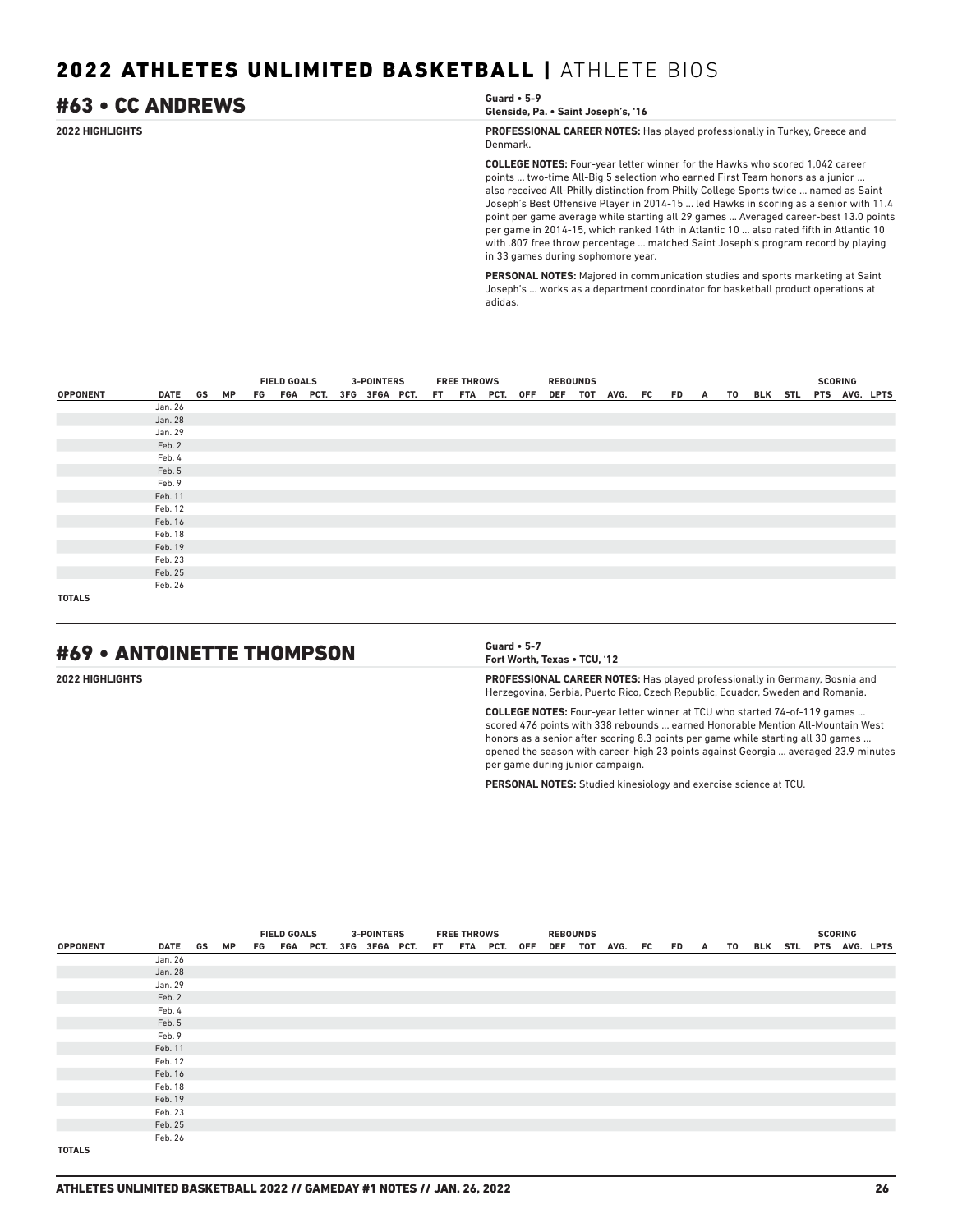### **2022 HIGHLIGHTS PROFESSIONAL CAREER NOTES:** Has played in Spain, Sweden, Lithuania and Germany. **COLLEGE NOTES:** Four-year letterwinner for the Rebels who played in 123 career games ... averaged 6.3 points and 4.9 rebounds per game ... posted four career doubledoubles ... enjoyed best season as a senior in 2014-15, averaging 7.5 points and 4.9 rebounds in 33 contests ... served as a team captain as a senior. **PERSONAL NOTES:** Hobbies including playing video games and watching anime ... #73 • DANNI McCRAY **Forward • 6-1 West Palm Beach, Fla. • Ole Miss, '16**

graduated from Ole Miss with a Bachelor's degree in art ... works as a brand designer and illustrator.

|                 |            |  | <b>FIELD GOALS</b> |  | <b>3-POINTERS</b> |                                           | <b>FREE THROWS</b> |  | <b>REBOUNDS</b> |                                               |  |  |  | <b>SCORING</b> |  |
|-----------------|------------|--|--------------------|--|-------------------|-------------------------------------------|--------------------|--|-----------------|-----------------------------------------------|--|--|--|----------------|--|
| <b>OPPONENT</b> | DATE GS MP |  |                    |  |                   | FG FGA PCT. 3FG 3FGA PCT. FT FTA PCT. OFF |                    |  |                 | DEF TOT AVG. FC FD A TO BLK STL PTS AVG. LPTS |  |  |  |                |  |
|                 | Jan. 26    |  |                    |  |                   |                                           |                    |  |                 |                                               |  |  |  |                |  |
|                 | Jan. 28    |  |                    |  |                   |                                           |                    |  |                 |                                               |  |  |  |                |  |
|                 | Jan. 29    |  |                    |  |                   |                                           |                    |  |                 |                                               |  |  |  |                |  |
|                 | Feb. 2     |  |                    |  |                   |                                           |                    |  |                 |                                               |  |  |  |                |  |
|                 | Feb. 4     |  |                    |  |                   |                                           |                    |  |                 |                                               |  |  |  |                |  |
|                 | Feb. 5     |  |                    |  |                   |                                           |                    |  |                 |                                               |  |  |  |                |  |
|                 | Feb. 9     |  |                    |  |                   |                                           |                    |  |                 |                                               |  |  |  |                |  |
|                 | Feb. 11    |  |                    |  |                   |                                           |                    |  |                 |                                               |  |  |  |                |  |
|                 | Feb. 12    |  |                    |  |                   |                                           |                    |  |                 |                                               |  |  |  |                |  |
|                 | Feb. 16    |  |                    |  |                   |                                           |                    |  |                 |                                               |  |  |  |                |  |
|                 | Feb. 18    |  |                    |  |                   |                                           |                    |  |                 |                                               |  |  |  |                |  |
|                 | Feb. 19    |  |                    |  |                   |                                           |                    |  |                 |                                               |  |  |  |                |  |
|                 | Feb. 23    |  |                    |  |                   |                                           |                    |  |                 |                                               |  |  |  |                |  |
|                 | Feb. 25    |  |                    |  |                   |                                           |                    |  |                 |                                               |  |  |  |                |  |
|                 | Feb. 26    |  |                    |  |                   |                                           |                    |  |                 |                                               |  |  |  |                |  |
| <b>TOTALS</b>   |            |  |                    |  |                   |                                           |                    |  |                 |                                               |  |  |  |                |  |

# #75 • AIR HEARN **Guard • 5-8**

**Memphis, Tenn. • Memphis, '16**

**2022 HIGHLIGHTS PROFESSIONAL CAREER NOTES:** Has played professionally in Germany and Iceland.

**COLLEGE NOTES:** Four-year letter winner at Memphis who earned All-American Athletic Conference honors twice ... ranks eighth on career scoring list with 1,945 points ... owns Memphis career record with 218 made three-point field goals ... ranks ninth on Tigers' career list in free throws made (341) and attempted (508) ... dished out 441 career assists, the fourth-highest mark in program history ... amassed 234 career assists ... recorded four career double-doubles ... named to 2012-13 Conference USA All-Freshman Team.

**PERSONAL NOTES:** Studied communications at Memphis.

|                 |         |    | <b>FIELD GOALS</b><br>FG FGA PCT. 3FG 3FGA PCT. FT FTA PCT. OFF |  | <b>3-POINTERS</b> |  | <b>FREE THROWS</b> |  | <b>REBOUNDS</b> |                 |         |  |  | <b>SCORING</b> |                       |
|-----------------|---------|----|-----------------------------------------------------------------|--|-------------------|--|--------------------|--|-----------------|-----------------|---------|--|--|----------------|-----------------------|
| <b>OPPONENT</b> | DATE GS | МP |                                                                 |  |                   |  |                    |  |                 | DEF TOT AVG. FC | FD A TO |  |  |                | BLK STL PTS AVG. LPTS |
|                 | Jan. 26 |    |                                                                 |  |                   |  |                    |  |                 |                 |         |  |  |                |                       |
|                 | Jan. 28 |    |                                                                 |  |                   |  |                    |  |                 |                 |         |  |  |                |                       |
|                 | Jan. 29 |    |                                                                 |  |                   |  |                    |  |                 |                 |         |  |  |                |                       |
|                 | Feb. 2  |    |                                                                 |  |                   |  |                    |  |                 |                 |         |  |  |                |                       |
|                 | Feb. 4  |    |                                                                 |  |                   |  |                    |  |                 |                 |         |  |  |                |                       |
|                 | Feb. 5  |    |                                                                 |  |                   |  |                    |  |                 |                 |         |  |  |                |                       |
|                 | Feb. 9  |    |                                                                 |  |                   |  |                    |  |                 |                 |         |  |  |                |                       |
|                 | Feb. 11 |    |                                                                 |  |                   |  |                    |  |                 |                 |         |  |  |                |                       |
|                 | Feb. 12 |    |                                                                 |  |                   |  |                    |  |                 |                 |         |  |  |                |                       |
|                 | Feb. 16 |    |                                                                 |  |                   |  |                    |  |                 |                 |         |  |  |                |                       |
|                 | Feb. 18 |    |                                                                 |  |                   |  |                    |  |                 |                 |         |  |  |                |                       |
|                 | Feb. 19 |    |                                                                 |  |                   |  |                    |  |                 |                 |         |  |  |                |                       |
|                 | Feb. 23 |    |                                                                 |  |                   |  |                    |  |                 |                 |         |  |  |                |                       |
|                 | Feb. 25 |    |                                                                 |  |                   |  |                    |  |                 |                 |         |  |  |                |                       |
|                 | Feb. 26 |    |                                                                 |  |                   |  |                    |  |                 |                 |         |  |  |                |                       |
| <b>TOTALS</b>   |         |    |                                                                 |  |                   |  |                    |  |                 |                 |         |  |  |                |                       |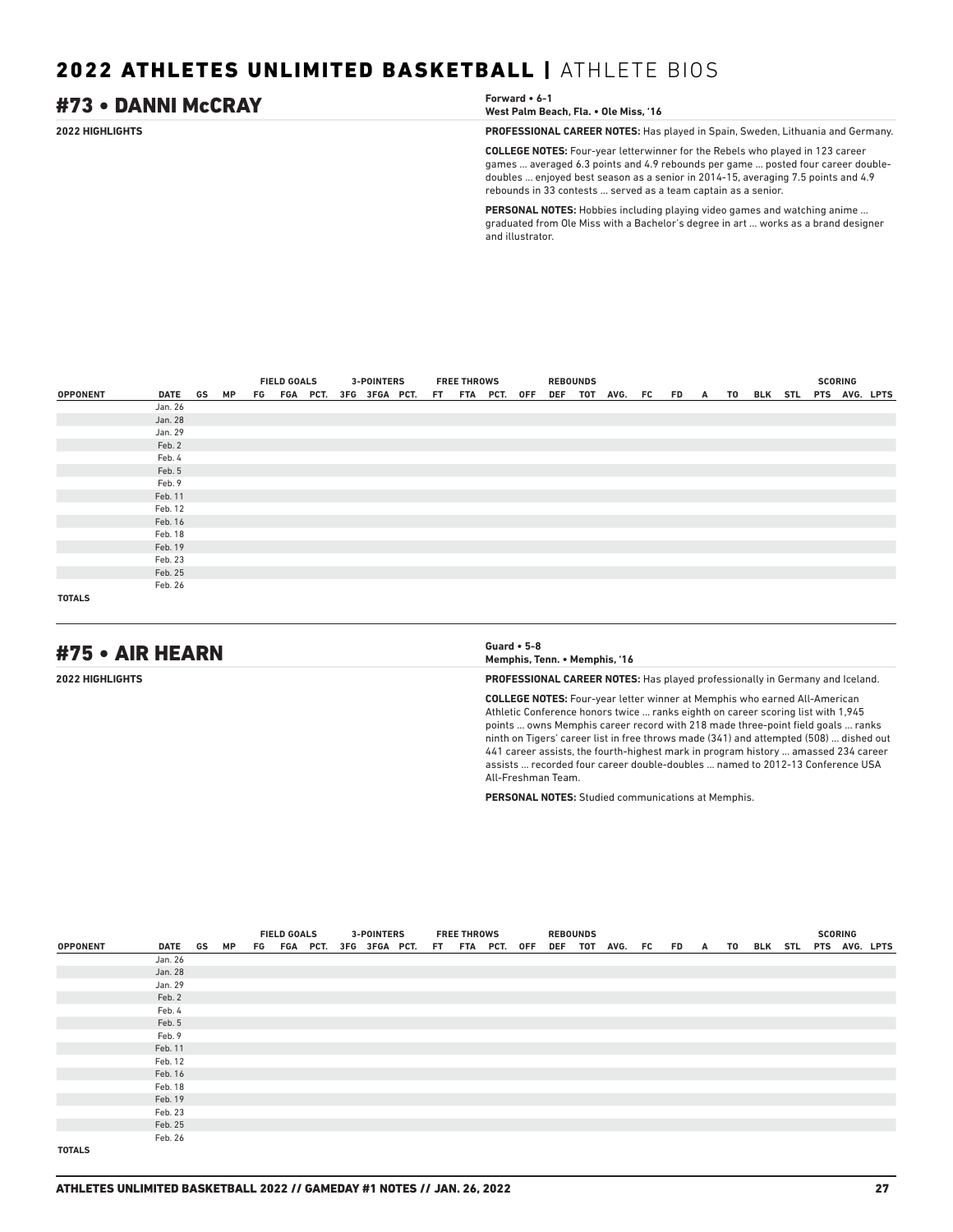### **2022 HIGHLIGHTS PROFESSIONAL CAREER NOTES:** Has played professionally in Brazil, Spain, Puerto Rico, Poland and Mexico. **COLLEGE NOTES:** Spent two years at UCF before playing final two seasons at Louisville ... two-time Atlantic Coast Conference All-Academic Team honoree ... started 52-of-63 games for the Cardinals ... scored 8.8 points with 3.8 rebounds per outing ... averaged 16.3 points, 3.7 rebounds and 2.8 steals per game at UCF ... named 2012-13 Conference USA Freshman of the Year after scoring 15.7 points and 3.3 rebounds per game while breaking conference record with 89 steals #88 • BRIAHANNA JACKSON **Guard • 5-5 Tampa, Fla. • Louisville, '17**

**PERSONAL NOTES:** Attended UCF prior to playing at Louisville ... majored in criminal justice at Louisville ... earned spot on 2022 Athletes Unlimited roster via open tryouts.

|                 |            |  | <b>FIELD GOALS</b> |  | <b>3-POINTERS</b> |                                           | <b>FREE THROWS</b> |  | <b>REBOUNDS</b> |                                               |  |  |  | <b>SCORING</b> |  |
|-----------------|------------|--|--------------------|--|-------------------|-------------------------------------------|--------------------|--|-----------------|-----------------------------------------------|--|--|--|----------------|--|
| <b>OPPONENT</b> | DATE GS MP |  |                    |  |                   | FG FGA PCT. 3FG 3FGA PCT. FT FTA PCT. OFF |                    |  |                 | DEF TOT AVG. FC FD A TO BLK STL PTS AVG. LPTS |  |  |  |                |  |
|                 | Jan. 26    |  |                    |  |                   |                                           |                    |  |                 |                                               |  |  |  |                |  |
|                 | Jan. 28    |  |                    |  |                   |                                           |                    |  |                 |                                               |  |  |  |                |  |
|                 | Jan. 29    |  |                    |  |                   |                                           |                    |  |                 |                                               |  |  |  |                |  |
|                 | Feb. 2     |  |                    |  |                   |                                           |                    |  |                 |                                               |  |  |  |                |  |
|                 | Feb. 4     |  |                    |  |                   |                                           |                    |  |                 |                                               |  |  |  |                |  |
|                 | Feb. 5     |  |                    |  |                   |                                           |                    |  |                 |                                               |  |  |  |                |  |
|                 | Feb. 9     |  |                    |  |                   |                                           |                    |  |                 |                                               |  |  |  |                |  |
|                 | Feb. 11    |  |                    |  |                   |                                           |                    |  |                 |                                               |  |  |  |                |  |
|                 | Feb. 12    |  |                    |  |                   |                                           |                    |  |                 |                                               |  |  |  |                |  |
|                 | Feb. 16    |  |                    |  |                   |                                           |                    |  |                 |                                               |  |  |  |                |  |
|                 | Feb. 18    |  |                    |  |                   |                                           |                    |  |                 |                                               |  |  |  |                |  |
|                 | Feb. 19    |  |                    |  |                   |                                           |                    |  |                 |                                               |  |  |  |                |  |
|                 | Feb. 23    |  |                    |  |                   |                                           |                    |  |                 |                                               |  |  |  |                |  |
|                 | Feb. 25    |  |                    |  |                   |                                           |                    |  |                 |                                               |  |  |  |                |  |
|                 | Feb. 26    |  |                    |  |                   |                                           |                    |  |                 |                                               |  |  |  |                |  |
| <b>TOTALS</b>   |            |  |                    |  |                   |                                           |                    |  |                 |                                               |  |  |  |                |  |

# #90 • MEME JACKSON **Guard/Forward • 5-11**

**Murfreesboro, Tenn. • Tennessee, '19**

**2022 HIGHLIGHTS PROFESSIONAL CAREER NOTES:** Has played professionally, including time in Puerto Rico.

> **COLLEGE NOTES:** Appeared in 116 games at Tennessee, averaging 6.6 points and 2.5 rebounds ... knocked down 119 three-pointers in her career ... enjoyed best season as a senior when she averaged 10.8 points while starting 27-of-30 games ... led Lady Vols in scoring seven times during final season ... named to All-Tournament Team at Junkaroo Jam in 2018-19.

**PERSONAL NOTES:** One of four children in family ... studied communications at Tennessee.

|                 |         |    | <b>FIELD GOALS</b><br>FG FGA PCT. 3FG 3FGA PCT. FT FTA PCT. OFF |  |  | <b>3-POINTERS</b> |  | <b>FREE THROWS</b> |  | <b>REBOUNDS</b> |                         |  |  |                       | <b>SCORING</b> |  |
|-----------------|---------|----|-----------------------------------------------------------------|--|--|-------------------|--|--------------------|--|-----------------|-------------------------|--|--|-----------------------|----------------|--|
| <b>OPPONENT</b> | DATE GS | MP |                                                                 |  |  |                   |  |                    |  |                 | DEF TOT AVG. FC FD A TO |  |  | BLK STL PTS AVG. LPTS |                |  |
|                 | Jan. 26 |    |                                                                 |  |  |                   |  |                    |  |                 |                         |  |  |                       |                |  |
|                 | Jan. 28 |    |                                                                 |  |  |                   |  |                    |  |                 |                         |  |  |                       |                |  |
|                 | Jan. 29 |    |                                                                 |  |  |                   |  |                    |  |                 |                         |  |  |                       |                |  |
|                 | Feb. 2  |    |                                                                 |  |  |                   |  |                    |  |                 |                         |  |  |                       |                |  |
|                 | Feb. 4  |    |                                                                 |  |  |                   |  |                    |  |                 |                         |  |  |                       |                |  |
|                 | Feb. 5  |    |                                                                 |  |  |                   |  |                    |  |                 |                         |  |  |                       |                |  |
|                 | Feb. 9  |    |                                                                 |  |  |                   |  |                    |  |                 |                         |  |  |                       |                |  |
|                 | Feb. 11 |    |                                                                 |  |  |                   |  |                    |  |                 |                         |  |  |                       |                |  |
|                 | Feb. 12 |    |                                                                 |  |  |                   |  |                    |  |                 |                         |  |  |                       |                |  |
|                 | Feb. 16 |    |                                                                 |  |  |                   |  |                    |  |                 |                         |  |  |                       |                |  |
|                 | Feb. 18 |    |                                                                 |  |  |                   |  |                    |  |                 |                         |  |  |                       |                |  |
|                 | Feb. 19 |    |                                                                 |  |  |                   |  |                    |  |                 |                         |  |  |                       |                |  |
|                 | Feb. 23 |    |                                                                 |  |  |                   |  |                    |  |                 |                         |  |  |                       |                |  |
|                 | Feb. 25 |    |                                                                 |  |  |                   |  |                    |  |                 |                         |  |  |                       |                |  |
|                 | Feb. 26 |    |                                                                 |  |  |                   |  |                    |  |                 |                         |  |  |                       |                |  |
| <b>TOTALS</b>   |         |    |                                                                 |  |  |                   |  |                    |  |                 |                         |  |  |                       |                |  |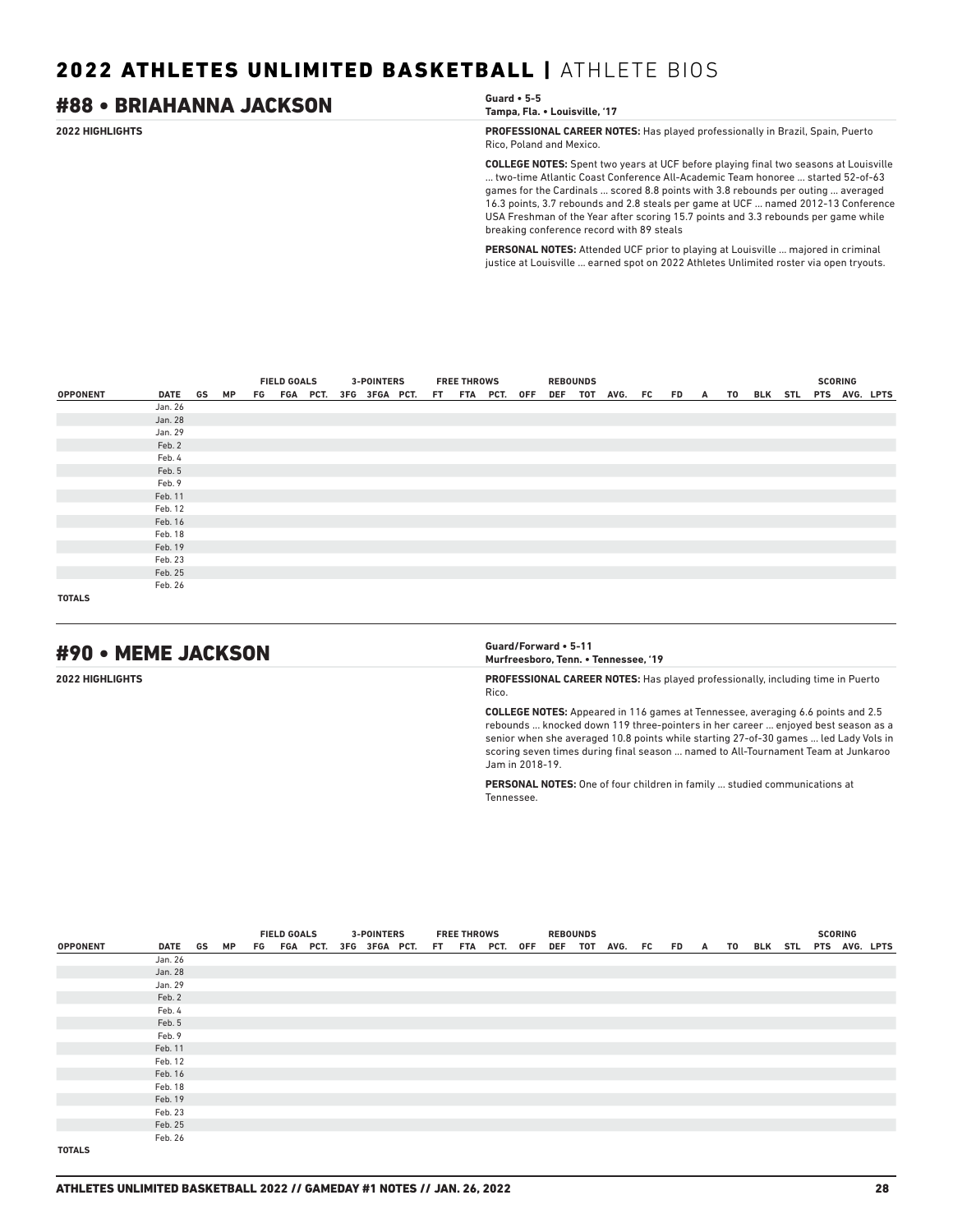### **2022 HIGHLIGHTS PROFESSIONAL CAREER NOTES:** Has played professionally in Greece and Puerto Rico. **COLLEGE NOTES:** Four-year letter winner at North Carolina who played in 57 games with 51 starts ... averaged 11.6 points and 3.5 rebounds per game ... named to Atlantic Coast Conference All-Freshman Team after opening 31-of-32 games in 2015-16 ... transferred to Notre Dame and played two seasons with the Fighting Irish ... earned Honorable Mention All-ACC notice in 2019-20 after leading Notre Dame with a 14.5 scoring average ... ranked eighth in the ACC with eight 20-point games ... set Notre Dame single-season free throw percentage record in 2020-21 after making 55-of-61 (.902) attempts ... finished college career with 1,381 points ... three-time ACC All-Academic Team selection. #92 • DESTINEE WALKER **Guard • 5-9 Orlando, Fla. • North Carolina, '19**

**PERSONAL NOTES:** Both players played basketball at Delta State ... helped Team USA win gold medal at 2014 FIBA Americas U-18 Championship.

|                 |         |    | <b>FIELD GOALS</b> |  | <b>3-POINTERS</b> |  | <b>FREE THROWS</b> |  | <b>REBOUNDS</b> |                                                                                         |  |  |  | <b>SCORING</b> |  |
|-----------------|---------|----|--------------------|--|-------------------|--|--------------------|--|-----------------|-----------------------------------------------------------------------------------------|--|--|--|----------------|--|
| <b>OPPONENT</b> | DATE GS | MP |                    |  |                   |  |                    |  |                 | FG FGA PCT. 3FG 3FGA PCT. FT FTA PCT. OFF DEF TOT AVG. FC FD A TO BLK STL PTS AVG. LPTS |  |  |  |                |  |
|                 | Jan. 26 |    |                    |  |                   |  |                    |  |                 |                                                                                         |  |  |  |                |  |
|                 | Jan. 28 |    |                    |  |                   |  |                    |  |                 |                                                                                         |  |  |  |                |  |
|                 | Jan. 29 |    |                    |  |                   |  |                    |  |                 |                                                                                         |  |  |  |                |  |
|                 | Feb. 2  |    |                    |  |                   |  |                    |  |                 |                                                                                         |  |  |  |                |  |
|                 | Feb. 4  |    |                    |  |                   |  |                    |  |                 |                                                                                         |  |  |  |                |  |
|                 | Feb. 5  |    |                    |  |                   |  |                    |  |                 |                                                                                         |  |  |  |                |  |
|                 | Feb. 9  |    |                    |  |                   |  |                    |  |                 |                                                                                         |  |  |  |                |  |
|                 | Feb. 11 |    |                    |  |                   |  |                    |  |                 |                                                                                         |  |  |  |                |  |
|                 | Feb. 12 |    |                    |  |                   |  |                    |  |                 |                                                                                         |  |  |  |                |  |
|                 | Feb. 16 |    |                    |  |                   |  |                    |  |                 |                                                                                         |  |  |  |                |  |
|                 | Feb. 18 |    |                    |  |                   |  |                    |  |                 |                                                                                         |  |  |  |                |  |
|                 | Feb. 19 |    |                    |  |                   |  |                    |  |                 |                                                                                         |  |  |  |                |  |
|                 | Feb. 23 |    |                    |  |                   |  |                    |  |                 |                                                                                         |  |  |  |                |  |
|                 | Feb. 25 |    |                    |  |                   |  |                    |  |                 |                                                                                         |  |  |  |                |  |
|                 | Feb. 26 |    |                    |  |                   |  |                    |  |                 |                                                                                         |  |  |  |                |  |
| <b>TOTALS</b>   |         |    |                    |  |                   |  |                    |  |                 |                                                                                         |  |  |  |                |  |

# #99 • ODYSSEY SIMS **Guard • 5-8**

**2022 HIGHLIGHTS**

» One of four captains for inaugural week of Athletes Unlimited Basketball



**PROFESSIONAL CAREER NOTES:** Eight-year WNBA veteran who has played for five different teams ... has appeared in 233 games with 180 starts ... selected No. 2 overall by Tulsa Shock in 2014 WNBA Draft ... averaged 16.7 points per game in first season with Tulsa while 40.6 percent from the field ... earned 2019 WNBA All-Star selection while playing for Minnesota ... has also spent time with Las Vegas, Dallas and Atlanta during career ... has also played in South Korea and Turkey during offseason.

**COLLEGE NOTES:** Three-time Associated Press All-America selection at Baylor ... recipient of Wade Trophy and Naismith Award in 2014 ... four-time First-Team All-Big 12 and Big 12 All-Defensive Team pick who earned Player of the Year honors in 2014 ... owns Baylor career records for three-point field goals made (258) and attempted (641) ... ranks second in program history with 331 career steals ... set Baylor single-season scoring record by averaging 28.5 points per game in 2013-14 ... also made schoolrecord 98 three-pointers as a senior ... appeared in 145 career games for Baylor with 132 starts ... third on Baylor's career scoring list with 2,533 points ... ranks second in school history with 641 career assists ... one of two players in program history to score 1,000 points in a single season.

**PERSONAL NOTES:** Has two brothers ... mother to son, Jaiden.

|                 |            |  | <b>FIELD GOALS</b> |  |  | <b>3-POINTERS</b>                         |  | <b>FREE THROWS</b> |  | <b>REBOUNDS</b> |                    |  |      |                       |  | <b>SCORING</b> |  |
|-----------------|------------|--|--------------------|--|--|-------------------------------------------|--|--------------------|--|-----------------|--------------------|--|------|-----------------------|--|----------------|--|
| <b>OPPONENT</b> | DATE GS MP |  |                    |  |  | FG FGA PCT. 3FG 3FGA PCT. FT FTA PCT. OFF |  |                    |  |                 | DEF TOT AVG. FC FD |  | A TO | BLK STL PTS AVG. LPTS |  |                |  |
|                 | Jan. 26    |  |                    |  |  |                                           |  |                    |  |                 |                    |  |      |                       |  |                |  |
|                 | Jan. 28    |  |                    |  |  |                                           |  |                    |  |                 |                    |  |      |                       |  |                |  |
|                 | Jan. 29    |  |                    |  |  |                                           |  |                    |  |                 |                    |  |      |                       |  |                |  |
|                 | Feb. 2     |  |                    |  |  |                                           |  |                    |  |                 |                    |  |      |                       |  |                |  |
|                 | Feb. 4     |  |                    |  |  |                                           |  |                    |  |                 |                    |  |      |                       |  |                |  |
|                 | Feb. 5     |  |                    |  |  |                                           |  |                    |  |                 |                    |  |      |                       |  |                |  |
|                 | Feb. 9     |  |                    |  |  |                                           |  |                    |  |                 |                    |  |      |                       |  |                |  |
|                 | Feb. 11    |  |                    |  |  |                                           |  |                    |  |                 |                    |  |      |                       |  |                |  |
|                 | Feb. 12    |  |                    |  |  |                                           |  |                    |  |                 |                    |  |      |                       |  |                |  |
|                 | Feb. 16    |  |                    |  |  |                                           |  |                    |  |                 |                    |  |      |                       |  |                |  |
|                 | Feb. 18    |  |                    |  |  |                                           |  |                    |  |                 |                    |  |      |                       |  |                |  |
|                 | Feb. 19    |  |                    |  |  |                                           |  |                    |  |                 |                    |  |      |                       |  |                |  |
|                 | Feb. 23    |  |                    |  |  |                                           |  |                    |  |                 |                    |  |      |                       |  |                |  |
|                 | Feb. 25    |  |                    |  |  |                                           |  |                    |  |                 |                    |  |      |                       |  |                |  |
|                 | Feb. 26    |  |                    |  |  |                                           |  |                    |  |                 |                    |  |      |                       |  |                |  |
| <b>TOTALS</b>   |            |  |                    |  |  |                                           |  |                    |  |                 |                    |  |      |                       |  |                |  |